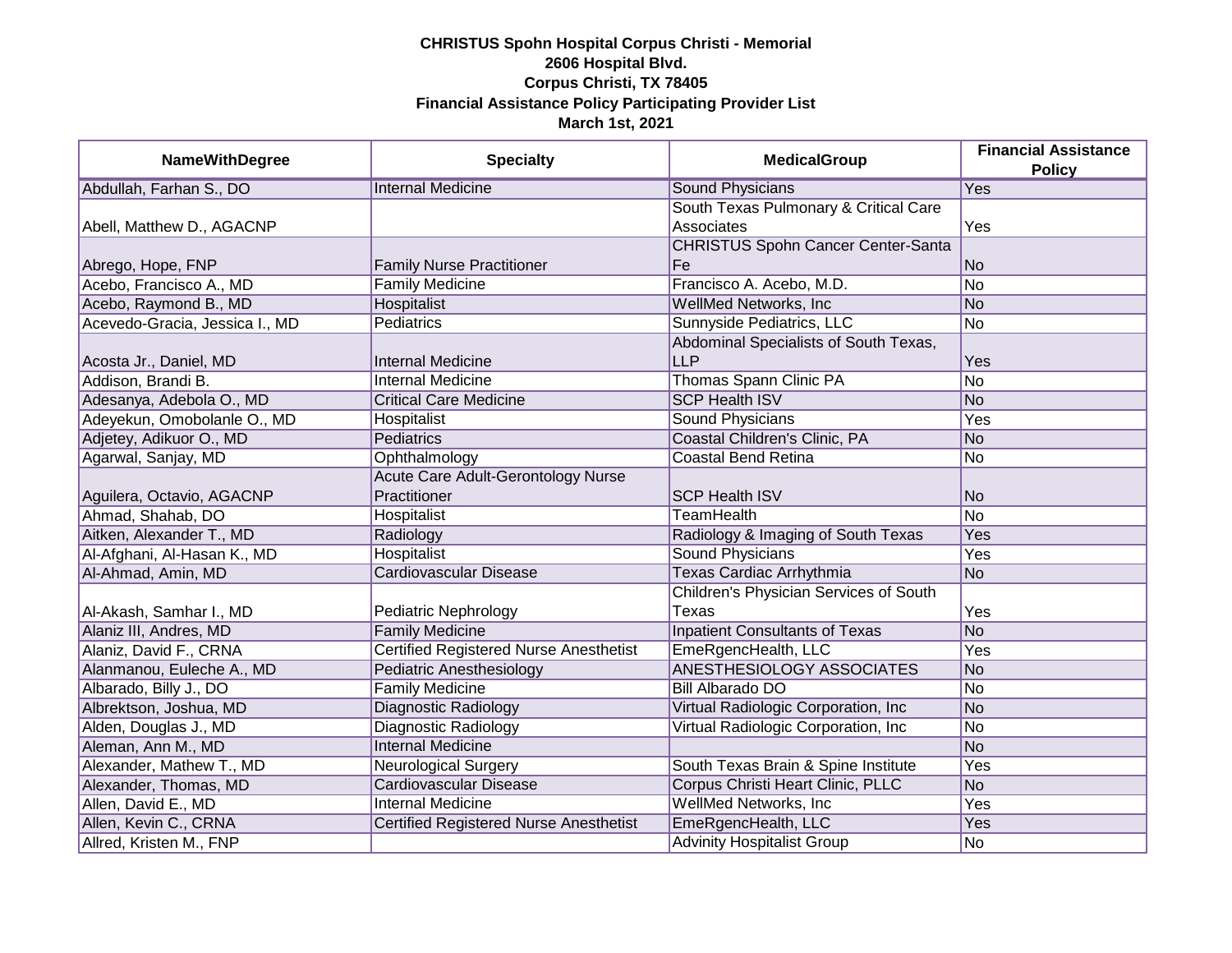| Almanza, Ruben J., MD         | <b>Family Medicine</b>                        |                                               | No         |
|-------------------------------|-----------------------------------------------|-----------------------------------------------|------------|
|                               |                                               | Children's Physician Services of South        |            |
| Almond, Patrick S., MD        | <b>Pediatric Surgery</b>                      | Texas                                         | Yes        |
| Almouie, Muhamad N., MD       | Pediatrics                                    | <b>Almouie Pediatrics</b>                     | No         |
| Alonso, Javier, MD            | <b>Thoracic Surgery</b>                       |                                               | Yes        |
| AL-Sadoon, Ammar, MD          | <b>Family Medicine</b>                        | Sound Physicians                              | Yes        |
| Alvarez, Jorge E., CRNA       | <b>Certified Registered Nurse Anesthetist</b> | Jorge E Alvarez CRNA PLLC                     | <b>Yes</b> |
| Alvi, Fozail I., MD           | Diagnostic Radiology                          | Virtual Radiologic Professional, LLC          | No         |
| Amin, Shivani, PA             | <b>Physician Assistant</b>                    | <b>Sound Physicians</b>                       | Yes        |
| Anderson, Lorie A., FNP       | <b>Family Nurse Practitioner</b>              | <b>Access Physicians</b>                      | No         |
| Anjum, Humayun, MD            | <b>Pulmonary Disease</b>                      | <b>Pulmonary Associates of Corpus Christi</b> | No         |
| Ansevin, Carl D., MD          | Neurology                                     | Impulse Monitoring (NuVasive, Inc.)           | No         |
| Antosh, Ivan J., MD           | Orthopedic Surgery                            | Acute Care Surgery of Texas                   | Yes        |
| Aoshima, Andrew M., MD        | <b>Internal Medicine</b>                      | Sound Physicians                              | Yes        |
| Apostol, Melecio F., MD       | Pediatrics                                    | <b>Sandcastle Pediatrics</b>                  | No         |
| Apostol, Vlad, DO             | <b>Critical Care Medicine</b>                 | <b>SCP Health ISV</b>                         | No         |
| Ara, Mary, MD                 | <b>Family Medicine</b>                        |                                               | No         |
| Aririguzo, Jude M., MD        | <b>Internal Medicine</b>                      |                                               | No         |
|                               |                                               | Gastroenterology & Advanced Endoscopy         |            |
| Armstrong, Luis A., MD        | Gastroenterology                              | Specialists, PLLC.                            | Yes        |
| Arroyo, Diego A., CRNA        | <b>Certified Registered Nurse Anesthetist</b> | EmeRgencHealth, LLC                           | Yes        |
| Arthur, Albert, MD            | <b>Family Medicine</b>                        | Sound Physicians                              | Yes        |
|                               |                                               | San Antonio Vascular and Endovascular         |            |
| Arthurs, Zachary M., MD       | Vascular Surgery                              | Surgery                                       | No         |
| Asatrian, Asmik, MD           | <b>Internal Medicine</b>                      | Thomas Spann Clinic, PA                       | No         |
| Asistido, Anthony F., MD      | Hospitalist                                   | <b>Inpatient Consultants of Texas</b>         | No         |
| Aterno, Michael J., MD        | Hospitalist                                   | Sound Physicians                              | Yes        |
| Atkinson, Christopher J., MD  | Diagnostic Radiology                          | VIRTUAL RADIOLOGIC PRO., LLC                  | No         |
| Attaran Rezaei, Babak, MD     | Neurology                                     | <b>Access Physicians</b>                      | No         |
| Attreya, Akash K., DO         | <b>Family Medicine</b>                        | <b>Sound Physicians</b>                       | Yes        |
|                               |                                               | <b>CHRISTUS Spohn Medical Group</b>           |            |
| Au, Kin-Wing, MD              | <b>Radiation Oncology</b>                     | Radiology Oncology                            | No         |
| Aung, Soe M., MD              | Neurology                                     |                                               | No         |
| Avalos, Sergio A., MD         | <b>Family Medicine</b>                        |                                               | No         |
| Avet, Patrick P., MD          | Ophthalmology                                 | Eye Associates of Corpus Christi              | Yes        |
| Ayarzagoitia, Maria L., FNP   | <b>Family Nurse Practitioner</b>              | <b>Schumacher Clinical Partners</b>           | Yes        |
| Ayarzagoitia, Patrick A., FNP | <b>Family Nurse Practitioner</b>              | <b>Schumacher Clinical Partners</b>           | Yes        |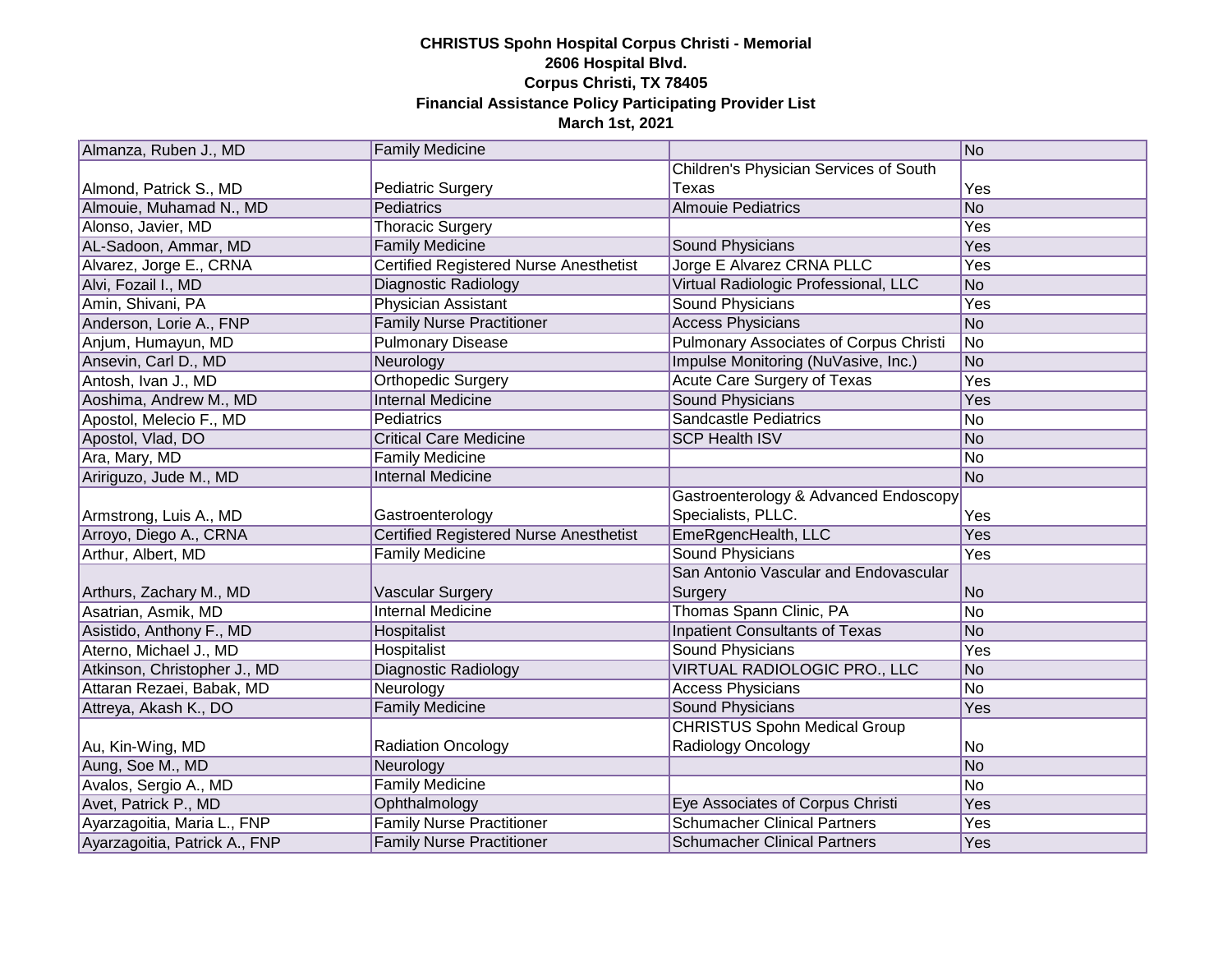| Ayeni, Christopher S., MD     | Hospitalist                               | Sound Physicians                              | Yes |
|-------------------------------|-------------------------------------------|-----------------------------------------------|-----|
| Ayyagari, Krishna S., MD      | <b>Critical Care Medicine</b>             | <b>SCP Health ISV</b>                         | No  |
| Azarov, Nikolay A., MD        | <b>Critical Care Medicine</b>             | <b>SCP Health ISV</b>                         | No  |
| Badea-Mic, Daniela, MD        | Psychiatry                                | <b>Psychiatric Consulting Services</b>        | No  |
| Bader, Lucas J., MD           | <b>Orthopedic Surgery</b>                 | Acute Care Surgery of Texas                   | Yes |
| Badruddin-Mawji, Shamim, MD   | Cardiovascular Disease                    | <b>Coastal Cardiology Association</b>         | No  |
| Bailey, Kathleen M., MD       | Obstetrics & Gynecology                   | OB & GYN Associates of CC                     | No  |
| Bailey, Michael E., MD        | <b>Anatomic &amp; Clinical Pathology</b>  | Pathology Associates of CC                    | Yes |
| Bailey, Shane M., MD          | <b>Clinical Cardiac Electrophysiology</b> | Texas Cardiac Arrhythmia                      | No  |
| Baker, Stephanie C., MD       | Orthopedic Surgery                        |                                               | No  |
| Barnes, Jason B., MD          | <b>Emergency Medicine</b>                 | <b>Schumacher Clinical Partners</b>           | Yes |
| Bassiouny, Mohamed A., MD     | Clinical Cardiac Electrophysiology        | Texas Cardiac Arrhythmia                      | No  |
| Batta, Sahil, MD              | <b>Internal Medicine</b>                  | Sound Physicians                              | Yes |
| Baum, Zachary H., DO          | <b>Emergency Medicine</b>                 | <b>Schumacher Clinical Partners</b>           | Yes |
| Beato, Milton A., MD          | Cardiovascular Disease                    |                                               | No  |
| Beauchamp, Robert D., MD      | Diagnostic Radiology                      | Radiology & Imaging of South Texas            | Yes |
| Beeson, Donn K., MD           | Teleradiology (Archived)                  | VIRTUAL RADIOLOGIC PRO., LLC                  | No  |
| Behroozi, Saeid, MD           | Hospitalist                               | <b>Sound Physicians</b>                       | Yes |
| Benavidez, George, MD         | <b>Family Medicine</b>                    | Thomas Spann Clinic, PA                       | No  |
| Benitez Sanchez, Diana C., MD | <b>Infectious Disease</b>                 |                                               | No  |
|                               |                                           | <b>Orthopedic Surgery and Sports Medicine</b> |     |
| Berastain JR, Miguel A., MD   | Orthopedic Surgery                        | Associates LLP                                | No  |
| Berio Muniz, Rafael L., MD    | Cardiovascular Disease                    | <b>Coastal Cardiology Association</b>         | No  |
| Berkvens, Bennie J., MD       | Hospitalist                               | <b>Advinity Hospitalist Group</b>             | No  |
| Berman, Philip L., MD         | Cardiovascular Disease                    |                                               | No  |
| Bhandari, Angelina D., MD     | Pediatric Anesthesiology                  | ANESTHESIOLOGY ASSOCIATES                     | No  |
| Bibby, Tommalynn, FNP         | <b>Family Nurse Practitioner</b>          | <b>Schumacher Clinical Partners</b>           | Yes |
| Bielefeld, Mark R., MD        | <b>Thoracic Surgery</b>                   | J. Mark Morales, MD, PA                       | No  |
| Bikle, Jeffrey M., MD         | Radiology                                 | Radiology & Imaging of South Texas            | Yes |
| Bindel, Kristin, NNP          | <b>Neonatal Nurse Practitioner</b>        | <b>Gulf Coast Neonatology PLLC</b>            | No  |
| Bindingnavele, Vijay K., MD   | <b>Plastic Surgery</b>                    |                                               | Yes |
| Bishop, John E., MD           | Ophthalmology                             |                                               | No  |
| Bivona, Charles L., MD        | Anesthesiology                            | Gulf Shore Anesthesia Assoc.                  | No  |
|                               |                                           | <b>CHRISTUS St. Michael Clinic Pulmonary</b>  |     |
| Blackmon, Michael B., MD      | <b>Pulmonary Disease</b>                  | and Sleep Medicine                            | No  |
| Blair Jr., James A., MD       | <b>Orthopedic Surgery</b>                 | Acute Care Surgery of Texas                   | Yes |
| Blow, Osbert, MD, PhD         | <b>Trauma Surgery</b>                     | Spohn Trauma Surgeons                         |     |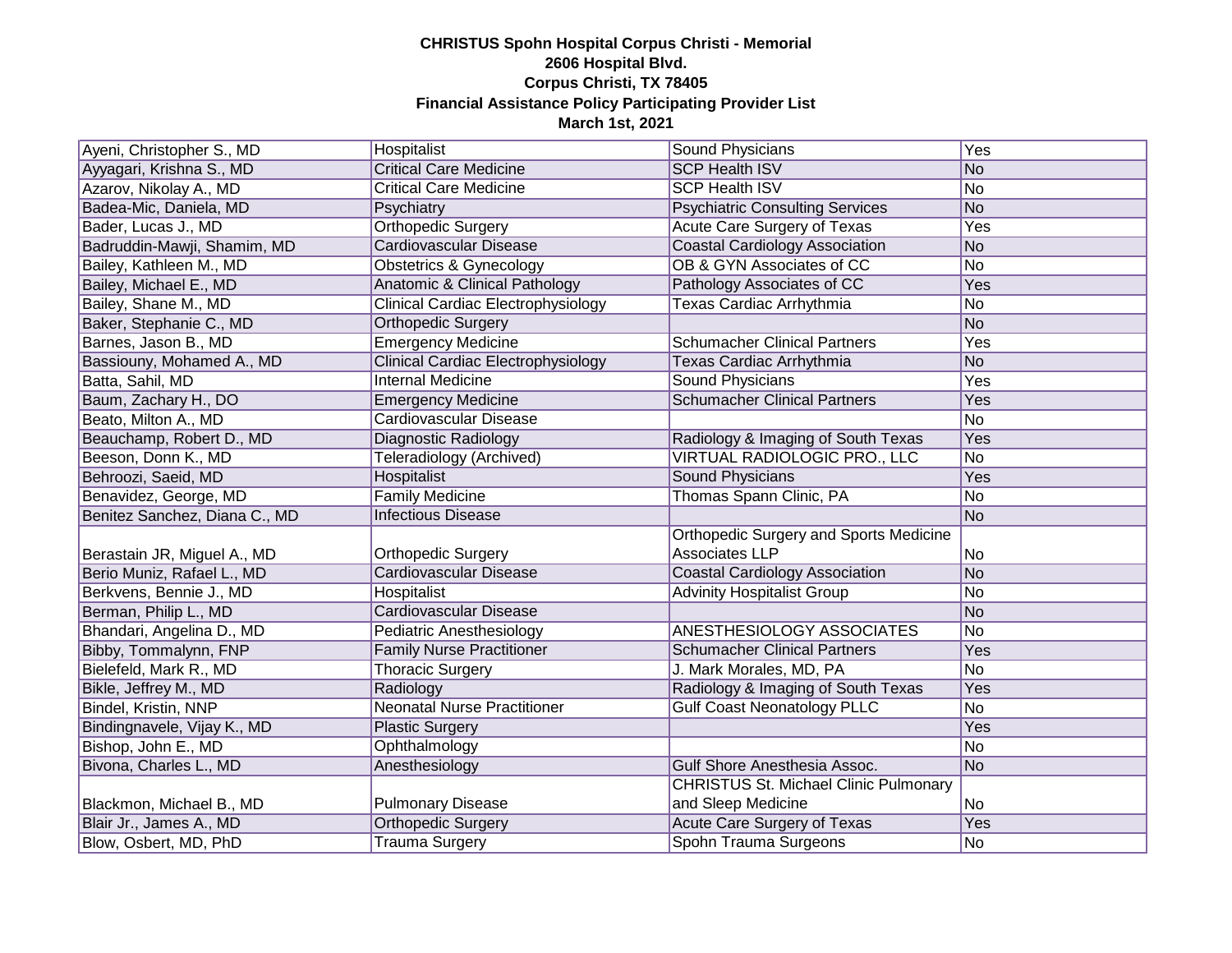| Blum, Gary N., DDS             | Dentistry                                     |                                       | No  |
|--------------------------------|-----------------------------------------------|---------------------------------------|-----|
| Blunck, Joshua T., DO          | Radiology                                     | Virtual Radiologic Corporation, Inc   | No  |
| Bobbala, Govardhan R., MD      | <b>Family Medicine</b>                        | <b>Sound Physicians</b>               | Yes |
| Bold, Jonathan W., MD          | Radiology                                     | Virtual Radiologic Corporation, Inc   | No  |
| Bond, Richard M., MD           | Ophthalmology                                 | <b>Coastal Bend Eye Center</b>        | No  |
| Bonelli, Andres, MD            | <b>Internal Medicine</b>                      |                                       | No  |
| Boostrom, William (Bill), PA   | Physician Assistant                           | <b>Coastal Bend Family Medicine</b>   | No  |
|                                |                                               | Corpus Christi Tots & Teens Pediatric |     |
| Borchard, Edward L., MD        | Pediatrics                                    | Medicine                              | No  |
| Boriack, Leroy A., MD          | <b>Family Medicine</b>                        |                                       | No  |
| Borkowski, John M., MD         | Orthopedic Surgery                            | Orthopedic Associates of CC           | No  |
| Bowen, Ronald W., DO           | <b>Family Medicine</b>                        |                                       | No  |
| Boynton, Gerard W., MD         | <b>Family Medicine</b>                        |                                       | No  |
|                                |                                               | Colon & Rectal Associates of South    |     |
| Brackett, Fred B., MD          | Colon and Rectal Surgery                      | Texas                                 | Yes |
| Brady, Jeffrey S., CRNA        | <b>Certified Registered Nurse Anesthetist</b> | EmeRgencHealth, LLC                   | Yes |
| Brady, Kevin M., MD            | Anesthesiology                                | EmeRgencHealth, LLC                   | Yes |
| Bray, Anna R., FNP             | <b>Family Nurse Practitioner</b>              | <b>Schumacher Clinical Partners</b>   | Yes |
| Breeling, Charles L., MD       | <b>Family Medicine</b>                        | Family Practice Assoc. of CC          | No  |
| Brehm, Norbert C., MD          | Urology                                       | Corpus Christi Urology Group, LLP     | Yes |
| Brekhus, Bryan G., DO          | <b>Family Medicine</b>                        | <b>Sound Physicians</b>               | Yes |
| Brenner, Lawrence D., MD       | Cardiovascular Disease                        | Corpus Christi Heart Clinic, PLLC     | No  |
| Briggs, Jeffrey D., DO         | Psychiatry                                    | Asana Integrated Medical Group        | No  |
| Brod, Delbert R., MD           | <b>Internal Medicine</b>                      | <b>Sound Physicians</b>               | Yes |
| Brodeur, Michael N., MD        | <b>Emergency Medicine</b>                     | <b>Schumacher Clinical Partners</b>   | Yes |
| Browning, Jared C., MD         | Radiology                                     | Virtual Radiologic Corporation, Inc   | No  |
| Brownlee, John R., MD          | <b>Pediatric Cardiology</b>                   | <b>Driscoll Physician's Group</b>     | No  |
|                                | Acute Care Adult-Gerontology Nurse            |                                       |     |
| Brunner, LaTosca D., AGACNP    | Practitioner                                  | <b>SCP Health ISV</b>                 | No  |
|                                |                                               |                                       |     |
| Brusco, Osvaldo A., MD         | Endocrinology, Diabetes and Metabolism        |                                       | Yes |
| Buckley, Michael A., DO        | Anesthesiology                                | EmeRgencHealth, LLC                   | Yes |
| Budhwani, Hina, MD             | <b>Family Medicine</b>                        | <b>Sound Physicians</b>               | Yes |
| Butler, Dimple T., MD          | Family Medicine                               | <b>Sound Physicians</b>               | Yes |
| Buttacavoli, Frank A., MD      | Orthopedic Surgery                            | Acute Care Surgery of Texas           | Yes |
| Calaway, Samantha J., FNP      | <b>Family Nurse Practitioner</b>              | <b>Schumacher Clinical Partners</b>   | Yes |
| Callegari-Puente, Bruna F., MD | Pediatrics                                    | Coastal Children's Clinic, PA         | No  |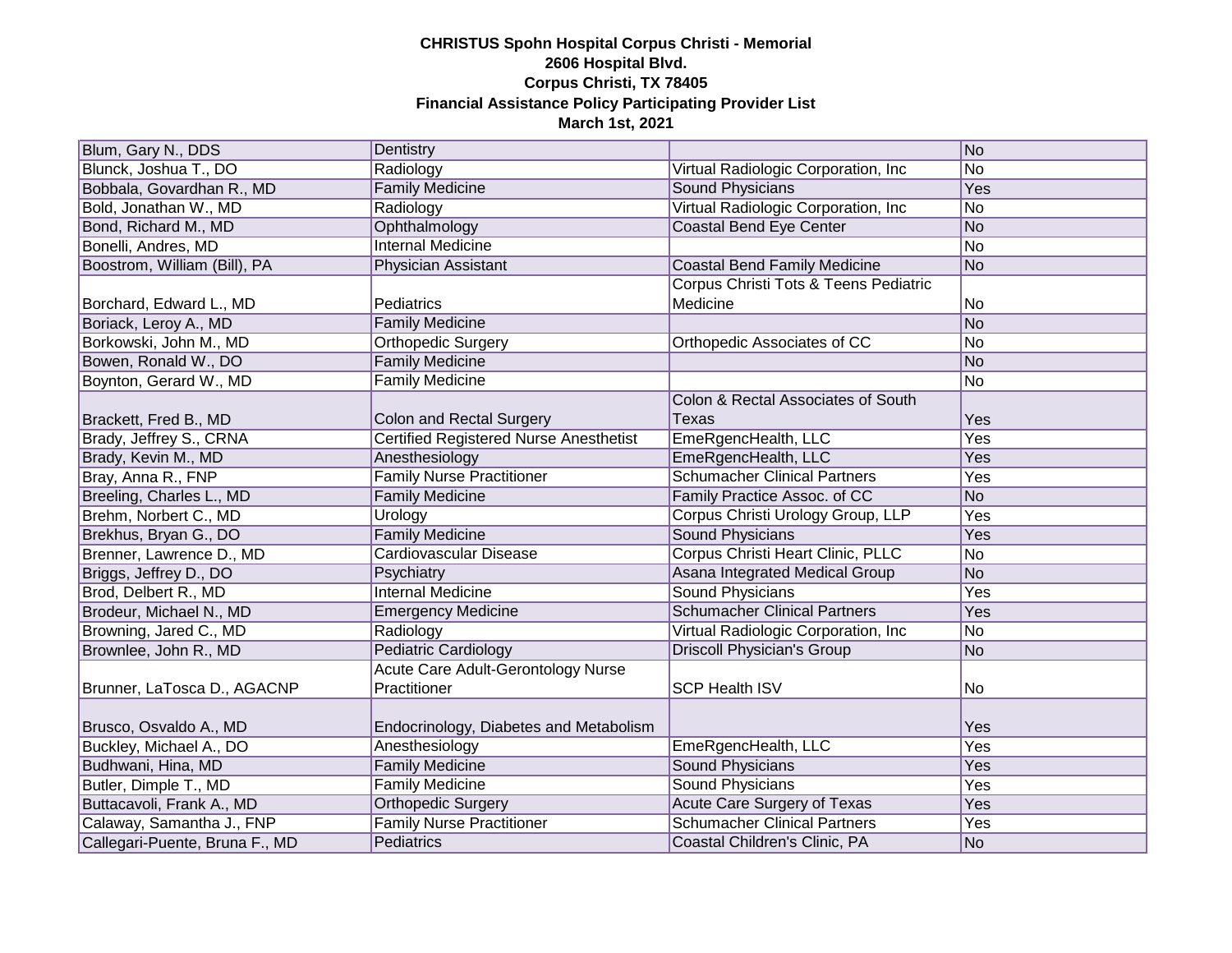| Campbell III, Morgan S., MD | Neurology                                     | Corpus Christi Neurology              | Yes            |
|-----------------------------|-----------------------------------------------|---------------------------------------|----------------|
| Campbell, Charles H., MD    | Ophthalmology                                 | South Texas Retina Consultants, LLP   | Yes            |
| Campbell, Jennifer M., NP   | <b>Family Nurse Practitioner</b>              |                                       | No             |
|                             |                                               | <b>CHRISTUS Spohn Med Grp Coastal</b> |                |
| Campos Valls, Crystal, MD   | <b>Family Medicine</b>                        | <b>Bend Family Medicine</b>           | N <sub>o</sub> |
| Canales, Lynae S., MD       | <b>Pediatrics</b>                             | <b>ABC Pediatrics, PA</b>             | No             |
| Canby, Robert C., MD        | Clin. Card. Electrophysiology (Archived)      | Texas Cardiac Arrhythmia              | No             |
| Cancemi, Mario T., MD       | Anesthesiology                                | Gulf Shore Anesthesia Assoc.          | No             |
| Candas, Ali F., MD          | Pediatrics                                    | Coastal Children's Clinic, PA         | No             |
| Cano Rivera, Manuel R., MD  | Pediatrics                                    | Coastal Children's Clinic, PA         | No             |
| Cantu, Patricia A., MD      | <b>Family Medicine</b>                        |                                       | No             |
| Cao, Yuanning, MD           | Hospitalist                                   | Sound Physicians                      | Yes            |
| Capers, Scotti M., CRNA     | <b>Certified Registered Nurse Anesthetist</b> | EmeRgencHealth, LLC                   | Yes            |
| Capitaine, Raul R., MD      | Psychiatry                                    |                                       | No             |
| Capupas, Juan M., FNP       | <b>Family Nurse Practitioner</b>              | <b>Schumacher Clinical Partners</b>   | Yes            |
| Carlson, Daniel M., MD      | Anesthesiology                                | Gulf Shore Anesthesia Assoc.          | No             |
| Caro, Robert E., MD         | <b>Family Medicine</b>                        | South Coast Family Medicine           | No             |
| Carr, Jean-Jacques, MD      | <b>Family Medicine</b>                        | <b>Calallen Medical Clinic</b>        | No             |
| Carrizales IV, Enrique, DO  | <b>Internal Medicine</b>                      |                                       | No             |
|                             |                                               | <b>CHRISTUS Spohn Med Grp Fam Med</b> |                |
| Carroll, John R., MD        | <b>Family Medicine</b>                        | Acad Ctr - Central                    | No             |
| Cary, Adam B., D.O.         | Anesthesiology                                | EmeRgencHealth, LLC                   | Yes            |
| Casimire, Thalia N., MD     | <b>Pulmonary Disease</b>                      | <b>SCP Health ISV</b>                 | No             |
| Castro Jr., Timothy, MD     | Anesthesiology                                | EmeRgencHealth, LLC                   | Yes            |
| Chakilam, Ramakrishna, MD   | <b>Pulmonary Disease</b>                      |                                       | No             |
| Chang, Craig G., MD         | <b>General Surgery</b>                        |                                       | No             |
| Chapa, Phillip E., MD       | <b>Emergency Medicine</b>                     | <b>Schumacher Clinical Partners</b>   | Yes            |
| Charba, Deane S., MD        | Nephrology                                    | Corpus Nephrology Network, PLLC       | Yes            |
| Chau, Chuong J., MD         | Anesthesiology                                | EmeRgencHealth, LLC                   | Yes            |
| Chekuri, Kasi V., MD        | <b>Cardiovascular Disease</b>                 | Corpus Christi Heart Clinic, PLLC     | No             |
| Chen, Defeng, MD            | <b>Internal Medicine</b>                      | <b>Inpatient Consultants of Texas</b> | Yes            |
| Cheng, Sam S., MD           | Radiology                                     | Virtual Radiologic Corporation, Inc.  | No             |
|                             |                                               | Arthritis and Osteoporosis Center of  |                |
| Chiang, Eric P., MD         | Rheumatology                                  | <b>Coastal Bend</b>                   | No             |
| Chiasson, Melissa A., MD    | <b>Obstetrics &amp; Gynecology</b>            | OB & GYN Associates of CC             | Yes            |
| Chin, Arthur K., MD         | <b>Family Medicine</b>                        |                                       | No             |
| Chitrit, Isaac, MD          | <b>Internal Medicine</b>                      | WellMed at South Alameda              | No             |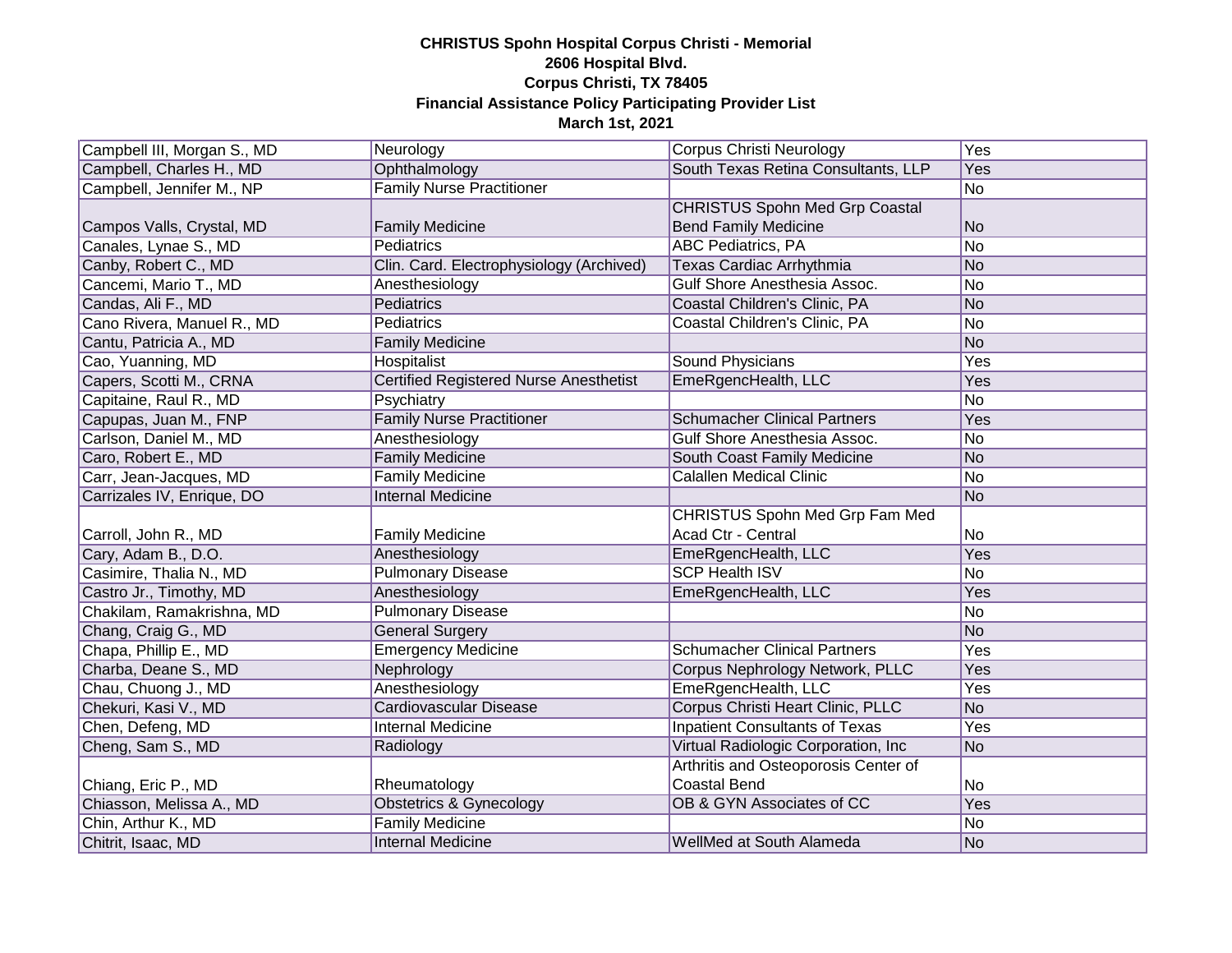| Chmelik, Elizabeth L., MD    | Hospitalist                                   | WellMed Networks, Inc.                         | No             |
|------------------------------|-----------------------------------------------|------------------------------------------------|----------------|
| Chodosh, Thomas B., DO       | <b>Family Medicine</b>                        |                                                | No             |
| Chong, Euming, MD            | <b>Pediatrics</b>                             | Neonatology Consultants of Corpus              | No             |
| Chong, Kenneth V., MD        | Diagnostic Radiology                          | Virtual Radiologic Professionals, LLC          | No             |
|                              |                                               | Heart & Rhythm Institute of South Texas,       |                |
| Choucair, Wassim K., MD      | <b>Clinical Cardiac Electrophysiology</b>     | PA                                             | No             |
| Christensen, Dustin E., CRNA | <b>Certified Registered Nurse Anesthetist</b> | EmeRgencHealth, LLC                            | Yes            |
| Chua, Eireen H., MD          | Pediatrics                                    | <b>ABC Pediatrics</b>                          | No             |
| Cintron, C.A., MD            | Anesthesiology                                | EmeRgencHealth, LLC                            | Yes            |
|                              |                                               | CHRISTUS Spohn Med Grp FamilyHlth              |                |
| Cisneros, Maria P., FNP      | <b>Family Nurse Practitioner</b>              | <b>Ctr-Northside Expansion</b>                 | N <sub>o</sub> |
|                              |                                               | Orthopedic Surgery and Sports Medicine         |                |
| Clark JR, Charles S., MD     | <b>Orthopedic Surgery</b>                     | Associates                                     | No             |
| Cline, Whitney R., FNP       | <b>Family Nurse Practitioner</b>              | <b>Schumacher Clinical Partners</b>            | Yes            |
|                              |                                               |                                                |                |
| Cohn, Jacqueline E., MD      | Endocrinology, Diabetes and Metabolism        |                                                | No             |
| Cole-Perez, Mary C., MD      | Dermatology                                   |                                                | No             |
| Comstock, Christopher P., MD | <b>Orthopedic Surgery</b>                     | Children's Ortho Service of South Texas        | No             |
| Cone, John R., MD            | <b>Family Medicine</b>                        |                                                | No             |
|                              |                                               | Orthopedic Surgery and Sports Medicine         |                |
| Cordell, Davin D., MD        | <b>Orthopedic Surgery</b>                     | Associates                                     | No             |
| Corrada, Romulo G., MD       | <b>Obstetrics &amp; Gynecology</b>            | <b>COASTAL BEND WOMENS CENTER</b>              | No             |
| Cortes, Edgar L., MD         | Pediatrics                                    | <b>Coastal Childrens Clinic PA</b>             | No             |
| Cortes, Edgar R., MD         | Pediatrics                                    | Coastal Children's Clinic, PA                  | No             |
| Cortese, Jack L., MD         | Nephrology                                    | <b>Corpus Nephrology Network PLLC</b>          | Yes            |
| Cortez, Brandon J., CRNA     | <b>Certified Registered Nurse Anesthetist</b> | EmeRgencHealth, LLC                            | Yes            |
| Corum, Bryan G., DPM         | Podiatry                                      | Complete Podiatry, PC                          | No             |
| Cottle, David L., FNP        | <b>Family Nurse Practitioner</b>              | WellMed Networks, Inc.                         | Yes            |
| Coutin, Rafael F., MD        | <b>Cardiovascular Disease</b>                 | <b>Cardiology Associates of Corpus Christi</b> | Yes            |
| Covarrubias JR, Baldemar, MD | <b>Family Medicine</b>                        | Physician Health Choice                        | No             |
| Crapo, Paul D., DO           | <b>Emergency Medicine</b>                     | <b>Schumacher Clinical Partners</b>            | Yes            |
| Creamean, Troy L., DO        | Otolaryngology                                | Ear, Nose, and Throat Associates               | Yes            |
| Crespo Velez, Wilfredo, MD   | <b>Cardiothoracic Surgery</b>                 | J. Mark Morales, MD, PA                        | No             |
| Crocker, Lynn A., DO         | Hospitalist                                   | <b>Sound Physicians</b>                        | Yes            |
| Cuevas, Christel R., MD      | <b>Cardiovascular Disease</b>                 | Corpus Christi Heart Clinic, PLLC              | No             |
| Cullins, Stacey M., NNP      | <b>Neonatal Nurse Practitioner</b>            | <b>Gulf Coast Neonatology PLLC</b>             | No             |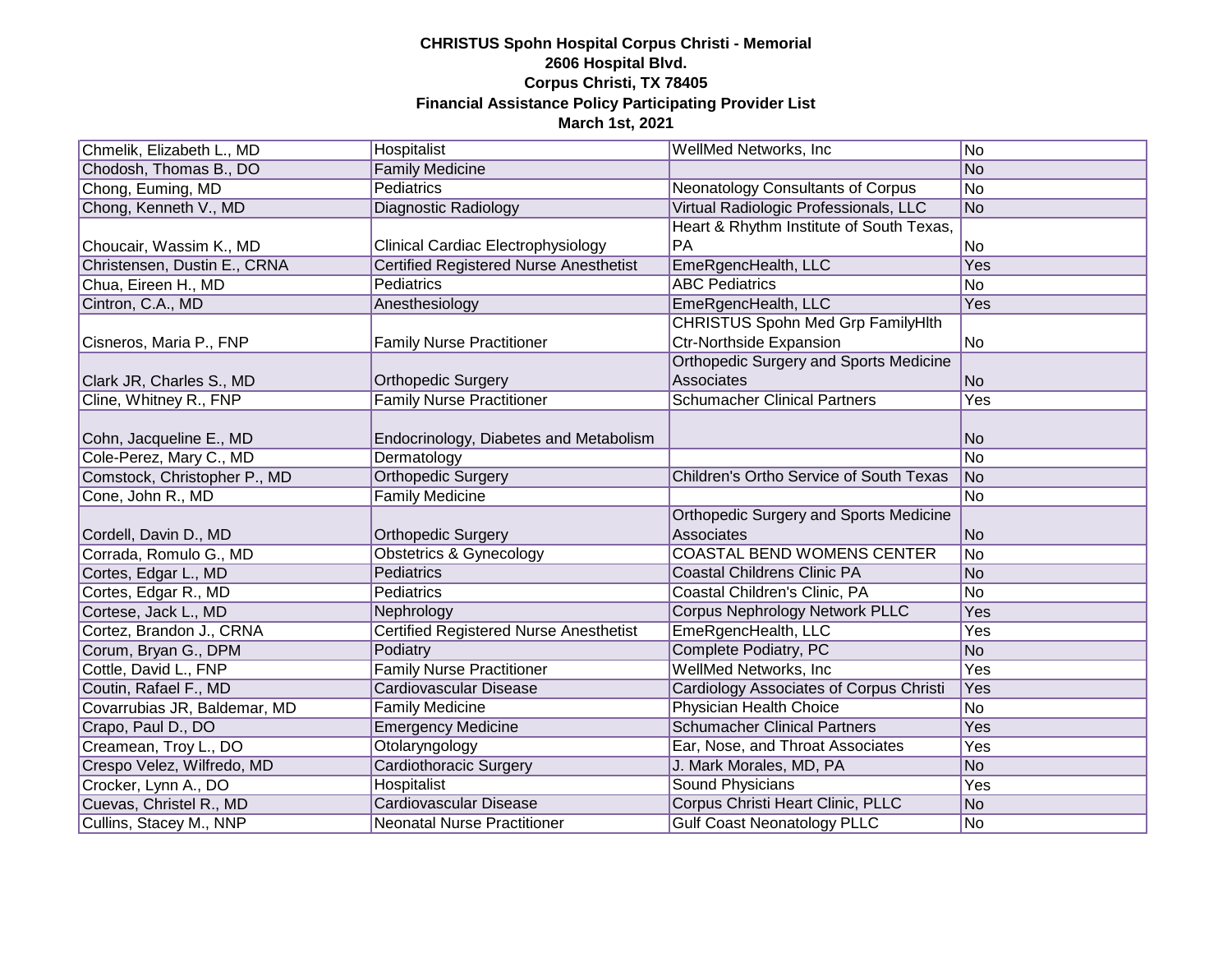|                               |                                               | Corpus Christi Oral & Maxillofacial           |     |
|-------------------------------|-----------------------------------------------|-----------------------------------------------|-----|
| Cutbirth, Mance A., DDS       | Oral and Maxillofacial Surgery                | Surgeons, PC                                  | Yes |
| Damaraju, Srikanth, MD        | Cardiovascular Disease                        | <b>Coastal Cardiology Association</b>         | No  |
| Davae, Ketan C., MD           | Radiology                                     | Virtual Radiologic Corporation, Inc.          | No  |
| Davidson, Julie M., PA        | <b>Physician Assistant</b>                    | Corpus Christi Urology Group, LLP             | Yes |
|                               | <b>Acute Care Adult-Gerontology Nurse</b>     |                                               |     |
| Davis, Brittany N., ACAGNP    | Practitioner                                  | <b>SCP Health ISV</b>                         | Yes |
| Davis, Jesse C., CRNA         | <b>Certified Registered Nurse Anesthetist</b> | EmeRgencHealth, LLC                           | Yes |
| Davis, Nathan A., MD          | Dermatology                                   | South Texas Dermatology                       | Yes |
| Davis, Randall K., MD         | <b>Obstetrics &amp; Gynecology</b>            | <b>OB Hospitalist Group</b>                   | No  |
| Davis, Steven W., MD          | Radiology                                     | Virtual Radiologic Corporation, Inc.          | No  |
| De La Garza, Armando, NP      | <b>Family Nurse Practitioner</b>              | Corpus Christi Urology Group, LLP             | Yes |
| De Silva, Palla M., MD        | <b>Internal Medicine</b>                      | <b>Pulmonary Associates of Corpus Christi</b> | No  |
| Deardorf, Erika G., PA        | Physician Assistant                           | Neurosurgery of Corpus Christi                | No  |
| Deberry, Phillip D., CRNA     | Certified Registered Nurse Anesthetist        | EmeRgencHealth, LLC                           | Yes |
| DeJesus, Dennis, MD           | Teleradiology (Archived)                      | Virual Radiologic Professionals, LLC          | No  |
| Del Gallo, Walter A., MD      | <b>Orthopedic Surgery</b>                     |                                               | No  |
| DeLaCruz III, Apolonio, CRNA  | Certified Registered Nurse Anesthetist        | EmeRgencHealth, LLC                           | Yes |
|                               |                                               | <b>CHRISTUS Spohn Family Health Center</b>    |     |
| DeLeon, Elsie V., FNP         | <b>Family Nurse Practitioner</b>              | Westside                                      | No  |
| Deleon-Salinas, Miguel A., MD | Neonatal-Perinatal Medicine                   | Neonatology Consultants of CC                 | No  |
| DeLine, Carol C., MD          | <b>Pediatric Neurology</b>                    | Children's Physician Services Of South        | Yes |
| Demandante, Carlo G., MD      | <b>Radiation Oncology</b>                     |                                               | No  |
| Dennis, Bill M., MD           | <b>Family Medicine</b>                        |                                               | No  |
| Dhar, Pradip K., MD           | Pediatric Cardiology                          |                                               | No  |
| Diaz, Roberto F., MD          | <b>Internal Medicine</b>                      |                                               | No  |
| Dickson, Christian M., DPM    | Podiatry                                      | <b>Corpus Christi Podiatry</b>                | No  |
| Dikin, Matthew S., DO         | <b>Internal Medicine</b>                      | <b>SCP Health ISV</b>                         | No  |
|                               |                                               | Children's Physician Services of South        |     |
| Dimas, Vanessa D., MD         | <b>Plastic Surgery</b>                        | Texas                                         | Yes |
| Dimtri, Francis N., DO        | <b>Internal Medicine</b>                      | <b>Concord Medical Group</b>                  | Yes |
|                               |                                               | Bay Area Kidney Disease Physicians,           |     |
| Din, Sabeeh U., MD            | Nephrology                                    | <b>LLP</b>                                    | Yes |
| Dirksen, William H., MD       | Pediatrics                                    | Coastal Children's Clinic, PA                 | No  |
| Dohi, David F., DO            | <b>Pediatrics</b>                             | Coastal Children's Clinic, PA                 | No  |
| Dorrell Jr, Thomas W., MD     | <b>Family Medicine</b>                        |                                               | No  |
| Doucet, Roxanna V., MD        | Obstetrics & Gynecology                       | <b>OB Hospitalist Group</b>                   | No  |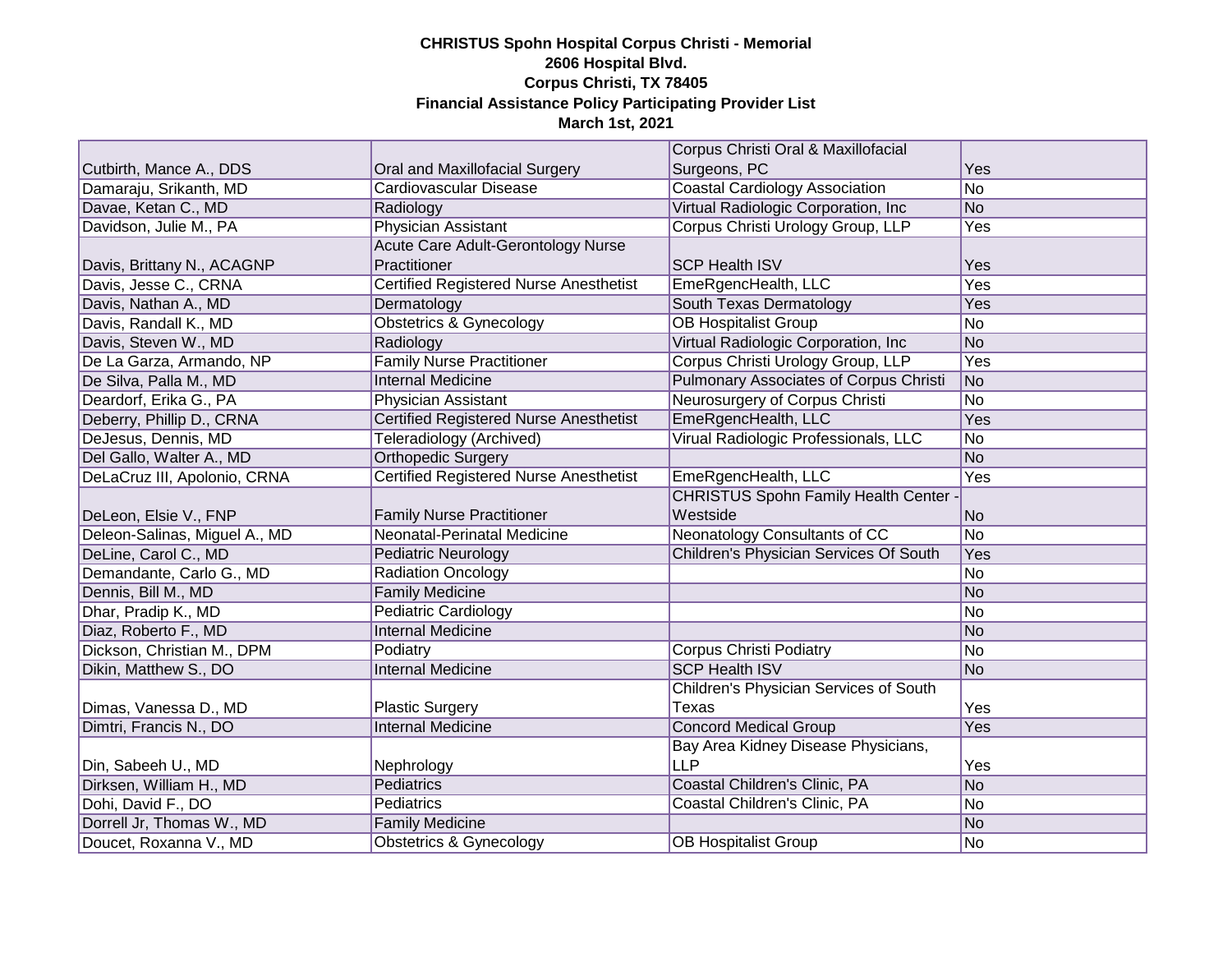| Dowd, Thomas C., MD         | <b>Orthopedic Surgery</b>                     | Acute Care Surgery of Texas            | Yes        |
|-----------------------------|-----------------------------------------------|----------------------------------------|------------|
| Dudaie, Ronen S., MD        | <b>Critical Care Medicine</b>                 | <b>SCP Health ISV</b>                  | No         |
| Dugan II, John T., MD       | Ophthalmology                                 | Dugan Eye Institute                    | No         |
| Dulak, Catherine E., MD     | <b>Obstetrics &amp; Gynecology</b>            | Catherine Dulak, MD                    | No         |
| Dwyer, J. Michael, MD       | Anesthesiology                                | Bay Area Anesthesia Assoc              | Yes        |
| Dye, James M., MD           | <b>General Surgery</b>                        | <b>Surgical Associates</b>             | <b>Yes</b> |
| Earley, Donovan L., CRNA    | <b>Certified Registered Nurse Anesthetist</b> | EmeRgencHealth, LLC                    | Yes        |
| Easley, Scott M., MD        | <b>Family Medicine</b>                        | Orthopedic Associates of CC            | No         |
| Eftimescu, Dina F., MD      | <b>Obstetrics &amp; Gynecology</b>            | Corpus Christi Women's Center          | Yes        |
| Elizondo, Carlos R., MD     | <b>Family Medicine</b>                        | <b>Primary Care and Wellness</b>       | No         |
|                             |                                               | <b>CHRISTUS Spohn Med Grp Family</b>   |            |
| Elizondo, Marco A., MD      | <b>Internal Medicine</b>                      | <b>Health Center Robstown</b>          | No         |
| Ellis, Daniel K., DO        | <b>Family Medicine</b>                        | Sound Physicians                       | Yes        |
| Elsass, Kelcey D., MD       | Radiology                                     | Virtual Radiologic Professionals, LLC  | No         |
| Emran, Mohammad A., MD      | Pediatric Surgery                             | <b>Driscoll Children's Hospital</b>    | No         |
| Engle, Mitchell P., MD      | Pain Medicine                                 | Institute of Precision Pain Medicine   | No         |
| Engledowl, Lone P., PMHNP   | <b>Psychiatric Nurse Practitioner</b>         | <b>Psychiatric Consulting Services</b> | No         |
| Enyeribe, Chioma J., MD     | Hospitalist                                   | Sound Physician Hospitalists           | Yes        |
| Epstein, Richard A., CRNA   | <b>Certified Registered Nurse Anesthetist</b> | EmeRgencHealth, LLC                    | Yes        |
| Erard, Uma E., DO           | <b>Orthopedic Surgery</b>                     | <b>Acute Care Surgery of Texas</b>     | Yes        |
| Ertzner, Thomas W., MD      | Radiology                                     | Radiology & Imaging of South Texas     | Yes        |
| Escalea, Candice N., DPM    | Podiatry                                      | <b>Specialty Clinic</b>                | No         |
| Espada, Roberto A., MD      | <b>Obstetrics &amp; Gynecology</b>            |                                        | Yes        |
| Espina, Eisen J., MD        | <b>Family Medicine</b>                        |                                        | No         |
| Espiritu, Teofilo S., MD    | Pediatrics                                    | Coastal Children's Clinic, PA          | No         |
| Etman, Yasser, MD           | <b>Pulmonary Disease</b>                      | <b>SCP Health ISV</b>                  | No         |
| Etuknwa, Uduak T., MD       | <b>Pediatrics</b>                             | Coastal Children's Clinic, PA          | No         |
| Eubank Jr., Charles D., MD  | Gynecology                                    |                                        | No         |
| Everett Jr., Carlos, CRNA   | Certified Registered Nurse Anesthetist        | EmeRgencHealth, LLC                    | Yes        |
| Everett, Orel M., MD        | <b>Family Medicine</b>                        | Thomas Spann Clinic, PA                | No         |
| Everitt, Alexandra L., CRNA | <b>Certified Registered Nurse Anesthetist</b> | <b>Bay Area Anesthesia Associates</b>  | No         |
| Ewbank, Jordyn E., DO       | <b>Emergency Medicine</b>                     | <b>Schumacher Clinical Partners</b>    | Yes        |
| Ewing, Michael J., MD       | <b>General Surgery</b>                        | Surgical Associates (Corpus Christi)   | Yes        |
| Fabuyi, Oyeyemi A., MD      | <b>Pulmonary Disease</b>                      | <b>SCP Health ISV</b>                  | No         |
| Fader, William A., MD       | <b>Pediatrics</b>                             | Kid's Clinic, PA                       | No         |
| Fagan, Wayne A., MD         | Dermatology                                   | South Texas Dermatology, PLLC          | Yes        |
| Farek, Paul E., MD          | General Surgery                               |                                        | No         |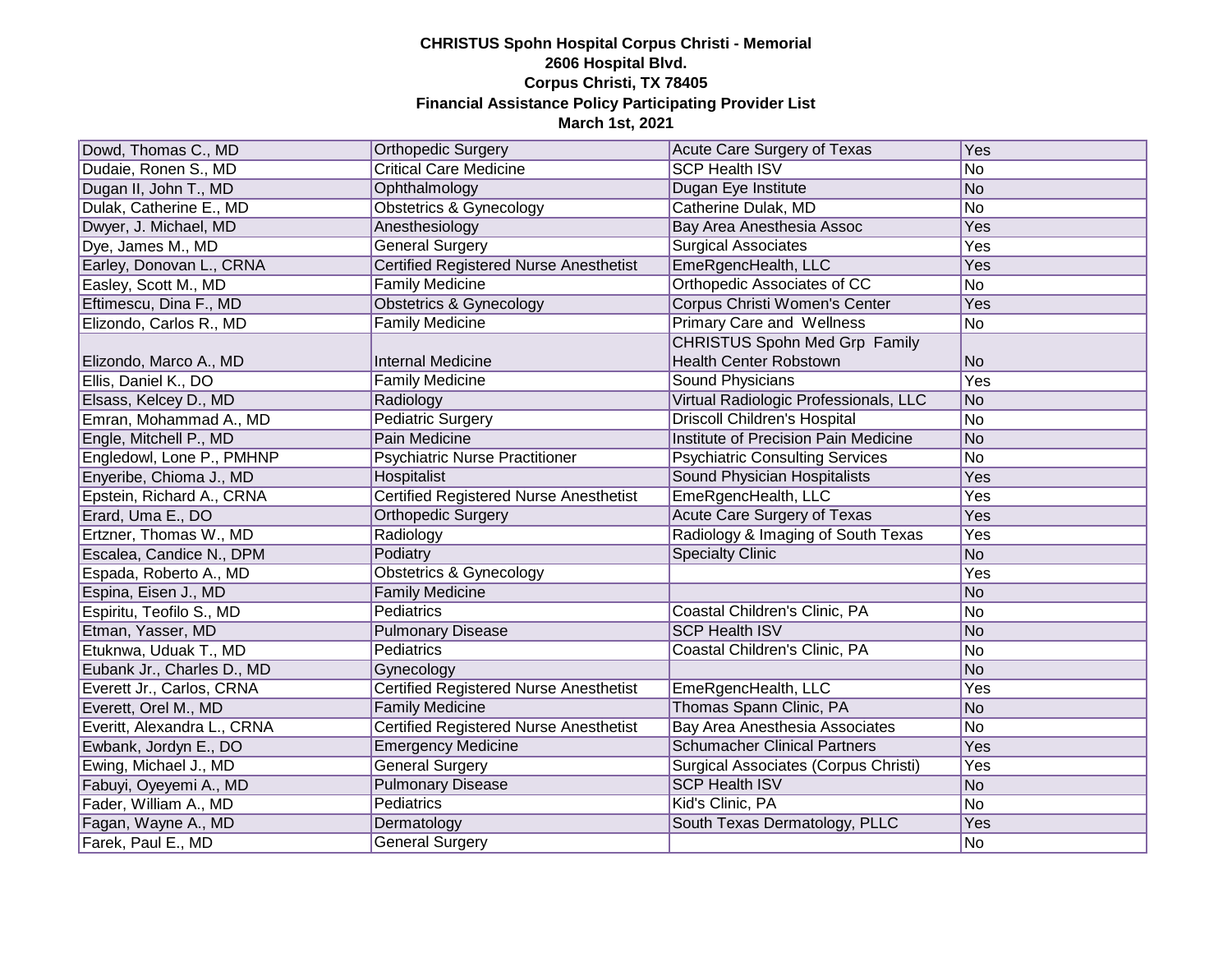| Farooq, Malik U., MD            | Psychiatry                                    | Asana Integrated Medical Group        | No  |
|---------------------------------|-----------------------------------------------|---------------------------------------|-----|
| Fassihi, Amir A., MD            | Radiology                                     | VIRTUAL RADIOLOGIC PRO., LLC          | No  |
| Fernandez, Robert A., MD        | <b>Plastic Surgery</b>                        |                                       | Yes |
| Fernando, Chaminda, DO          | Hospitalist                                   | Sound Physicians                      | Yes |
| Ficenec, Matthew J., MD         | <b>Trauma Surgery</b>                         |                                       | Yes |
| Fisher Jr, George H., MD        | Otolaryngology                                | Ear, Nose, and Throat Associates      | Yes |
| Fisher, Jason D., DO            | Urology                                       | Corpus Christi Urology Group, LLP     | Yes |
| Fleischer, Lauren B., MD        | <b>Internal Medicine</b>                      | <b>Sound Physicians</b>               | Yes |
| Fleischer, Raymond A., MD       | <b>Internal Medicine</b>                      | <b>Sound Physicians</b>               | Yes |
| Fletcher, Kelly E., FNP         | <b>Family Nurse Practitioner</b>              | <b>Inpatient Consultants of Texas</b> | No  |
| Flora Jr, Mark R., MD           | <b>Emergency Medicine</b>                     | <b>Schumacher Clinical Partners</b>   | Yes |
| Flores, Alana N., PA            | Physician Assistant                           | Orthopedic Associates of CC           | No  |
| Flores, William C., MD          | <b>Family Medicine</b>                        | WellMed at Crosstown                  | No  |
| Ford, Dustin L., CRNA           | Certified Registered Nurse Anesthetist        | EmeRgencHealth, LLC                   | Yes |
| Fosso, Chimi L., MD             | <b>Internal Medicine</b>                      | Sound Physicians                      | Yes |
| Fowler, Justin T., MD           | Orthopedic Surgery                            | <b>Acute Care Surgery of Texas</b>    | Yes |
| Fox II, Stephen G., MD          | Radiology                                     | Virtual Radiologic Corporation, Inc.  | No  |
| Fox, Lorraine A., CRNA          | Certified Registered Nurse Anesthetist        | EmeRgencHealth, LLC                   | Yes |
| Frame, James E., MD             | <b>Emergency Medicine</b>                     | <b>Schumacher Clinical Partners</b>   | Yes |
| Franco Jr., Rene, MD            | <b>Pulmonary Disease</b>                      |                                       | Yes |
| Fratila, Antonio B., MD         | Anesthesiology                                | New Wave Anesthesia Management,       | No  |
| Fuentes III, Luis, DO           | <b>Family Medicine</b>                        | <b>Coastal Bend Family Medicine</b>   | No  |
| Fuentes, Dorothy D., MD         | Pediatrics                                    | <b>ABC Pediatrics</b>                 | No  |
| Fuentes, Michael G., MD         | Physical Medicine & Rehabilitation            |                                       | No  |
| Fuentes, Randy A., MD           | <b>Internal Medicine</b>                      |                                       | No  |
| Funderburk, Alton W., CRNA      | <b>Certified Registered Nurse Anesthetist</b> | EmeRgencHealth, LLC                   | Yes |
| Gadam, Mohan R., MD             | <b>Family Medicine</b>                        | <b>Sound Physicians</b>               | Yes |
| Galatzan, Steve J., MD          | Pathology - Anatomic                          | Pathology Associates of CC            | Yes |
| Gallinghouse Jr., Gerald J., MD | <b>Clinical Cardiac Electrophysiology</b>     | <b>Texas Cardiac Arrhythmia</b>       | No  |
| Ganz, Samuel B., DO             | <b>Family Medicine</b>                        |                                       | No  |
| Garcia Blow, Nelly I., DO       | <b>Family Medicine</b>                        | <b>TRAUMA SERVICES</b>                | No  |
| Garcia, Fernando, MD            | Hospitalist                                   |                                       | Yes |
| Garcia, Jack P., CRNA           | Certified Registered Nurse Anesthetist        | EmeRgencHealth, LLC                   | Yes |
| Garcia, Jazlene D., PA          | Physician Assistant                           | Acute Care Surgery of Texas           | Yes |
| Garcia, Josefina T., MD         | Pediatrics                                    |                                       | No  |
| Garcia, Juan A., FNP            | <b>Family Nurse Practitioner</b>              | Corpus Christi Heart Clinic, PLLC     | No  |
| Garcia, Rene D., CRNA           | Certified Registered Nurse Anesthetist        | EmeRgencHealth, LLC                   | Yes |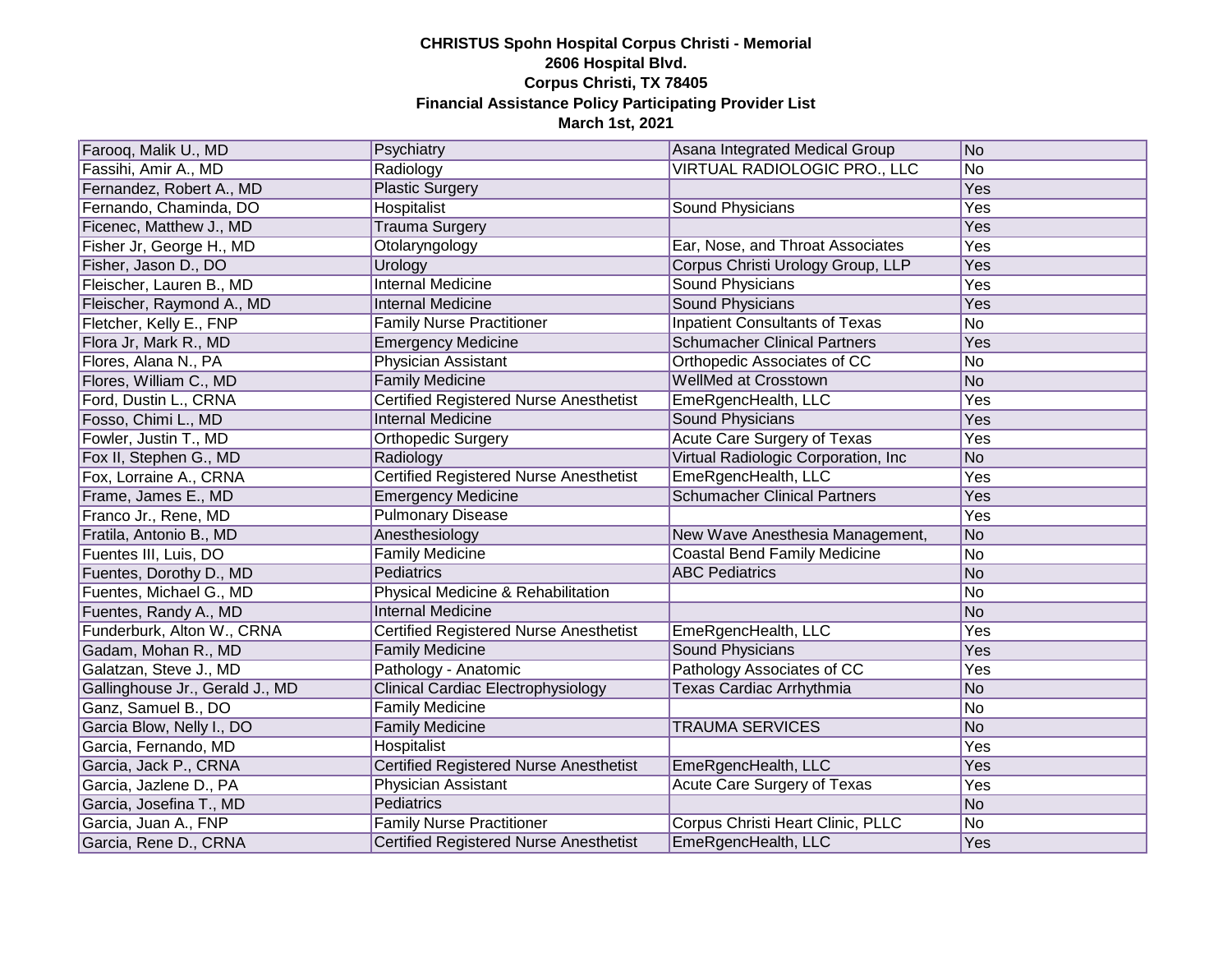| Garcia, Toribio R., MD               | Pediatrics                                |                                            | No         |
|--------------------------------------|-------------------------------------------|--------------------------------------------|------------|
| Garden, Dane T., PA                  | Physician Assistant                       | <b>SCP Health ISV</b>                      | No         |
| Garza, Crystal R., MD                | Hospitalist                               | WellMed Networks, Inc                      | No         |
| Garza, David E., MD                  | Obstetrics & Gynecology                   |                                            | No         |
| Garza, Erik, MD                      | <b>Family Medicine</b>                    | Thomas Spann Clinic, PA                    | No         |
| Gbadouwey, Charles U., MD            | <b>Pulmonary Disease</b>                  | <b>SCP Health ISV</b>                      | No         |
| Geatrakas, Christina S., MD          | Radiology                                 | Virtual Radiologic Professionals, LLC      | No         |
| Gentile, Herve F., MD                | <b>Plastic Surgery</b>                    | A Better You Cosmetic Surgery Center       | No         |
| Gerla, Laura R., MD                  | <b>Family Medicine</b>                    | <b>Sound Physicians</b>                    | <b>Yes</b> |
| Gest, Albert L., DO                  | <b>Emergency Medicine</b>                 | <b>Schumacher Clinical Partners</b>        | Yes        |
| Ghaffary, Cameron K., MD             | Urology                                   | Corpus Christi Urology Group, LLP          | <b>Yes</b> |
| Ghavami Shiredjini, Forough S., DO   | Neurology                                 | <b>NuVasive Clinical Services</b>          | No         |
| Ghosh, Tarun K., MD                  | <b>Internal Medicine</b>                  |                                            | Yes        |
| Gibson, Bruce A., MD                 | Gastroenterology                          | Abdominal Specialists of South Texas       | Yes        |
| Gibson, Kelly, PA                    | Physician Assistant                       | <b>Wound Centrics, LLC</b>                 | No         |
|                                      |                                           | Inpatient Consultants of Texas, Pllc - The |            |
| Gilbert, David P., DO                | <b>Family Medicine</b>                    | Hospitalist Co                             | Yes        |
| Giyanani, Ravi M., MD                | Radiology                                 | Virtual Radiologic Corporation, Inc.       | No         |
| Gleason, Patrick L., MD              | <b>Neurological Surgery</b>               | Neurosurgery of Corpus Christi             | No         |
| Gleason, Thomas R., DO               | Diagnostic Radiology                      | Virtual Radiologic Corporation, Inc.       | No         |
| Glenn, Brandon J., PA                | Physician Assistant                       | <b>SCP Health ISV</b>                      | No         |
| Go-Maliwanag, Celia A., MD           | <b>Pediatrics</b>                         |                                            | No         |
| Gonzales, Adrian K., MD              | Hospitalist                               | WellMed Networks, Inc                      | No         |
|                                      |                                           | Driscoll Maternal & Fetal Physicians       |            |
| Gonzalez, Anna B., MD                | Hospitalist                               | Group                                      | No         |
| Gonzalez, Belinda, MD                | <b>Family Medicine</b>                    |                                            | No         |
| Gonzalez, Francisco J., MD           | <b>Clinical Cardiac Electrophysiology</b> | Texas Cardiac Arrhythmia                   | No         |
| Gonzalez, Gabriela, MD               | Anatomic & Clinical Pathology             | Pathology Associates of Corpus Christi     | Yes        |
| Gonzalez, Mary C., FNP               | <b>Family Nurse Practitioner</b>          | <b>Schumacher Clinical Partners</b>        | Yes        |
| Gonzalez, Monica, NP                 |                                           | JMM John Mark Morales, MD                  | No         |
| Gonzalez-Berenguer, Alejandro A., MD | Pediatrics                                | Coastal Children's Clinic, PA              | No         |
|                                      |                                           | Foot and Ankle Specialists of Corpus       |            |
| Goolsby, Corey M., DPM               | Podiatry                                  | Christi                                    | No         |
| Gopal, Jegan, MD                     | <b>General Surgery</b>                    | The Better Weigh Center                    | No         |
| Gorbet, Melissa D., FNP              | <b>Family Nurse Practitioner</b>          | <b>Wound Centrics, LLC</b>                 | No         |
| Gordon, Cheryl D., DNP               | <b>Family Nurse Practitioner</b>          | <b>HPG Primary Care 2</b>                  | No         |
| Gorospe Yadao, Edralin E., AGACNP    |                                           | Sound Physicians                           | Yes        |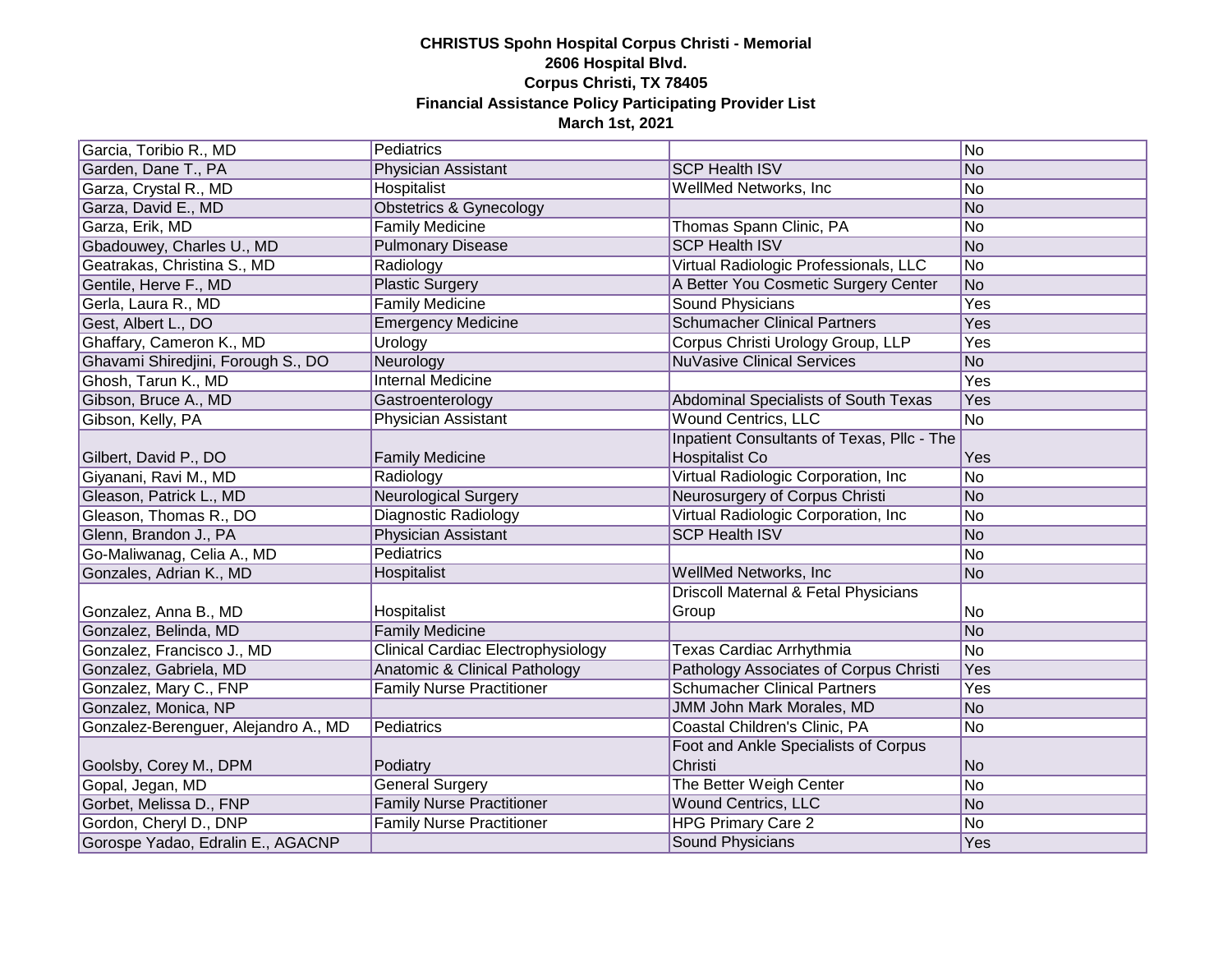| Goya, Garbine, MD         | <b>Pediatric Cardiology</b>                   | <b>Driscoll Physician's Group</b>             | No         |
|---------------------------|-----------------------------------------------|-----------------------------------------------|------------|
|                           |                                               | <b>Texas Digestive Disease Consultants</b>    |            |
| Goyal, Amit, MD           | <b>Internal Medicine</b>                      | <b>PLLC</b>                                   | No         |
| Goyal, Lokesh, DO         | <b>Family Medicine</b>                        | <b>Sound Physicians</b>                       | <b>Yes</b> |
| Goyal, Vikas, MD          | <b>Pulmonary Disease</b>                      | <b>SCP Health ISV</b>                         | No         |
| Graf, Raymond H., MD      | Cardiovascular Disease                        | <b>Coastal Cardiology Association</b>         | No         |
| Graham, Camille S., MD    | Pediatric Anesthesiology                      | ANESTHESIOLOGY ASSOCIATES                     | No         |
| Grant, Haley J., FNP      | <b>Family Nurse Practitioner</b>              | <b>Access Physicians</b>                      | No         |
| Grant, Michael J., MD     | Radiology                                     | Virtual Radiologic Services, LLC              | No         |
| Gray, Blanca L., MD       | <b>Internal Medicine</b>                      |                                               | No         |
| Gray, Todd D., CRNA       | Certified Registered Nurse Anesthetist        | EmeRgencHealth, LLC                           | Yes        |
| Greaud, Jason L., CRNA    | Certified Registered Nurse Anesthetist        | EmeRgencHealth, LLC                           | Yes        |
| Green, Darla G., FNP      | <b>Family Nurse Practitioner</b>              |                                               | No         |
| Green, Tanya R., PA       | Physician Assistant                           | <b>SCP Health ISV</b>                         | No         |
| Gregory, Charles C., DO   | <b>Family Medicine</b>                        |                                               | No         |
| Greydanus, Wesley K., MD  | Anesthesiology                                | EmergenC Health, LLC                          | Yes        |
| Grimes, Justin R., CRNA   | Certified Registered Nurse Anesthetist        | EmeRgencHealth, LLC                           | Yes        |
| Gruenebaum, Dane D., DO   | Cardiovascular Disease                        | Corpus Christi Heart Clinic, PLLC             | No         |
| Gueller, Lucas J., CRNA   | <b>Certified Registered Nurse Anesthetist</b> | EmeRgencHealth, LLC                           | Yes        |
| Guido, Hugo E., MD        | Hospitalist                                   | <b>Sound Physicians</b>                       | No         |
| Guillot, Steve W., ACAGNP | <b>Acute Care Nurse Practitioner</b>          | <b>SCP Health ISV</b>                         | No         |
| Gulley, Robert, DDS       | <b>Oral and Maxillofacial Surgery</b>         | <b>Corpus Christi Oral Surgery</b>            | Yes        |
| Gunderson, Robert J., DO  | <b>Orthopedic Surgery</b>                     | Acute Care Surgery of Texas                   | Yes        |
|                           |                                               | <b>Neonatology Consultants of Corpus</b>      |            |
| Guo, Jie, MD              | Neonatal-Perinatal Medicine                   | Christi                                       | No         |
| Gupta, Sunil K., MD       | Hospitalist                                   | Jennings & Company                            | No         |
| Gutierrez, Charles J., MD | <b>General Surgery</b>                        |                                               | No         |
| Guzman, Debra C., FNP     | <b>Family Nurse Practitioner</b>              | <b>WellMed Networks, Inc.</b>                 | No         |
| Hadden, David A., NP      | <b>Family Nurse Practitioner</b>              | <b>Schumacher Clinical Partners</b>           | Yes        |
| Hagemeister, Brent B., MD | Anesthesiology                                | Gulf Shore Anesthesia Assoc.                  | No         |
| Hagler, Anna K., MD       | Anesthesiology                                | EmeRgencHealth, LLC                           | Yes        |
|                           |                                               | Colon & Rectal Associates of South            |            |
| Hahn, Tara L., MD         | Colon and Rectal Surgery                      | <b>Texas</b>                                  | Yes        |
| Haj Obeid, Jack I., MD    | <b>Critical Care Medicine</b>                 | <b>SCP Health ISV</b>                         | No         |
|                           |                                               | <b>Orthopedic Surgery and Sports Medicine</b> |            |
| Hallquist, April M., MD   | Orthopedic Surgery                            | Associates                                    | No         |
| Halpert, Michael, MD      | <b>Trauma Surgery</b>                         | Spohn Trauma Surgeons                         | Yes        |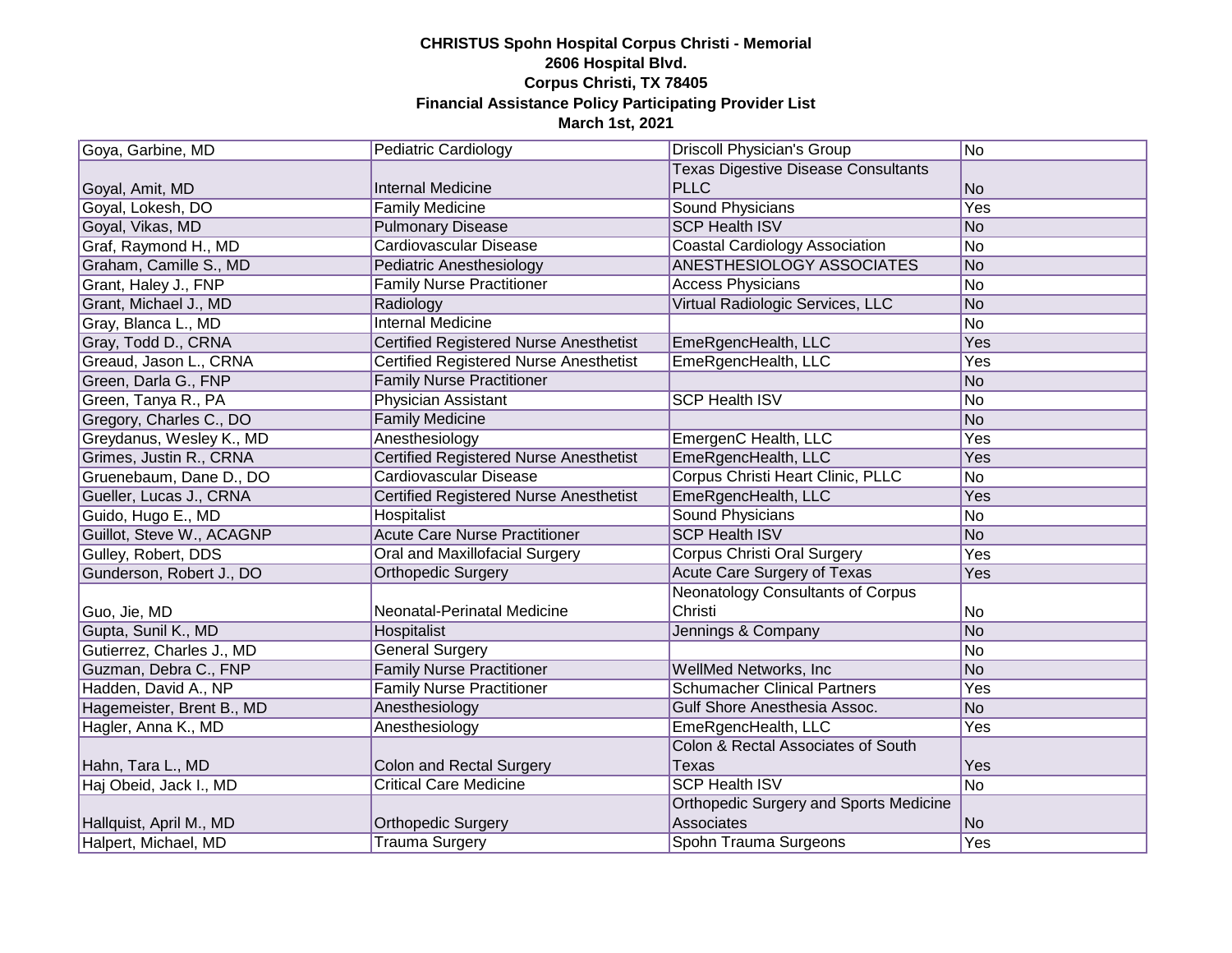| Hamilton, Chanse A., FNP        | <b>Family Nurse Practitioner</b>              | <b>Schumacher Clinical Partners</b>      | Yes            |
|---------------------------------|-----------------------------------------------|------------------------------------------|----------------|
| Hamilton, Murray O., MD         | Diagnostic Radiology                          | VIRTUAL RADIOLOGIC PRO., LLC             | No             |
| Hamisch, Brandon T., DO         | <b>Family Medicine</b>                        | <b>Coastal Bend Family Medicine</b>      | No             |
| Hamoud, Naktal S., MD           | <b>Clinical Cardiac Electrophysiology</b>     | UT Health - EP Heart                     | N <sub>o</sub> |
| Hamrick, Cody D., CRNA          | <b>Certified Registered Nurse Anesthetist</b> | EmeRgencHealth, LLC                      | <b>Yes</b>     |
| Hanisch, Ryan J., MD            | Radiology                                     | Radiology & Imaging of South Texas       | <b>Yes</b>     |
|                                 |                                               | Children's Physician Services of South   |                |
| Hanna, Ashley K., MD            | <b>Neurological Surgery</b>                   | Texas                                    | Yes            |
| Hanna, Hani K., MD              | <b>Pediatric Anesthesiology</b>               | <b>Star Anesthesia PA</b>                | Yes            |
| Hannigan, John T., CRNA         | <b>Certified Registered Nurse Anesthetist</b> | EmeRgencHealth, LLC                      | Yes            |
| Hansen, Robert B., MD           | Radiology                                     | VIRTUAL RADIOLOGIC PRO., LLC             | No             |
| Hanson, Gabriel S., DO          | <b>Emergency Medicine</b>                     | <b>Schumacher Clinical Partners</b>      | Yes            |
|                                 |                                               | Hospitalist Medicine Physicians of Texas |                |
| Harhara, Haleema F., MD         | Hospitalist                                   | dba Sound Physician                      | Yes            |
| Hariharan, Ramesh, MD           | <b>Clinical Cardiac Electrophysiology</b>     |                                          | N <sub>o</sub> |
| Harrell, Nicholas A., MD        | <b>Emergency Medicine</b>                     | <b>Schumacher Clinical Partners</b>      | Yes            |
|                                 |                                               | Children's Physician Services of South   |                |
| Harris Boston, Catherine W., MD | Pediatric Hematology-Oncology                 | <b>Texas</b>                             | Yes            |
|                                 |                                               | Children's Physician Services of South   |                |
| Harris, Andrea D., MD           | Pediatrics                                    | Texas                                    | Yes            |
| Hart, Maurene E., DO            | <b>Family Medicine</b>                        | Thomas Spann Clinic, PA                  | No             |
| Hartman, Emily A., DO           | Pediatrics                                    | <b>ABC Pediatrics PA</b>                 | No             |
| Hartman, John A., DO            | <b>Family Medicine</b>                        | Thomas Spann Clinic, PA                  | No             |
| Hartman, Samuel C., MD          | Family Medicine                               |                                          | No             |
| Hartquist, Cara M., DO          | <b>Family Medicine</b>                        | <b>Primary Care and Wellness</b>         | No             |
| Harvey, Aaron M., MD            | Pathology - Anatomic                          | Pathology Associates of CC               | Yes            |
| Harvey, Ryan J., MD             | Anesthesiology                                | <b>Gulf Shore Anesthesia Associates</b>  | No             |
| Hassanin, Salsabeal S., DO      | <b>Hospitalist</b>                            | <b>Advinity Hospitalist Group</b>        | No             |
| Hatridge, John I., MD           | Anesthesiology                                | Gulf Shore Anesthesia Assoc.             | No             |
| Haun, Edwin S., DO              | <b>Family Medicine</b>                        |                                          | No             |
|                                 |                                               | Corpus Christi Oral & Maxillofacial      |                |
| Haynes, Kenneth D., DDS         | Oral and Maxillofacial Surgery                | Surgeons, PC                             | Yes            |
| Hearn, Eric M., CRNA            | <b>Certified Registered Nurse Anesthetist</b> | EmeRgencHealth, LLC                      | Yes            |
| Heath, Paul W., MD              | <b>Cardiovascular Disease</b>                 | Corpus Christi Heart Clinic, PLLC        | N <sub>o</sub> |
| Hein, Anthony N., MD            | Radiology                                     | Radiology & Imaging of South Texas       | Yes            |
|                                 |                                               | <b>CHRISTUS Spohn Med Grp Coastal</b>    |                |
| Hendricks, Marian K., DO        | <b>Family Medicine</b>                        | <b>Bend Family Medicine</b>              | No             |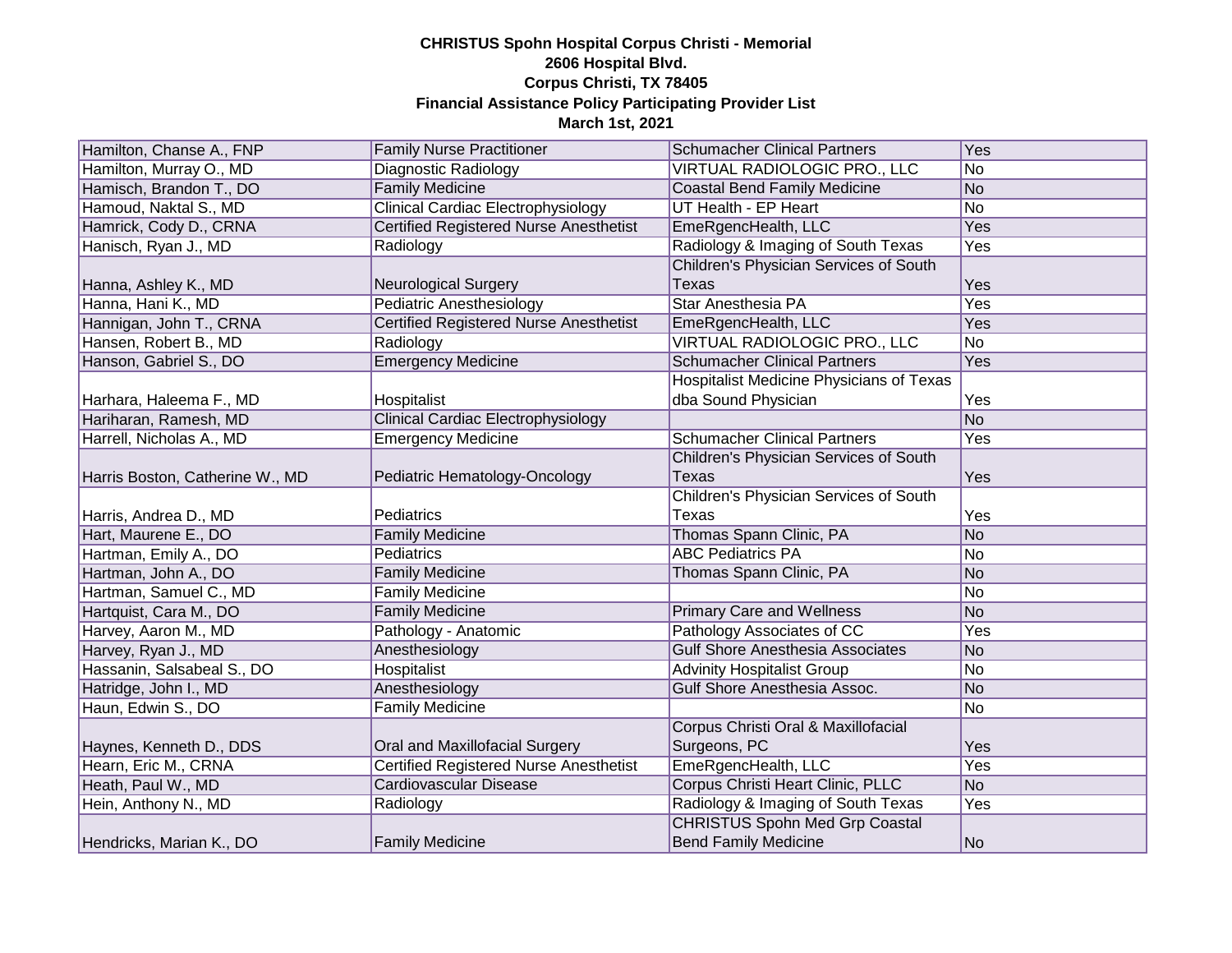| Hendrickson, Stephen M., NP |                                               | <b>SCP Health ISV</b>                       | No             |
|-----------------------------|-----------------------------------------------|---------------------------------------------|----------------|
| Hensley, Katherine H., MD   | Pediatrics                                    | Coastal Children's Clinic, PA               | No             |
| Hermsen, Vernon M., MD      | Ophthalmology                                 | South Texas Retina Consultants, LLP         | Yes            |
| Hernandez, Michael A., MD   | Psychiatry                                    | M Hernandez MD PLLC                         | No             |
| Hernandez, Steve, FNP       | <b>Family Nurse Practitioner</b>              |                                             | N <sub>o</sub> |
| Herrick, John B., DO        | <b>Emergency Medicine</b>                     | <b>Schumacher Clinical Partners</b>         | <b>Yes</b>     |
| Heusner Banks, Kyla, MD     | Hospitalist                                   | <b>Sound Physicians</b>                     | Yes            |
| Higdon, William T., CRNA    | <b>Certified Registered Nurse Anesthetist</b> | EmeRgencHealth, LLC                         | Yes            |
| Hill, Tina E., AGACNP       | <b>Acute Care Nurse Practitioner</b>          | <b>SCP Health ISV</b>                       | No             |
| Hines, Aisha, DO            | Psychiatry                                    |                                             | No             |
|                             |                                               | <b>Coastal Cosmetic and Plastic Surgery</b> |                |
| Hinojosa, Cassidy D., MD    | <b>Plastic Surgery</b>                        | Center                                      | No             |
| Hinojosa, Richard, MD       | Hospitalist                                   |                                             | No             |
|                             |                                               | CHRISTUS Spohn Med Grp Fam Med              |                |
| Hinojosa, Yvonne H., MD     | <b>Family Medicine</b>                        | Acad Ctr - Central                          | No             |
| Hinton, Mark Allan, MD      | Psychiatry                                    | Asana Integrated Medical Group              | No             |
| Hirani, Zishan A., MD       | <b>Obstetrics &amp; Gynecology</b>            | Innovations in Women's Health               | No             |
| Hlaing, Kyin, MD            | <b>Hospitalist</b>                            | WellMed Networks, Inc                       | No             |
| Hobbs, Susan M., NP-AC      | <b>Acute Care Nurse Practitioner</b>          | <b>CC Urology Group</b>                     | No             |
| Hodges, Brian N., DO        | <b>Orthopedic Surgery</b>                     | <b>Acute Care Surgery of Texas</b>          | Yes            |
| Holland, Seth R., PA        | Physician Assistant                           | <b>SCP Health ISV</b>                       | No             |
| Holmes, Ted W., CRNA        | <b>Certified Registered Nurse Anesthetist</b> | EmeRgencHealth, LLC                         | Yes            |
| Hope, Donald N., MD         | <b>Orthopedic Surgery</b>                     | Acute Care Surgery of Texas                 | Yes            |
| Hopkins, Jeff L., CRNA      | <b>Certified Registered Nurse Anesthetist</b> | EmeRgencHealth, LLC                         | Yes            |
|                             |                                               | Children's Physician Services of South      |                |
| Hopkins, Kevin S., MD       | <b>Plastic Surgery</b>                        | Texas                                       | Yes            |
| Horn, Chelsea M.            |                                               |                                             | No             |
| Horn, Erica N., MD          | <b>Obstetrics &amp; Gynecology</b>            | <b>COASTAL BEND WOMENS CENTER</b>           | No             |
| Horn, Josephine A., MD      | Pediatrics                                    | <b>Naval Health Clinic</b>                  | No             |
| Horton, Rodney P., MD       | <b>Clinical Cardiac Electrophysiology</b>     | Texas Cardiac Arrhythmia                    | No             |
| How, Remealle, MD           | <b>Trauma Surgery</b>                         | Spohn Trauma Surgeons                       | Yes            |
| Howell, Scott W., MD        | <b>Internal Medicine</b>                      |                                             | No             |
| Hranitzky, Patrick M., MD   | Cardiovascular Disease                        | Texas Cardiac Arrhythmia, PLLC              | No             |
| Hsiang, Jim Y., MD          | <b>Radiation Oncology</b>                     | Corpus Christi Urology Group, PLLC          | Yes            |
| Hubert, Kelli M., FNP       | <b>Family Nurse Practitioner</b>              | <b>Schumacher Clinical Partners</b>         | Yes            |
| Hughes Jr., Douglas E., MD  | Radiology                                     | Virtual Radiologic Corporation, Inc         | No             |
| Hummer, Michael G., MD      | Neurology                                     |                                             | No             |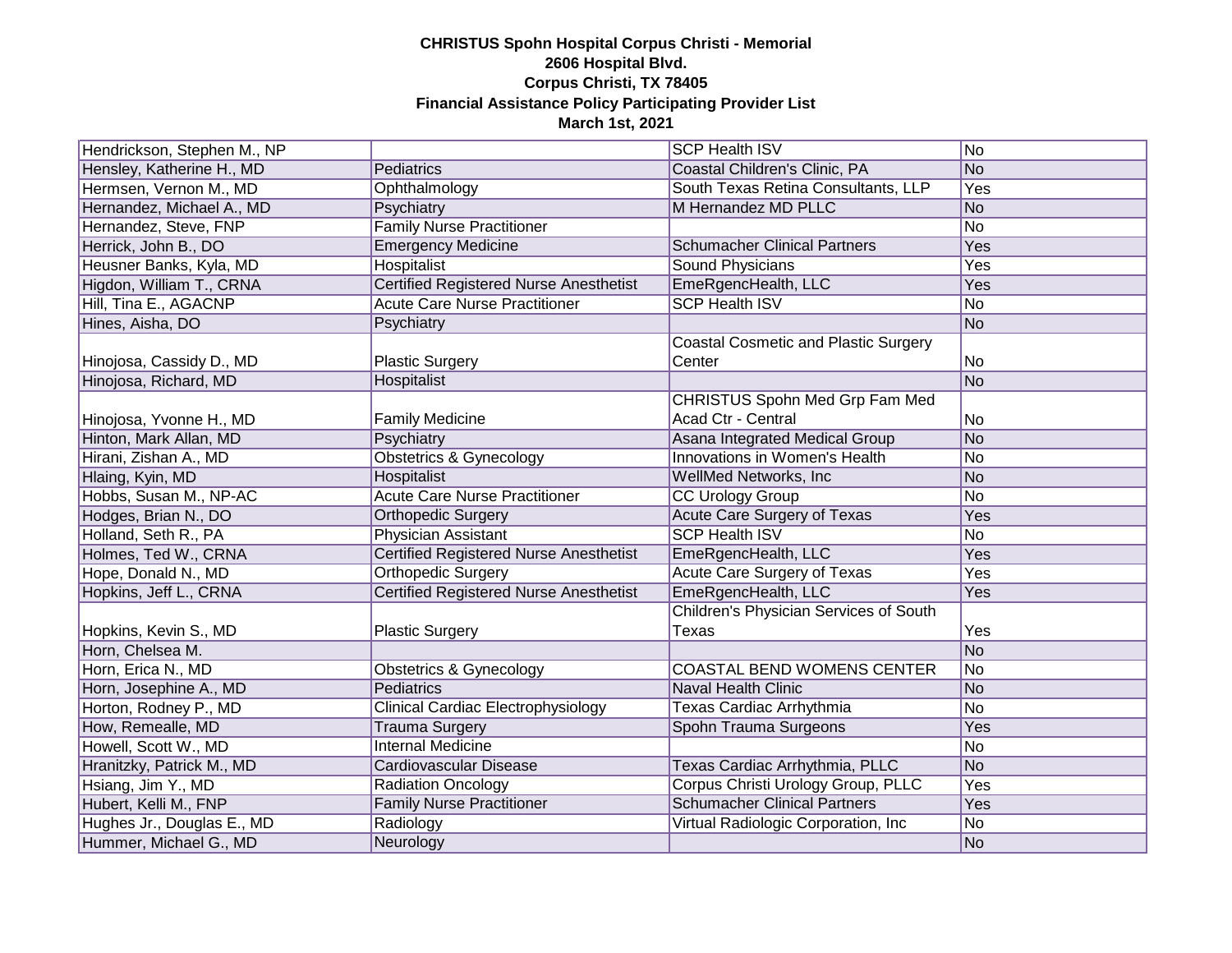| Hunsaker, Jerry D., MD     | Ophthalmology                                 |                                       | No             |
|----------------------------|-----------------------------------------------|---------------------------------------|----------------|
| Hussain, Saad, DO          | Anesthesiology                                | EmeRgencHealth, LLC                   | Yes            |
| Hussain, Yessar M., MD     | Neurology                                     | Impulse Monitoring (NuVasive, Inc.)   | No             |
| Hutzler, Sean M., MD       | <b>Emergency Medicine</b>                     | <b>Schumacher Clinical Partners</b>   | Yes            |
| Hyde, Mary Joy S., DO      | <b>Obstetrics &amp; Gynecology</b>            | OB & GYN Associates of CC             | Yes            |
| Hyson, Morton I., MD       | Telemedicine                                  | <b>CNS Diagnostics INC</b>            | No             |
|                            |                                               | CHRISTUS Spohn Med Grp Fam Med        |                |
| Ireton, Elmer S., MD       | <b>Family Medicine</b>                        | Acad Ctr - Central                    | No             |
| Islam, Shah F., MD         | Nephrology                                    | Kidney Specialists of South Texas, PA | <b>Yes</b>     |
| Italiya, Shani B., DO      | <b>Emergency Medicine</b>                     | <b>Schumacher Clinical Partners</b>   | <b>Yes</b>     |
| Jackson, Paul B., DO       | <b>Emergency Medicine</b>                     | Spohn Schumacher Clinical Partners    | Yes            |
|                            |                                               | Driscoll Maternal & Fetal Physicians  |                |
| Jaekle, Ronald K., MD      | <b>Obstetrics &amp; Gynecology</b>            | Group                                 | No             |
| Jakubowski, Wieslaw J., MD | Pediatric Emergency Medicine                  |                                       | No             |
| Jifi-Bahlool, Haitham, MD  | <b>Internal Medicine</b>                      |                                       | No             |
|                            |                                               | Bay Area Kidney Disease Physicians,   |                |
| Jifi-Bahlool, Samer I., MD | Nephrology                                    | <b>LLP</b>                            | Yes            |
|                            |                                               | CHRISTUS Spohn Med Grp Fam Med        |                |
| Jimenez, Alejandro, MD     | <b>Family Medicine</b>                        | Acad Ctr - Central                    | No             |
| Jindal, Nidhi, MD          | <b>Critical Care Medicine</b>                 | <b>SCP Health ISV</b>                 | Yes            |
| Joe, Roger G., MD          | Psychiatry                                    | Asana Integrated Medical Group        | No             |
| Joglar, Javier E., MD      | <b>Pediatric Anesthesiology</b>               | ANESTHESIOLOGY ASSOCIATES             | No             |
| Johnson, Jeffrey D., DO    | Hospitalist                                   | <b>TeamHealth</b>                     | No             |
| Jones, Brianna K., DO      | <b>Family Medicine</b>                        | Family Medicine Academic Center       | No             |
| Jones, Michael F., MD      | Anesthesiology                                | EmergencHealth                        | Yes            |
| Jones, Steven C., CRNA     | <b>Certified Registered Nurse Anesthetist</b> | Bay Area Anesthesia Associates        | N <sub>o</sub> |
| Jones, Warren L., CRNA     | <b>Certified Registered Nurse Anesthetist</b> | EmeRgencHealth, LLC                   | Yes            |
| Jordan, Jacob I., CRNA     | <b>Certified Registered Nurse Anesthetist</b> | EmeRgencHealth, LLC                   | Yes            |
| Juan, Vicente M., MD       | <b>General Surgery</b>                        |                                       | No             |
| Jung III, Harry H., MD     | Anesthesiology                                | EmeRgencHealth, LLC                   | Yes            |
| Kaasam, Sriveer, MD        | <b>Family Medicine</b>                        | <b>Sound Physicians</b>               | Yes            |
|                            |                                               | Ear Nose and Throat Associates of     |                |
| Kaden, Andreas, MD         | Otolaryngology                                | Corpus Christi                        | N <sub>o</sub> |
| Kalakunja, Aroon, MD       | <b>Internal Medicine</b>                      | <b>Sound Physicians</b>               | Yes            |
| Kalapurayil, Mathew S., DO | <b>Internal Medicine</b>                      | <b>Advinity Hospitalist Group</b>     | No             |
| Kaldas, Abeer A., MD       | Nephrology                                    | <b>Comprehensive Kidney Care</b>      | Yes            |
| Kale, Santosh S., MD       | <b>Internal Medicine</b>                      | <b>Sound Physicians</b>               | Yes            |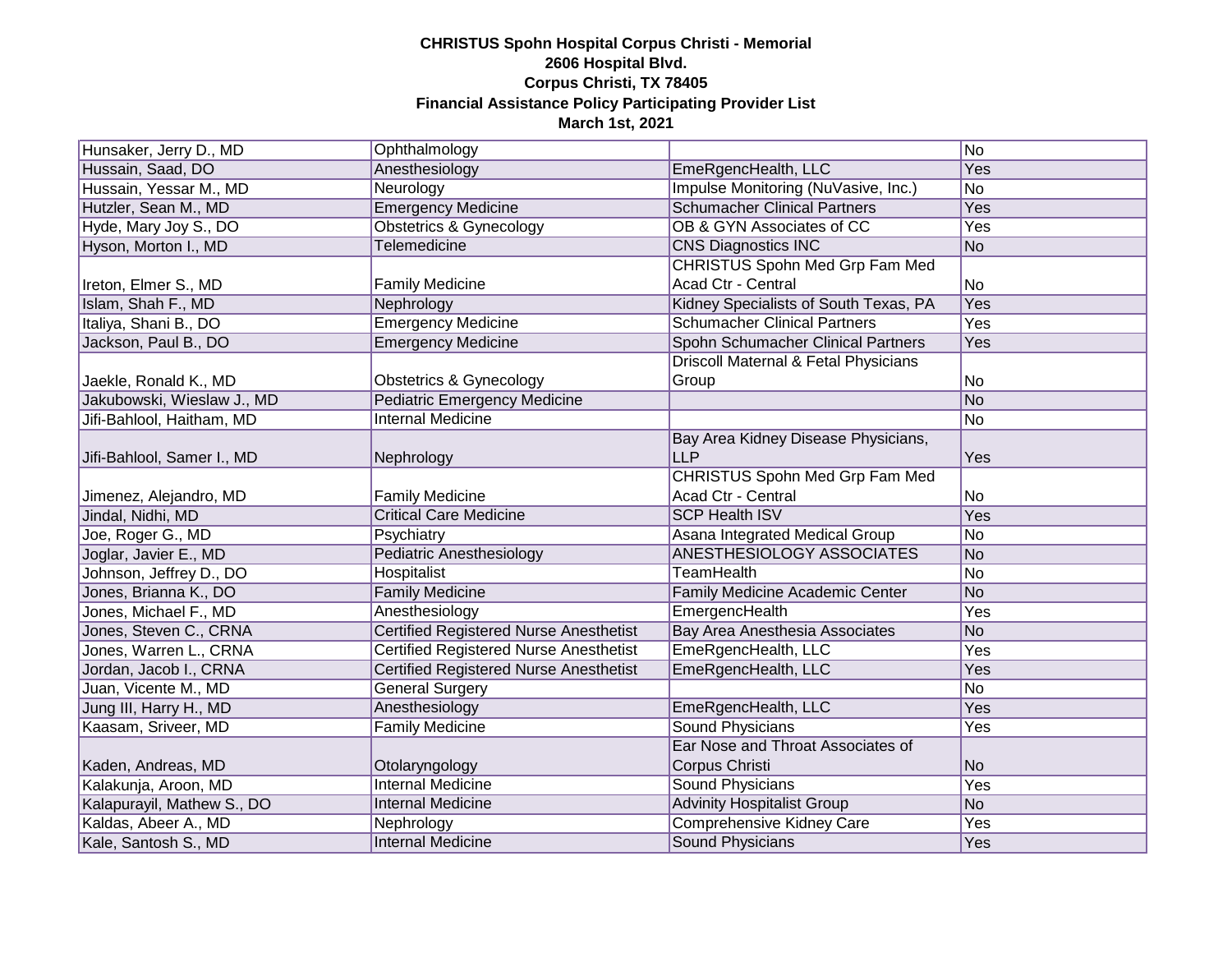| Kaler, Lawrence W., MD     | Diagnostic Radiology                   | Virtual Radiologic Corporation, Inc.          | No  |
|----------------------------|----------------------------------------|-----------------------------------------------|-----|
| Kamat, Suraj G., MD        | Cardiovascular Disease                 | Alice Heart and Vascular Center               | No  |
| Kao, Gary, MD              | <b>Pain Medicine</b>                   | Interventional Pain Management                | No  |
| Karagas, Michael D., MD    | <b>Obstetrics &amp; Gynecology</b>     | <b>OB Hospitalist Group</b>                   | No  |
|                            |                                        | University of Texas Health Science            |     |
| Karia, Ravi A., MD         | <b>Orthopedic Surgery</b>              | Center at San Antonio                         | No  |
| Karim, Shaheen P., MD      | Ophthalmology                          | <b>Coastal Bend Retina</b>                    | No  |
| Kash, Donald J., MD        | Diagnostic Radiology                   | Virtual Radiologic Services, LLC              | No  |
| Kastl, Angela M., NP       | <b>Family Nurse Practitioner</b>       | <b>Schumacher Clinical Partners</b>           | Yes |
| Kennedy III, Paul A., DDS  | <b>Pediatric Dentistry</b>             | <b>Kennedy Dental Care</b>                    | No  |
| Kenny, Colin M., DO        | <b>Emergency Medicine</b>              | <b>Schumacher Clinical Partners</b>           | Yes |
| Kenyherz, Gregory E., MD   | Diagnostic Radiology                   | Virtual Radiologic Corporation, Inc           | No  |
| Kessler, David J., MD      | Cardiovascular Disease                 | Texas Cardiac Arrhythmia                      | No  |
| Kessler, Larry S., MD      | Diagnostic Radiology                   | Virtual Radiologic Professionals, LLC         | No  |
| Khan, Alamgir A., MD       | <b>Pulmonary Disease</b>               | <b>Pulmonary Associates of Corpus Christi</b> | No  |
| Khan, Bilal N., MD         | <b>Pulmonary Disease</b>               | <b>SCP Health ISV</b>                         | No  |
| Khan, Faisal N., MD        | Nephrology                             |                                               | No  |
| Khan, Muhammad S., MD      | <b>Pediatric Cardiology</b>            | <b>Driscoll Physicians Group</b>              | No  |
| Khateeb, Fahad N., MD      | <b>Family Medicine</b>                 | Sound Physicians                              | Yes |
|                            |                                        | <b>CHRISTUS Spohn Med Grp Fam Med</b>         |     |
| Khatibi, Esther, MD        | <b>Family Medicine</b>                 | Acad Ctr - Central                            | No  |
| Khimani, Sultana A., MD    | Obstetrics & Gynecology                | Southside Womens Center, PA                   | No  |
| Kim, Jae D., MD            | Gastroenterology                       | <b>Corpus Christi Gastroenterology</b>        | Yes |
| Kingsley, Benjamin K., MD  | <b>Emergency Medicine</b>              | <b>Schumacher Clinical Partners</b>           | Yes |
| Klimisch, Justin J., MD    | <b>Orthopedic Surgery</b>              | Orthopedic Associates of CC                   | No  |
| Kline, Albert C., DPM      | Podiatry                               | <b>Podiatry Associates</b>                    | No  |
| Koehler, Charlene D., CRNA | Certified Registered Nurse Anesthetist | EmeRgencHealth, LLC                           | Yes |
|                            |                                        | Children's Physician Services of South        |     |
| Koehler, Shannon M., MD    | <b>General Surgery</b>                 | <b>Texas</b>                                  | Yes |
|                            |                                        | Bay Area Kidney Disease Physicians,           |     |
| Konkimalla, Sridevi, MD    | Nephrology                             | <b>LLP</b>                                    | No  |
| Koppula, Kavya, MD         | <b>Family Medicine</b>                 | <b>Sound Physicians</b>                       | Yes |
| Krall, Scott P., MD        | Internal Medicine                      |                                               | No  |
| Krishnan, Ravinderan, MD   | Ophthalmology                          | The Eye Institute of Corpus Christi           | No  |
| Kuffel Jr., Ronald R., MD  | Ophthalmology                          |                                               | Yes |
| Kulkarni, Suresh, MD       | Hospitalist                            |                                               | No  |
| Lakshminarayan, Gowri, MD  | Neurology                              |                                               | No  |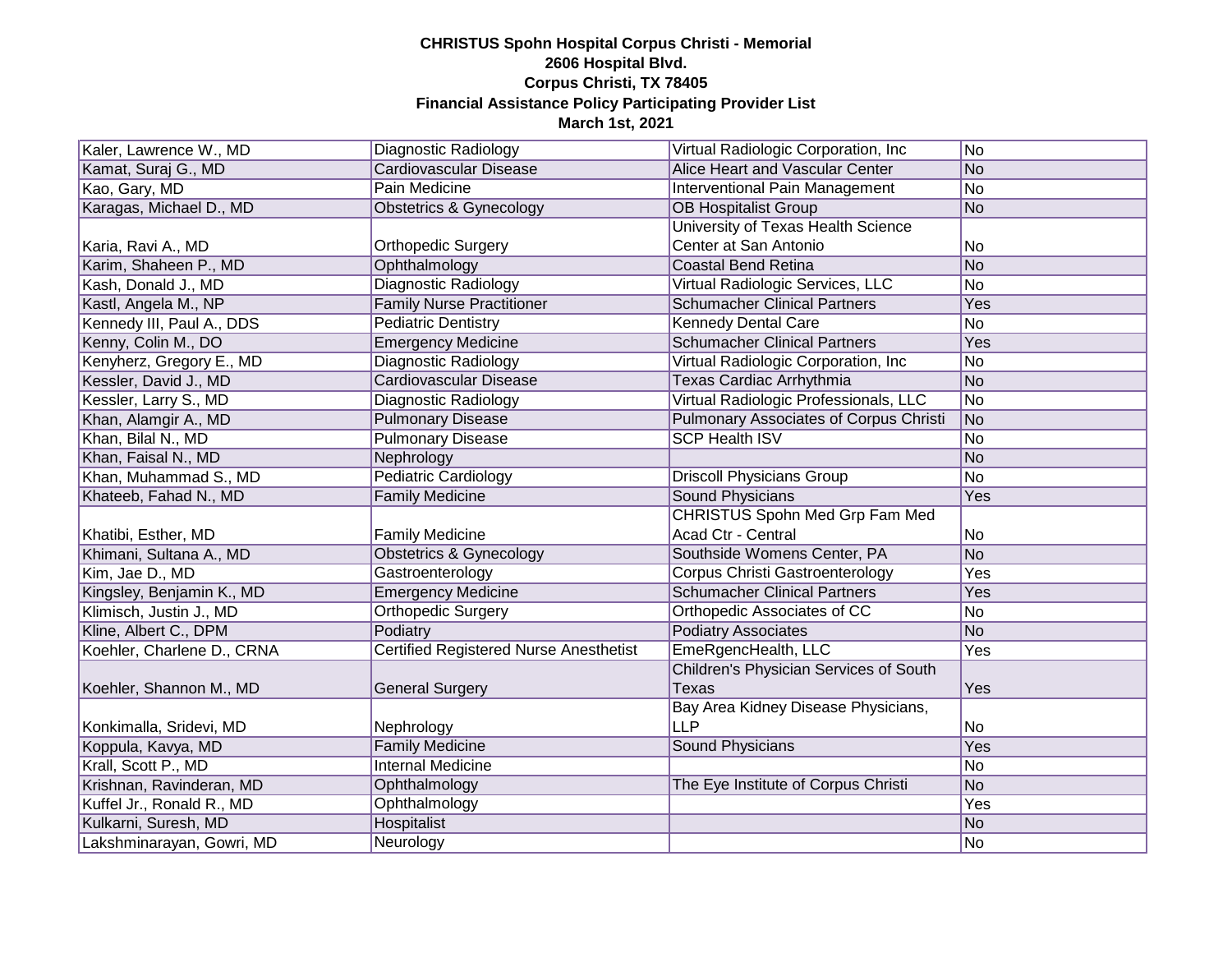| Lamoureux, Christine A., MD | Diagnostic Radiology                     | Virtual Radiologic Professionals, LLC           | No         |
|-----------------------------|------------------------------------------|-------------------------------------------------|------------|
|                             |                                          | <b>WELLMED Specialists for Health South</b>     |            |
| Larkin, Allyson C., MD      | <b>Family Medicine</b>                   | Medical                                         | No         |
| Larkins, Christopher G., MD | <b>Orthopedic Surgery</b>                | South Texas Bone and Joint                      | Yes        |
| Lawhon, Rebecca A., NP-P    | <b>Perinatal Nurse Practitioner</b>      |                                                 | No         |
|                             |                                          | Foot & Ankle Specialists of Corpus              |            |
| Lawrence, Bradley T., DPM   | Podiatry                                 | Christi, PLLC                                   | No         |
| Le, Dewey, DO               | Neurology                                | <b>Access Physicians</b>                        | No         |
| Lee Sang, Jerome A., MD     | <b>Internal Medicine</b>                 |                                                 | No         |
| Lee, Benjamin S., MD        | Nephrology                               | Kidney Specialists of South Texas, PA           | <b>Yes</b> |
| Lee, Jonathon A., MD        | Radiology                                | VIRTUAL RADIOLOGIC PRO., LLC                    | No         |
| Lee, Kang S., MD            | Physical Medicine & Rehabilitation       |                                                 | No         |
| Lee, Rebekka A., DO         | <b>Emergency Medicine</b>                | Spohn Schumacher Clinical Partners              | Yes        |
| Lee, Serei Y., DPM          | Podiatry                                 |                                                 | No         |
| Leeson, Ben A., MD          | <b>Emergency Medicine</b>                | <b>Schumacher Clinical Partners</b>             | Yes        |
| Leeson, Kimberly, MD        | <b>Emergency Medicine</b>                | <b>Schumacher Clinical Partners</b>             | Yes        |
| Leshin, Harold L., MD       | <b>Pediatrics</b>                        |                                                 | No         |
| Lesperance, Richard N., MD  | <b>General Surgery</b>                   | Spohn Trauma Surgeons                           | Yes        |
| Lewis, Leah D., PA          | <b>Physician Assistant</b>               | <b>SCP Health ISV</b>                           | No         |
|                             |                                          | <b>Orthopedic Surgery and Sports Medicine</b>   |            |
| Lewis, Robert Q., MD        | <b>Orthopedic Surgery</b>                | Associates                                      | No         |
|                             |                                          | <b>Driscoll Maternal &amp; Fetal Physicians</b> |            |
| Li, Chao, MD                | Maternal-Fetal Medicine                  | Group                                           | No         |
| Li, Guiyuan, MD             | <b>Anatomic &amp; Clinical Pathology</b> | Pathology Associates of Corpus Christi          | Yes        |
| Liming, John D., MD         | <b>Pulmonary Disease</b>                 | <b>SCP Health ISV</b>                           | No         |
| Lin, Robin F., MD           | Psychiatry                               |                                                 | No         |
| Linsteadt, Joanna R., MD    | Gastroenterology                         | Abdominal Specialists of South Texas            | Yes        |
| Lira Jr., Ernesto, MD       | Pediatrics                               |                                                 | No         |
| Lira, Maria L., MD          | Pediatrics                               |                                                 | No         |
| Lira, Noe, MD               | Obstetrics & Gynecology                  |                                                 | No         |
|                             |                                          | <b>CHRISTUS Family Medicine Academic</b>        |            |
| Liras, George N., DO        | <b>Family Medicine</b>                   | Center-HPG                                      | No         |
| Liu, Li-Herng, MD           | Pain Medicine                            | Institute of Precision Pain Medicine            | No         |
| Lochner, Denise M., MD      | <b>Obstetrics &amp; Gynecology</b>       | <b>COASTAL BEND WOMENS CENTER</b>               | No         |
| Loeffler, Paul W., MD       | Otolaryngology                           | Ear, Nose, and Throat Associates                | Yes        |
|                             |                                          | Driscoll Maternal & Fetal Physicians            |            |
| Loftin, Ryan W., MD         | Maternal-Fetal Medicine                  | Group                                           | No         |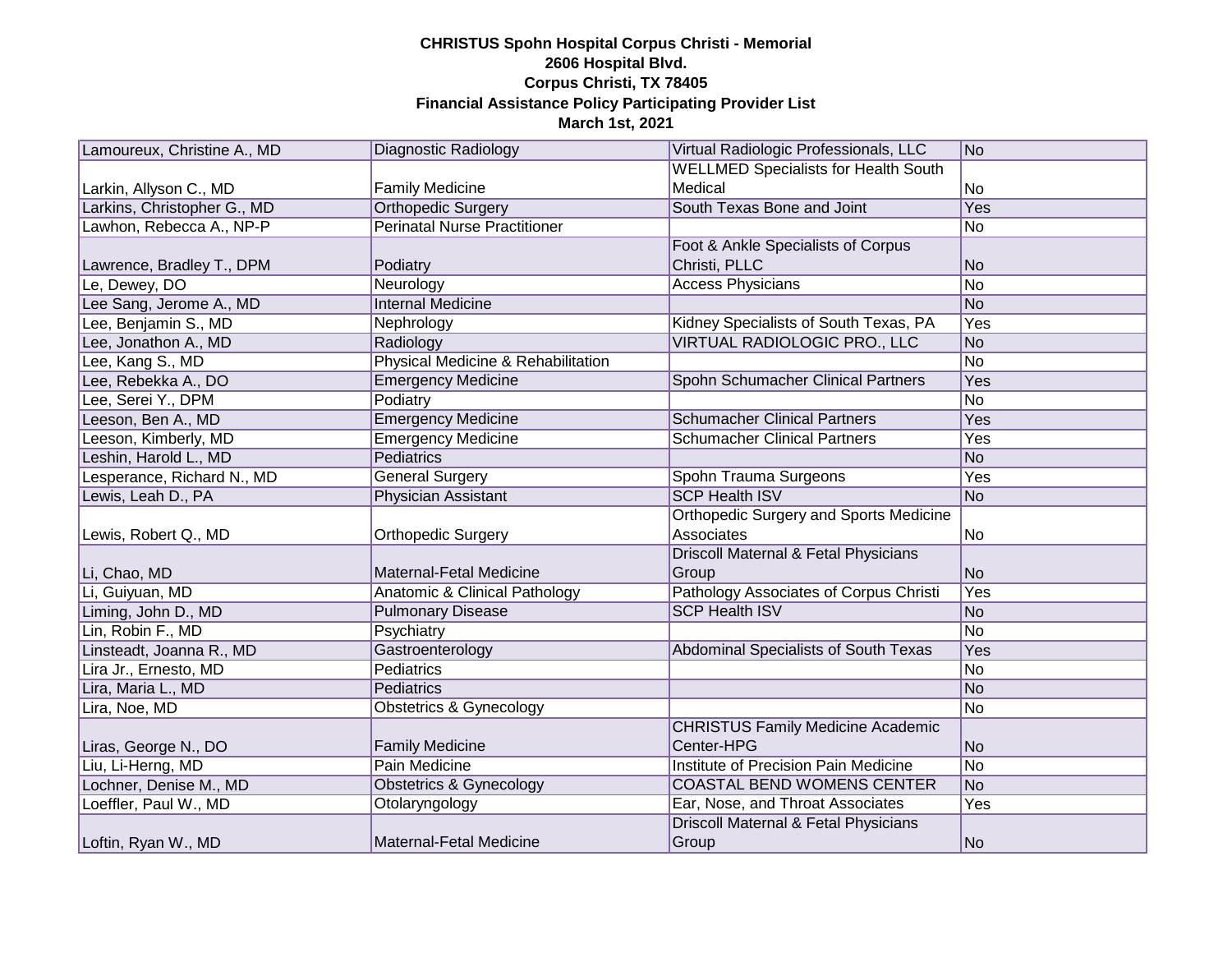| Longwell, Paxton J., MD     | Neurology                            | Corpus Christi Neurology                     | Yes |
|-----------------------------|--------------------------------------|----------------------------------------------|-----|
| Lopez Sanchez, Yasmin, MD   | <b>Internal Medicine</b>             | <b>Sound Physicians</b>                      | Yes |
| Lopez, Ana L., FNP          |                                      | Srikanth Ramachandruni, MD                   | No  |
| Lopez, Gabriel, MD          | Pain Medicine                        | Corpus Christi Pain Medicine                 | No  |
| Lopez, Hugo, NP             | <b>Family Nurse Practitioner</b>     |                                              | Yes |
|                             |                                      | <b>CHRISTUS Spohn Med Grp Coastal</b>        |     |
| Lopez, Veronica H., PA      | Physician Assistant                  | <b>Bend Family Medicine</b>                  | No  |
| Lopez-Lira, Thelma, MD      | Psychiatry                           |                                              | No  |
| Lovoi, Michael S., MD       | <b>Internal Medicine</b>             |                                              | No  |
| Lozano, Kay D., MD          | Diagnostic Radiology                 | Virtual Radiologic Professionals, LLC        | No  |
| Lucas, Peter B., MD         | Telemedicine                         |                                              | No  |
| Lucio, Kristin D., FNP      |                                      | <b>Schumacher Clinical Partners</b>          | Yes |
|                             |                                      | South Texas Mental Health Associates,        |     |
| Lusins III, John O., MD     | Psychiatry                           | PA                                           | No  |
| Lutz, James D., MD          | Diagnostic Radiology                 | VIRTUAL RADIOLOGIC PRO., LLC                 | No  |
| Maawy, Ali A., MD           | <b>Surgical Oncology</b>             | <b>Surgical Associates of Corpus Christi</b> | Yes |
| Mace, Lynette N., AGNP      | <b>Acute Care Nurse Practitioner</b> | <b>SCP Health ISV</b>                        | No  |
| Macias, Blanca A., GNP      | <b>Acute Care Nurse Practitioner</b> | <b>Sound Physicians</b>                      | Yes |
| Macias, Brandon D., NP      |                                      | Thomas Spann Clinic, PA                      | No  |
| Macias, Melissa Y., MD, PhD | Neurological Surgery                 | South Texas Brain & Spine Institute          | Yes |
|                             |                                      | South Texas Pulmonary & Critical Care        |     |
| Madappa, Tarun, MD          | <b>Pulmonary Disease</b>             | Associates                                   | Yes |
| Madarang, Eric L., DO       | Hospitalist                          | WellMed Networks, Inc.                       | Yes |
| Maggio, Vijay, MD           | Neurology                            | <b>Nuvasive Clinical Service</b>             | No  |
| Mahendrakar, Lokesh, MD     | Hospitalist                          | Sound Physicians                             | Yes |
| Maheshwari, Mukul P., MD    | <b>Diagnostic Radiology</b>          | Radiology & Imaging of South Texas           | Yes |
| Mahmood, Aftab, MD          | Hematology/Oncology                  | Thomas Spann Clinic, PA                      | No  |
| Main, Ellis G., DO          | <b>Family Medicine</b>               | Northside Family Medicine                    | No  |
| Majka, Christopher P., MD   | Ophthalmology                        | <b>Texas Eye Care Network</b>                | No  |
| Makai, Balazs Z., MD        | Anesthesiology                       | EmeRgencHealth, LLC                          | Yes |
| Malik, Dawood I., MD        | <b>Diagnostic Radiology</b>          | Virtual Radiologic Corporation, Inc.         | No  |
| Mallick, Deobrat C., MD     | Hospitalist                          | <b>Sound Physicians</b>                      | Yes |
| Maman, Daniel P., PA        | Physician Assistant                  | <b>SCP Health ISV</b>                        | No  |
| Manalo, Yvonne S., MD       | Hematology/Oncology                  | Coastal Bend Cancer Center, PA               | No  |
| Mangipudi, Murthy V., MD    | Psychiatry                           | SO TX PSYCHIATRY ASSOC., PA                  | No  |
| Mangla, Narain D., MD       | <b>Cardiovascular Disease</b>        |                                              | No  |
| Manton, Gabrielle M., NP    |                                      | <b>SCP Health ISV</b>                        | No  |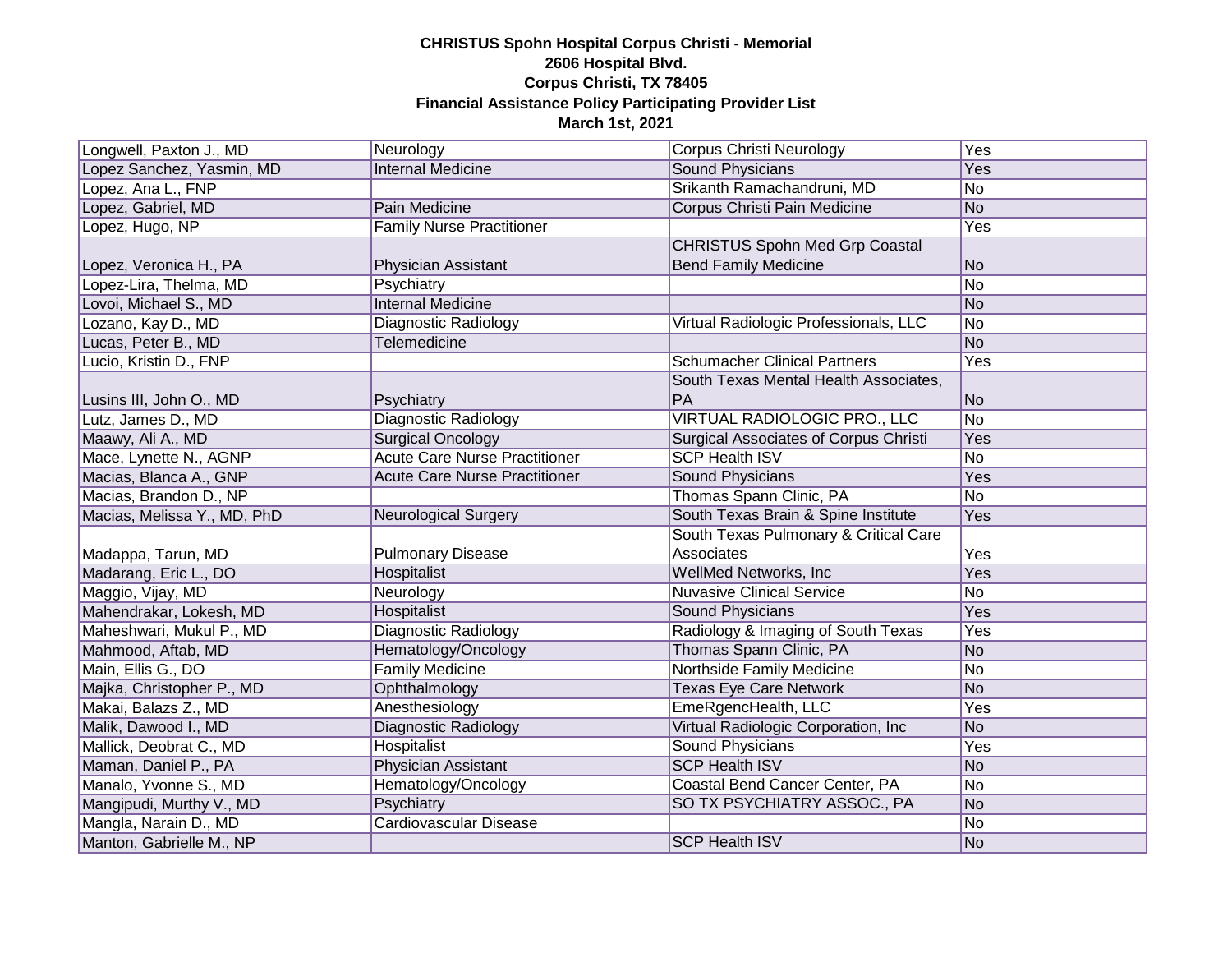| Marcelo, Marcel M., NP           | <b>Family Nurse Practitioner</b>     |                                                | No             |
|----------------------------------|--------------------------------------|------------------------------------------------|----------------|
| Martin, Amy, NP                  | <b>Acute Care Nurse Practitioner</b> | <b>SCP Health ISV</b>                          | No             |
| Martin, Dan F., MD               | <b>General Surgery</b>               | <b>Surgical Associates</b>                     | Yes            |
| Martin, Jonathan E., MD          | <b>Family Medicine</b>               | CC FAMILY MEDICINE CENTER, PA                  | No             |
| Martin, Kimberly B., MD          | Pediatrics                           | <b>ABC Pediatrics</b>                          | No             |
| Martinez, Edgar I., MD           | Anesthesiology                       |                                                | No             |
| Martinez, Frank E., MD           | <b>Family Medicine</b>               |                                                | No             |
| Martinez-Quinonez, Carlos E., MD | <b>Cardiovascular Disease</b>        | <b>Cardiology Associates of Corpus Christi</b> | Yes            |
| Maruvada, Umamaheswara R., MD    | Psychiatry                           | SO TX PSYCHIATRY ASSOC., PA                    | No             |
| Masciale, John P., MD            | <b>Orthopedic Surgery</b>            | Orthopedic Associates of CC                    | No             |
| Mason, Ajani W., MD              | Hospitalist                          | Sound Physicians                               | Yes            |
| Matar Enriquez, Raymundo G., MD  | Anesthesiology                       | Star Anesthesia, PA                            | No             |
| Matesick, Leslie D., DO          | <b>Emergency Medicine</b>            | <b>SCP Health ISV</b>                          | No             |
| Matthew, Earl B., MD             | <b>Infectious Disease</b>            |                                                | No             |
| May Jr, Robert A., MD            | Urology                              | Corpus Christi Urology Group, LLP              | Yes            |
|                                  | Acute Care Adult-Gerontology Nurse   |                                                |                |
| May, Jason R., AGACNP            | Practitioner                         | <b>SCP Health ISV</b>                          | Yes            |
| Maze-Rothstein, Galen MD         | Neurology                            | <b>NuVasive</b>                                | <b>No</b>      |
|                                  |                                      |                                                |                |
|                                  |                                      | Children's Physician Services of South         |                |
| Mba, Nkechi I., MD               | Pediatric Hematology-Oncology        | <b>Texas</b>                                   | Yes            |
| Mbadugha, Ifeanyi M., MD         | Pediatrics                           | CareVille Pediatrics, PA                       | No             |
| McCandless, Danielle L., DO      | <b>Family Medicine</b>               |                                                | No             |
| McCleery-Derrick, Susen D., FNP  | <b>Family Nurse Practitioner</b>     | Acute Care Surgery of Texas                    | Yes            |
| McClendon, Kyle R., PA           | Physician Assistant                  | <b>SCP Health ISV</b>                          | No             |
| McClure, Matthew C., DO          | <b>Emergency Medicine</b>            | Spohn Schumacher Clinical Partners             | Yes            |
| McCorvey, Barbara M., MD         | Radiology                            | Virtual Radiologic Corporation, Inc            | No             |
| McCracken, Ann B., MD            | <b>Trauma Surgery</b>                | Spohn Trauma Surgeons                          | Yes            |
| McCutchon, Michael D., MD        | Anesthesiology                       | Gulf Shore Anesthesia Assoc.                   | No             |
| McDaniel, Alma D., MD            | <b>Family Medicine</b>               | Family Medicine Academic Ctr. HPG              | No             |
| McDonnell, Kevin M., MD          | Radiology                            | Virtual Radiologic Corporation, Inc.           | No             |
| McIntosh, Robert W., DO          | Anesthesiology                       | EmeRgencHealth, LLC                            | Yes            |
| McKeever, John D., MD            | <b>Orthopedic Surgery</b>            | <b>SHORELINE ORTHOPEDICS</b>                   | N <sub>o</sub> |
| Mckinstry, Scott W., MD          | Cardiovascular Disease               | Cardiology Associates of Corpus Christi        | Yes            |
| Mclaughlin, Jennifer L., FNP     | <b>Family Nurse Practitioner</b>     | Corpus Christi Heart Clinic, PLLC              | No             |
| McLaughlin, Thomas J., DO        | <b>Emergency Medicine</b>            | <b>Schumacher Clinical Partners</b>            | Yes            |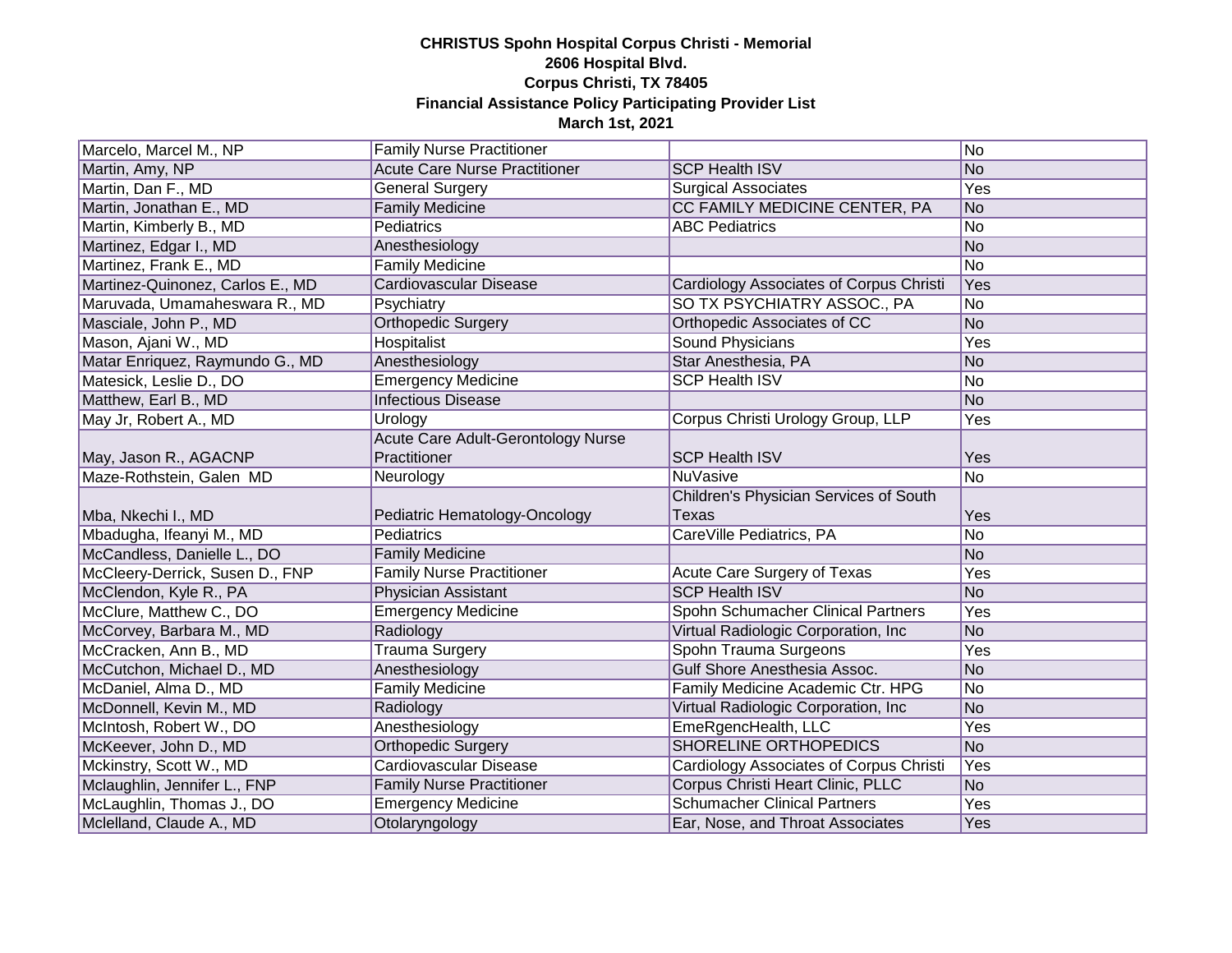|                                  |                                               | <b>CHRISTUS Family Medicine Academic</b> |                |
|----------------------------------|-----------------------------------------------|------------------------------------------|----------------|
| McLemore, Kerrie R., MD          | <b>Family Medicine</b>                        | Center-HPG                               | No             |
| McNamara, Laura M., DO           | <b>Family Medicine</b>                        | <b>Advinity Hospitalist Group</b>        | No             |
| Medina, Ma.Lucia C., MD          | Pediatrics                                    | <b>ABC Pediatrics</b>                    | N <sub>o</sub> |
| Medley, Dylan B., MD             | <b>Emergency Medicine</b>                     | <b>Schumacher Clinical Partners</b>      | Yes            |
| Mehta, Inder D., MD              | Cardiothoracic Surgery                        | <b>Driscoll Physician's Group</b>        | No             |
| Melgoza, Victor, MD              | <b>Family Medicine</b>                        |                                          | No             |
| Mendizabal, Jorge E., MD         | Neurology                                     | Corpus Christi Neurology                 | Yes            |
| Mendoza, Rogelio, PA             | <b>Physician Assistant</b>                    | <b>Schumacher Clinical Partners</b>      | Yes            |
| Menendez, Isabel C., MD          | Radiology                                     | Radiology & Imaging of South Texas,      | Yes            |
| Metta, Ramesh, MD                | <b>Internal Medicine</b>                      | <b>Sound Physicians</b>                  | Yes            |
| Michael, Jerry T., MD            | Pediatric Cardiology                          | <b>Driscoll Physician's Group</b>        | No             |
| Midyett, Ronald W., NP           |                                               | <b>Schumacher Clinical Partners</b>      | Yes            |
| Migrino, Collen S., FNP          | <b>Family Nurse Practitioner</b>              | Regional Wound Care & Hyperbarics        | No             |
|                                  |                                               | Dr. Hector P. Garcia Memorial Family     |                |
| Miller, Emily A., FNP            | <b>Family Nurse Practitioner</b>              | <b>Health Center</b>                     | No             |
| Miller, Glenn R., DPM            | Podiatry                                      | Glenn R. Miller, DPM                     | No             |
| Miller, Michael A., MD           | <b>Emergency Medicine</b>                     | <b>Schumacher Clinical Partners</b>      | Yes            |
| Minka, Sarah A., DO              | Dermatology                                   | Alpesh D Desai DO PLLC                   | No             |
| Mintz, Michael L., MD            | Otolaryngology                                | Ear, Nose, and Throat Associates         | Yes            |
|                                  |                                               |                                          |                |
| Miranda-Rodriguez, Egbert M., MD | Endocrinology, Diabetes and Metabolism        |                                          | No             |
| Mirzoyan, Michael, MD            | <b>Pulmonary Disease</b>                      | <b>SCP Health ISV</b>                    | No             |
| Misick, Lofton N., MD            | <b>Thoracic Surgery</b>                       |                                          | No             |
| Mistroff, Jeffrey L., MD         | <b>Family Medicine</b>                        | Thomas Spann Clinic, PA                  | No             |
| Mitchell, Matthew J., CRNA       | Certified Registered Nurse Anesthetist        | EmeRgencHealth, LLC                      | Yes            |
| Mitchell, Robert S., MD          | Gastroenterology                              | Corpus Christi Gastroenterology          | Yes            |
| Mobley, James A., MD             | <b>Family Medicine</b>                        | Medical Arts Clinic, PA                  | No             |
| Mock, Christopher S., DO         | <b>Emergency Medicine</b>                     | <b>Schumacher Clinical Partners</b>      | Yes            |
| Modak, Arvind G., MD             | <b>Internal Medicine</b>                      |                                          | Yes            |
| Moe, Naomie M., CRNA             | <b>Certified Registered Nurse Anesthetist</b> | EmeRgencHealth, LLC                      | Yes            |
| Mohini, Shiv S., MD              | <b>Internal Medicine</b>                      | <b>Sound Physicians</b>                  | Yes            |
| Molina, Jurairat J., MD          | Allergy & Immunology                          | <b>CC Allergy Associates</b>             | No             |
| Moloney, Erica L., PA            | <b>Physician Assistant</b>                    | <b>Schumacher Clinical Partners</b>      | Yes            |
| Montemayor, Eduardo D., PA       | Physician Assistant                           | <b>SOUTH TEXAS RETINA</b>                | Yes            |
| Montgomery, Katie M., FNP        |                                               | <b>Comprehensive Kidney Care</b>         | No             |
| Moody, Erin N., MD               | Diagnostic Radiology                          | Radiology and Imaging of South Texas     | Yes            |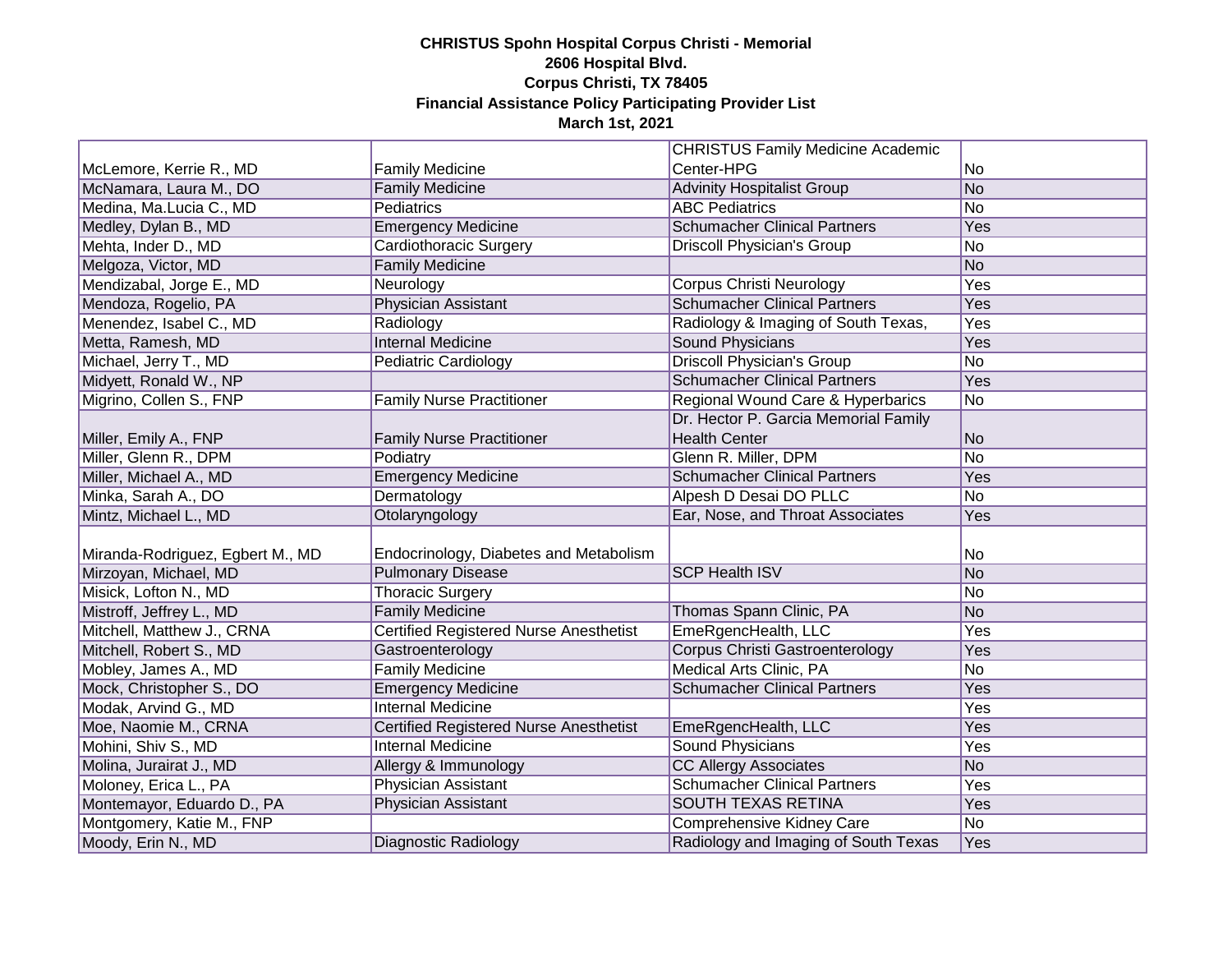| Moody, Lamar K., MD               | <b>Emergency Medicine</b>        | <b>Schumacher Clinical Partners</b>         | Yes            |
|-----------------------------------|----------------------------------|---------------------------------------------|----------------|
| Moore, Jacob J., MD               | Ophthalmology                    |                                             | Yes            |
| Morales, John M., MD              | <b>Thoracic Surgery</b>          | J. Mark Morales, MD, PA                     | Yes            |
| More, Snehal R., MD               | Radiology                        | Virtual Radiologic Corporation, Inc.        | No             |
| Moreno, Tricia, FNP               | <b>Family Nurse Practitioner</b> | <b>Schumacher Clinical Partners</b>         | Yes            |
| Morin Jr., Vincent G., DDS        | Dentistry                        |                                             | Yes            |
| Movva, Sunil, MD                  | <b>Internal Medicine</b>         | Sound Physicians                            | Yes            |
| Mukkara Siva, Rama Krishna R., MD | <b>Family Medicine</b>           | <b>Concord Medical Group</b>                | Yes            |
| Mulder, Michelle L., MD           | Obstetrics & Gynecology          | <b>OB Hospitalist Group</b>                 | No             |
| Munion, William M., MD            | <b>Emergency Medicine</b>        |                                             | Yes            |
| Muro Jr., Daniel, MD              | <b>Hospitalist</b>               | <b>Inpatient Consultants of Texas</b>       | No             |
| Mwansa, Pearl Diana B., MD        | <b>Family Medicine</b>           | WellMed Networks, Inc.                      | No             |
| Naismith, Robert A., MD           | Urology                          | Corpus Christi Urology Group, LLP           | Yes            |
|                                   |                                  | South Texas Pulmonary & Critical Care       |                |
| Narang, Rajeev, MD                | <b>Pulmonary Disease</b>         | Associates                                  | Yes            |
| Narcise, Maria Veronica V., MD    | Pediatrics                       | <b>Coastal Childrens Clinic PA</b>          | No             |
|                                   |                                  | <b>CHRISTUS Spohn Cancer Center-Santa</b>   |                |
| Nash, Michael E., MD              | Hematology/Oncology              | Fe                                          | N <sub>o</sub> |
| Navar, John J., MD                | Anesthesiology                   | Gulf Shore Anesthesia Assoc.                | No             |
| Ndebbio, Inyang, MD               | <b>Internal Medicine</b>         | Sound Physicians                            | Yes            |
| Neal, Heather A., PA              | Physician Assistant              | <b>SCP Health ISV</b>                       | No             |
| Neff, James M., MD                | <b>Internal Medicine</b>         |                                             | No             |
| Neff, Peter C., MD                | Orthopedic Surgery               | The Orthopaedic Center of Corpus Christi No |                |
| Nelson, Erik R., DO               | <b>Internal Medicine</b>         | <b>Sound Physicians</b>                     | Yes            |
| Nelson, Lawrence E., DO           | <b>Trauma Surgery</b>            | Spohn Trauma Surgeons                       | Yes            |
|                                   |                                  | Radiology & Imaging of South Texas,         |                |
| Nelson, Steve M., MD              | Diagnostic Radiology             | LLP - Alameda Imaging Center                | Yes            |
| Neugebauer, Amber                 | <b>Emergency Medicine</b>        | Spohn Schumacher Clinical Partners          | Yes            |
| Newberry, William C., MD          | Ophthalmology                    | Eye Associates of Corpus Christi            | Yes            |
| Newsome, Donna E., MD             | Neurology                        | <b>Access Physicians</b>                    | No             |
| Newton, Claire D., PA             | Physician Assistant              | <b>Acute Care Surgery of Texas</b>          | Yes            |
| Newton, Will B., MD               | Anesthesiology                   | <b>Gulf Shore Anesthesia Associates</b>     | No             |
| Nguyen, Bao Phuong N., MD         | <b>Pediatric Anesthesiology</b>  | <b>ANESTHESIOLOGY ASSOCIATES</b>            | No             |
| Nguyen, Minh V., MD               | <b>Internal Medicine</b>         | <b>Thomas Spann Clinic</b>                  | No             |
| Nguyen, Thien A., MD              | <b>Pulmonary Disease</b>         | <b>SCP Health ISV</b>                       | No             |
|                                   |                                  | Children's Physician Services of South      |                |
| Nhlane, Ndina M., MD              | Pediatrics                       | Texas                                       | Yes            |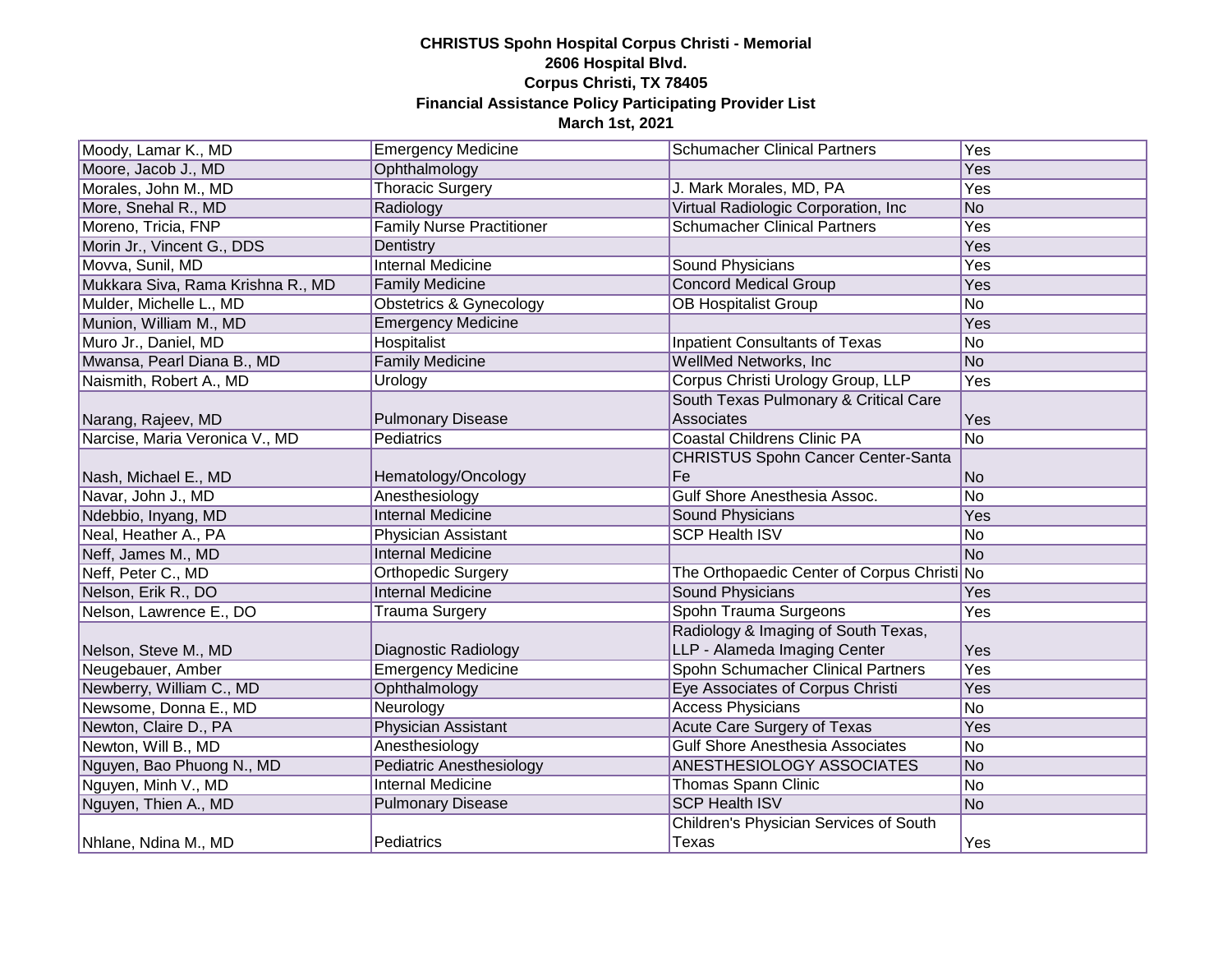| Nicell, Donald T., MD      | Radiology                                | Virtual Radiologic Corporation, Inc.            | No             |
|----------------------------|------------------------------------------|-------------------------------------------------|----------------|
| Niravel, Angeli, DO        | <b>Hospitalist</b>                       | Sound Physician Hospitalist                     | Yes            |
| Nisbet, Alan A., MD        | Urology                                  | Corpus Christi Urology Group, LLP               | No             |
| Nisimblat, Andres, MD      | <b>Family Medicine</b>                   |                                                 | No             |
| Nooruddin, Karim N., MD    | Nephrology                               | Kidney Specialists of South Texas, PA           | <b>Yes</b>     |
| Noriega, Sandra I., MD     | <b>Obstetrics &amp; Gynecology</b>       | <b>COASTAL BEND WOMENS CENTER</b>               | No             |
| Novick, Michael K., MD     | Radiology                                | Virtual Radiologic Corporation, Inc.            | No             |
| Nowotny, Steven E., DO     | <b>Family Medicine</b>                   | <b>Inpatient Consultants of Texas</b>           | No             |
| Nwosu, Inemesit M., WHNCP  | <b>Women's Health Nurse Practitioner</b> | <b>COASTAL BEND WOMENS CENTER</b>               | No             |
| Obi, Chizoba C., MD        | Hospitalist                              | Sound Physicians                                | Yes            |
| Odumusi, Kolawole, MD      | Pediatrics                               | <b>Pedicare Children's Clinic</b>               | No             |
| Ogah, Ediom, MD            | Hospitalist                              | Sound Physicians                                | Yes            |
| Ogbodo, Emmanuel O., MD    | Hospitalist                              |                                                 | Yes            |
|                            |                                          | Bay Area Kidney Disease Physicians,             |                |
| Ogbu, Chijioke E., MD      | Nephrology                               | <b>LLP</b>                                      | Yes            |
| Ojadi, Vallier C., MD      | <b>Neonatal-Perinatal Medicine</b>       | <b>Gulf Coast Neonatology PLLC</b>              | No             |
|                            |                                          | <b>Hospitalist Medicine Physicians of Texas</b> |                |
| Ojelade, Olubunmi A., MD   | Family Medicine                          | dba Sound Physician                             | Yes            |
| Okonkwo, Francis A., MD    | <b>Internal Medicine</b>                 | <b>Sound Physicians</b>                         | Yes            |
| Okonkwo, Kingsley C., MD   | Pediatrics                               | <b>Pedicare Childrens Clinic</b>                | N <sub>o</sub> |
| O'Lavin, Blake B., MD      | Neurology                                |                                                 | Yes            |
| Oloyo, Samuel D., MD       | <b>Internal Medicine</b>                 | South Texas Medical Associates                  | No             |
| Ommani, Sophia J., MD      | <b>Obstetrics &amp; Gynecology</b>       | <b>COASTAL BEND WOMENS CENTER</b>               | No             |
| Ong, EE Sing A., ACNP      |                                          | Inpatient Progressive Health of America         | No             |
| Oommen, Jacob K., MD       | Radiology                                | Virtual Radiologic Corporation, Inc.            | No             |
| Ortiz Jr, Victor B., MD    | <b>General Surgery</b>                   | <b>Surgical Associates</b>                      | Yes            |
| Ortiz, Silvestre A., MD    | Diagnostic Radiology                     |                                                 | No             |
| Osborn, Patrick M., MD     | Orthopedic Surgery                       | Acute Care Surgery of Texas                     | Yes            |
| Osborne, Isaac J., MD      | Hospitalist                              | <b>Sound Physicians</b>                         | Yes            |
| Oshman, Robert D., MD      | Otolaryngology                           | Ear, Nose, and Throat Associates                | Yes            |
| Oshman, Steven I., MD      | Pediatrics                               | Coastal Children's Clinic, PA                   | No             |
| Otero, Edwin G., MD        | <b>Family Medicine</b>                   |                                                 | No             |
| Otieno, Yvonne, MD         | Hospitalist                              | <b>Sound Physicians</b>                         | Yes            |
| Owsley, Jimie, MD          | <b>Trauma Surgery</b>                    |                                                 | Yes            |
| Oyediran, Babatunde O., MD | Anesthesiology                           | EmeRgencHealth, LLC                             | Yes            |
| Ozcelik, Nazire, MD        | <b>Pediatric Cardiology</b>              | <b>Driscoll Physician's Group</b>               | No             |
| Pacheco, Nestor M., DPM    | Podiatry                                 |                                                 | No             |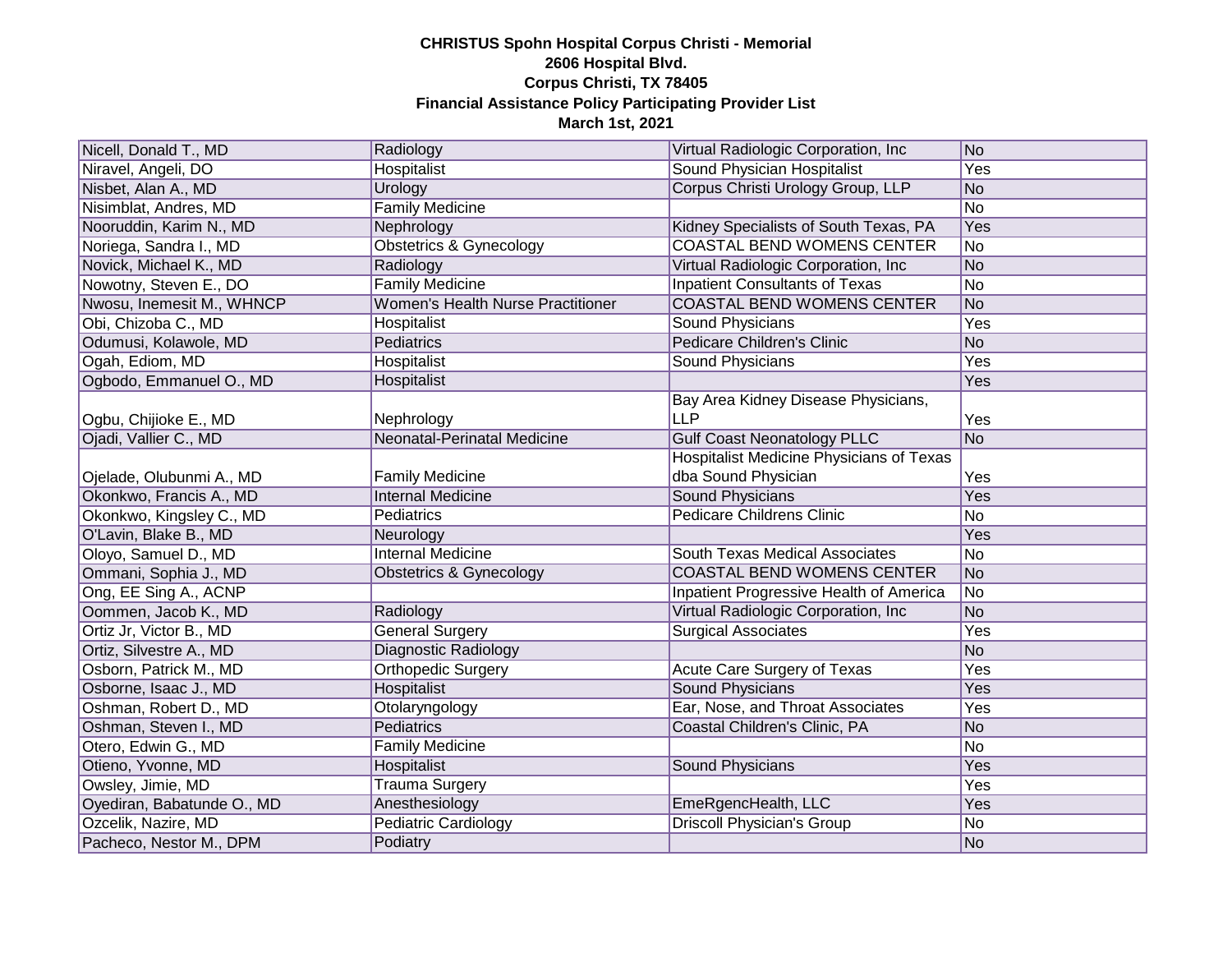| Padala, Kiran K., MD         | <b>Pulmonary Disease</b>                  | <b>SCP Health ISV</b>                         | No         |
|------------------------------|-------------------------------------------|-----------------------------------------------|------------|
|                              |                                           | <b>CHRISTUS Spohn Cancer Center-Santa</b>     |            |
| Panati, Swetha, MD           | Hematology/Oncology                       | Fe                                            | No         |
| Pandey, Vikas, MD            | Neurology                                 | <b>Access Physicians, PLLC</b>                | No         |
| Pappas, John D., MD          | Cardiovascular Disease                    |                                               | Yes        |
|                              |                                           | <b>CHRISTUS Spohn Cancer Center-</b>          |            |
| Parker, Padgett A., PA       | Physician Assistant                       | Northwest                                     | No         |
| Parmar, Audrey L., MD        | Pediatrics                                | <b>ABC Pediatrics, PA</b>                     | No         |
| Pastor, Christopher S., MD   | <b>Emergency Medicine</b>                 | <b>Schumacher Clinical Partners</b>           | <b>Yes</b> |
| Patel, Anilkumar C., MD      | Pediatrics                                |                                               | No         |
| Patel, Ashvinkumar A., MD    | Pediatrics                                |                                               | No         |
| Patel, Chirag A., DO         | <b>Internal Medicine</b>                  | <b>Advinity Hospitalist Group</b>             | No         |
| Patel, Dhruti B., MD         | <b>Internal Medicine</b>                  | <b>TeamHealth</b>                             | No         |
| Patel, Girish A., MD         | Pediatrics                                |                                               | No         |
| Patel, Haroon I., MD         | <b>Pediatric Surgery</b>                  |                                               | No         |
| Patel, Kirtan R., MD         | Psychiatry                                |                                               | No         |
| Patel, Mihir V., MD          | <b>Internal Medicine</b>                  | Sound Physicians                              | Yes        |
| Pathikonda, Meena G., MD     | Obstetrics & Gynecology                   | Southside Womens Center, PA                   | No         |
|                              |                                           | <b>Orthopedic Surgery and Sports Medicine</b> |            |
| Patterson, Brian L., MD      | <b>Orthopedic Surgery</b>                 | Associates                                    | No         |
|                              | Interventional Radiology and Diagnostic   |                                               |            |
| Pavlus, John D., MD          | Radiology                                 | Radiology & Imaging of South Texas            | Yes        |
| Pearce, David E., MD         | <b>General Surgery</b>                    |                                               | Yes        |
| Pearce, Elsa C., PA          | Physician Assistant                       | <b>Schumacher Clinical Partners</b>           | Yes        |
| Pearce, Randy R., DO         | Hospitalist                               | <b>Advinity Hospitalist Group</b>             | No         |
| Pedersen, Craig S., DO       | <b>Emergency Medicine</b>                 | Spohn Schumacher Clinical Partners            | Yes        |
| Pedraza Jr., Ruben, MD       | Hospitalist                               | WellMed Networks, Inc.                        | No         |
| Peltier, Bradley G., MD      | Anesthesiology                            | <b>Gulf Shore Anesthesia Assoc.</b>           | No         |
| Pennington, Brent L., MD     | Hospitalist                               | <b>Wound Centrics, LLC</b>                    | Yes        |
| Perez, Aimee M., FNP         | <b>Family Nurse Practitioner</b>          | <b>Schumacher Clinical Partners</b>           | Yes        |
| Perez, Karla A., MD          | <b>Family Medicine</b>                    | <b>WELLMED at Calallen</b>                    | No         |
| Perez, Raymond S., PA        | <b>Physician Assistant</b>                | South Texas Brain & Spine Institute           | Yes        |
| Perez, Tessa V., MD          | <b>Pediatrics</b>                         | <b>Driscoll Health Plaza</b>                  | No         |
|                              | <b>Acute Care Adult-Gerontology Nurse</b> |                                               |            |
| Perkins, Christy J., AGACNP  | Practitioner                              | Sound Physicians                              | Yes        |
| Perkins, Shane H., DO        | Hospitalist                               | <b>Advinity Hospitalist Group</b>             | No         |
| Pesina-Garcia, Ashley A., NP | <b>Nurse Practitioner</b>                 | Spohn Trauma Surgeons                         | No         |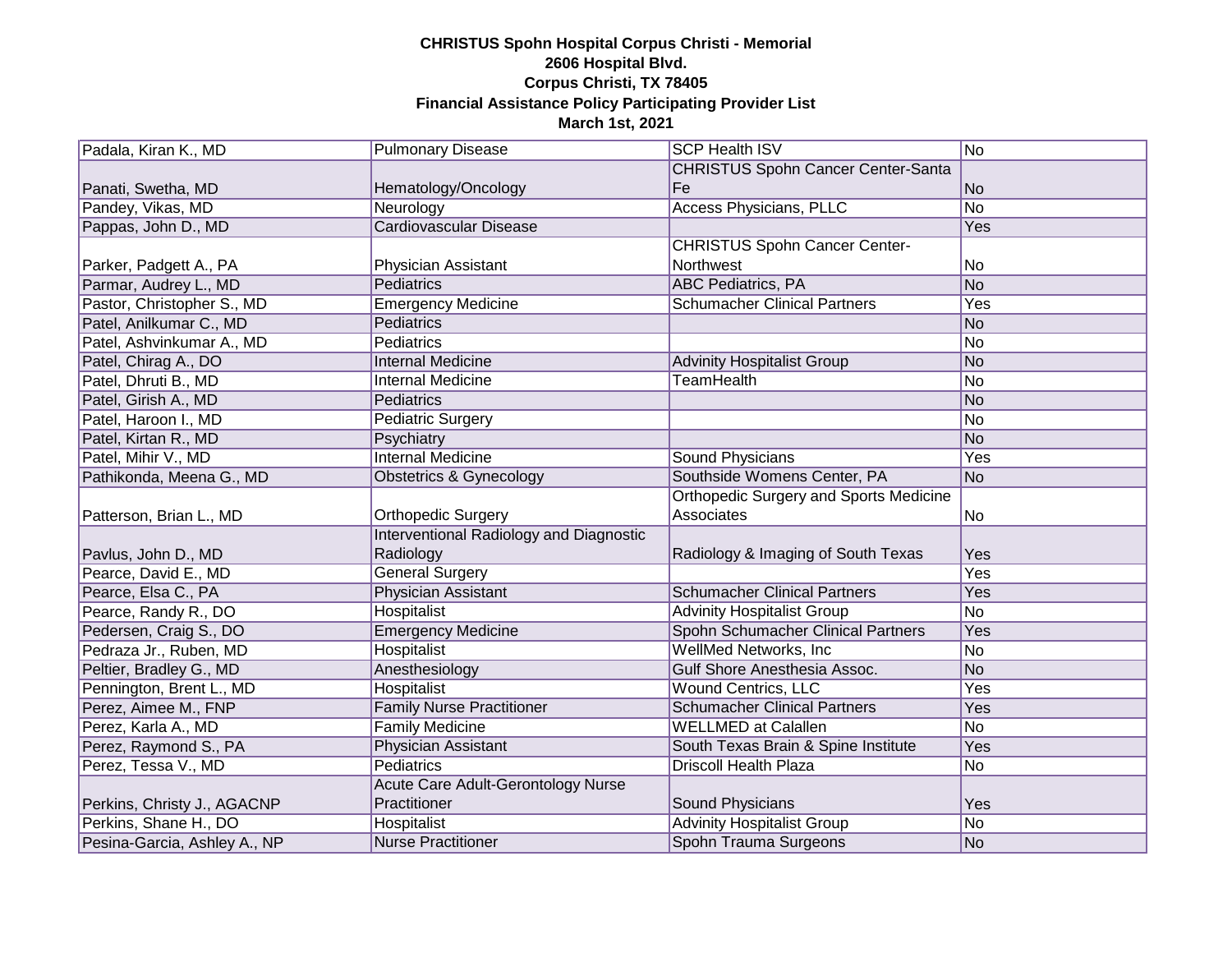| Peterson, Wylan C., MD      | <b>Internal Medicine</b>                      | Spohn Trauma Surgeons                               | Yes            |
|-----------------------------|-----------------------------------------------|-----------------------------------------------------|----------------|
| Petrila, Kimberly A., PA    | Physician Assistant                           | <b>Coastal Orthopaedics</b>                         | No             |
| Petros, David P., MD        | Rheumatology                                  |                                                     | No             |
| Pham, Rosalyn N., MD        | Anesthesiology                                | EmeRgencHealth, LLC                                 | Yes            |
| Phenix, Larry L., CRNA      | <b>Certified Registered Nurse Anesthetist</b> | EmeRgencHealth, LLC                                 | Yes            |
| Philbrick, Natalie W., DO   | <b>Internal Medicine</b>                      |                                                     | Yes            |
| Piotrowski, Jonathan P., PA | Physician Assistant                           | <b>Schumacher Clinical Partners</b>                 | Yes            |
| Pizarro, Maria D., MD       | Obstetrics & Gynecology                       | COASTAL BEND WOMENS CENTER                          | No             |
| Plucknette, Benjamin F., DO | Orthopedic Surgery                            | Acute Care Surgery of Texas                         | Yes            |
| Pollard, Ester B., MD       | Hematology/Oncology                           | Coastal Bend Oncology/Hematology                    | Yes            |
| Pompa, Justin J., CRNA      | <b>Certified Registered Nurse Anesthetist</b> | EmeRgencHealth, LLC                                 | Yes            |
| Pop-Moody, Adriana M., MD   | Rheumatology                                  |                                                     | Yes            |
| Porter, John R., MD         | <b>Internal Medicine</b>                      | <b>Primary Care Services</b>                        | No             |
| Potter, Ryan N., MD         | Pain Medicine                                 | Comprehensive Pain Management, PA                   | No             |
| Praderio, Carolina, MD      | Obstetrics & Gynecology                       |                                                     | No             |
| Praderio, Nestor H., MD     | Psychiatry                                    | <b>Psychiatric Consulting Services</b>              | No             |
| Prado, Alfonso M., MD       | Neonatal-Perinatal Medicine                   | <b>Neonatology Consultants of CC</b>                | No             |
| Prater, Rodney A., PMHNP    | <b>Psychiatric Nurse Practitioner</b>         | <b>Behavioral Health Center of Nueces</b><br>County | No             |
| Pratt, Allen, MD            | Diagnostic Radiology                          | VIRTUAL RADIOLOGIC PRO., LLC                        | No             |
| Price, Brian S., MD         | <b>Emergency Medicine</b>                     | <b>Schumacher Clinical Partners</b>                 | Yes            |
| Pruett, Wesley C., MD       | Teleradiology (Archived)                      | Virtual Radiologic Corporation, Inc.                | No             |
| Puente, Joseph P., MD       | <b>Family Medicine</b>                        |                                                     | No             |
| Puentes, Jairo A., MD       | Physical Medicine & Rehabilitation            |                                                     | No             |
| Puentes, Rose M., PA        | Physician Assistant                           | <b>Schumacher Clinical Partners</b>                 | Yes            |
| Purcell, Debra L., MD       | Pediatrics                                    | Coastal Children's Clinic, PA                       | No             |
| Purdy, Jennifer M., NP      |                                               | <b>WellMed Networks Inc</b>                         | No             |
| Puri, Muhammad Rehan A., MD | Psychiatry                                    |                                                     | No             |
| Purifoy, Eric T., MD        | <b>Pediatric Cardiology</b>                   | <b>Driscoll Physician's Group</b>                   | No             |
| Qureshi, Usman, MD          | Cardiovascular Disease                        | <b>Alice Heart Center</b>                           | No             |
| Rabanzo, Jefferson R., FNP  | <b>Family Nurse Practitioner</b>              | <b>Schumacher Clinical Partners</b>                 | Yes            |
| Racette, Guy J., MD         | <b>Family Medicine</b>                        | Promptu Immediate Care-LaPalmera                    | No             |
| Rackley, John H., PA-C      | Physician Assistant                           | <b>Schumacher Clinical Partners</b>                 | Yes            |
| Rackley, Keith L., CRNA     | <b>Certified Registered Nurse Anesthetist</b> | EmergencHealth                                      | Yes            |
| Raglin, Michele B., MD      | <b>Internal Medicine</b>                      | <b>WELLMED</b>                                      | No             |
| Rai, Surinder K., DO        | Radiology                                     | VIRTUAL RADIOLOGIC PRO., LLC                        | N <sub>o</sub> |
| Rajani, Rajiv, MD           | <b>Orthopedic Surgery</b>                     | Acute Care Surgery of Texas                         | Yes            |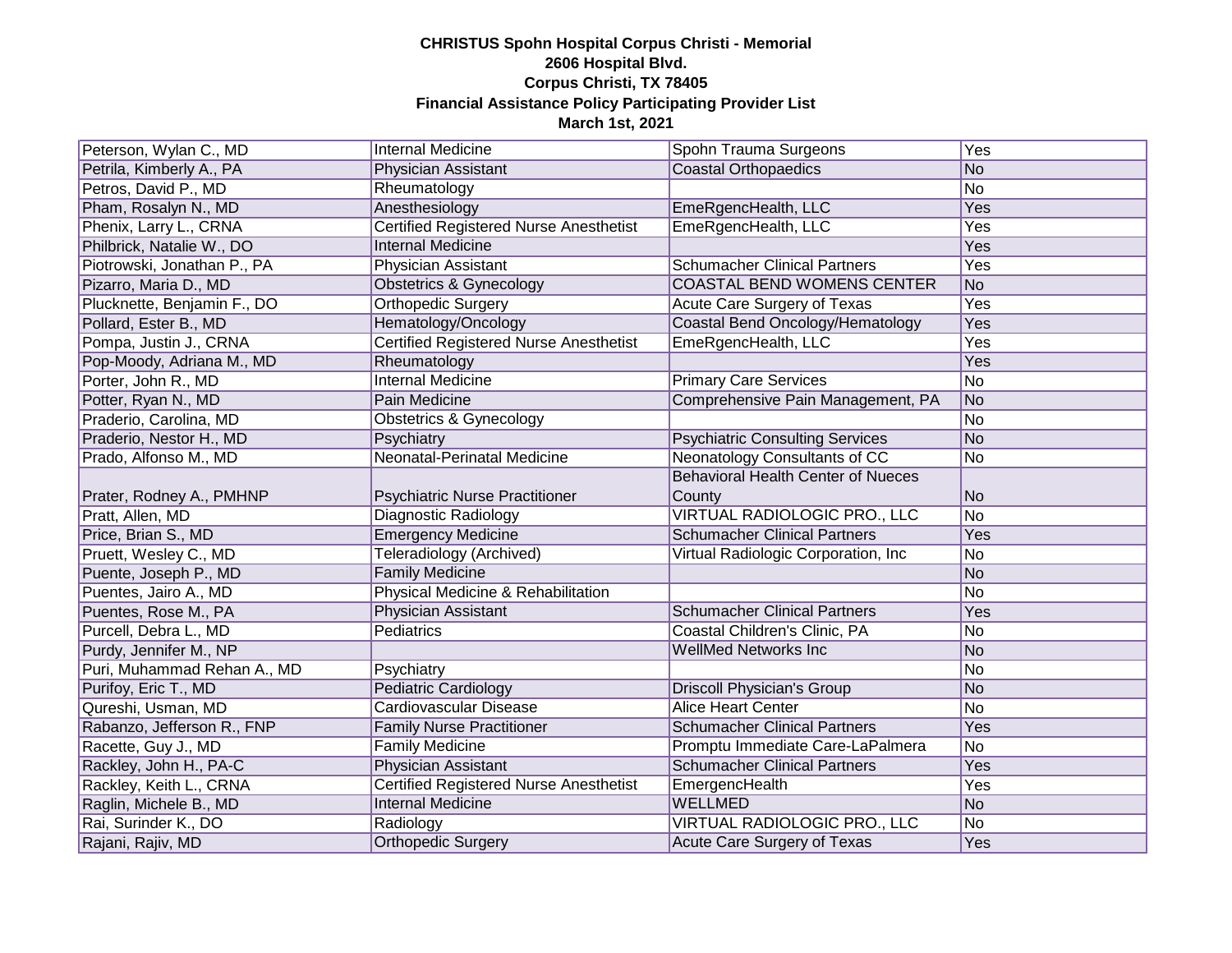|                             | Interventional Radiology and Diagnostic       | Radiology & Imaging of South Texas,        |                |
|-----------------------------|-----------------------------------------------|--------------------------------------------|----------------|
| Rajebi, Mohammad R., MD     | Radiology                                     | <b>LLP</b>                                 | Yes            |
| Ramachandruni, Srikanth, MD | <b>Infectious Disease</b>                     |                                            | No             |
| Ramakrishna, Mulukutla, MD  | Pediatrics                                    | South Padre Island Pediatrics Center       | No             |
| Ramirez, Carmen T., MD      | Neurology                                     | <b>Access Physicians</b>                   | No             |
| Ramirez, Elizabeth A., MD   | <b>Obstetrics &amp; Gynecology</b>            | <b>OB Hospitalist Group</b>                | No             |
|                             |                                               | <b>CHRISTUS Spohn Medical Group-Urgent</b> |                |
| Ramirez, Jorge A., DO       | <b>Family Medicine</b>                        | <b>Care Portland</b>                       | No.            |
|                             |                                               | Bay Area Kidney Disease Physicians,        |                |
| Ramirez, Roberto R., MD     | Nephrology                                    | <b>LLP</b>                                 | Yes            |
|                             | Acute Care Adult-Gerontology Nurse            |                                            |                |
| Ramos, Adrian M., AGACNP    | Practitioner                                  | <b>SCP Health ISV</b>                      | N <sub>o</sub> |
| Ramos, Anthony J., PA       | <b>Physician Assistant</b>                    | Acute Care Surgery of Texas                | Yes            |
| Ramsden, Melissa L., FNP    | <b>Family Nurse Practitioner</b>              | <b>Wound Centrics, LLC</b>                 | No             |
| Rana, Pauravi J., MD        | Psychiatry                                    | Asana Integrated Medical Group             | No             |
| Rani, Sabeen, MD            | Pediatrics                                    | Sabeen Rani, MD PA                         | No             |
| Rashid, Samiya, DO          | Neurology                                     | <b>Access Physicians, PLLC</b>             | No             |
| Rasmussen, Kathleen R., MD  | Obstetrics & Gynecology                       | OB & GYN Associates of CC                  | Yes            |
| Rauhut, Medda M., MD        | <b>Internal Medicine</b>                      | Sound Physicians                           | Yes            |
| Rayasam, Krishnaiah, MD     | Psychiatry                                    | SO TX PSYCHIATRY ASSOC., PA                | No             |
| Raza, Shakeel, MD           | Psychiatry                                    |                                            | No             |
| Reddix Jr, Robert N., MD    | <b>Orthopedic Surgery</b>                     | <b>Acute Care Surgery of Texas</b>         | Yes            |
| Reddy, Geeta P., MD         | Nephrology                                    | Kidney Specialists of South Texas, PA      | Yes            |
| Reddy, Veena K., MD         | Hospitalist                                   | <b>Advinity Hospitalist Group</b>          | No             |
| Reddy, Vishnu V., MD        | Hospitalist                                   | <b>Advinity Hospitalist Group</b>          | No             |
| Reed, Scott A., CRNA        | <b>Certified Registered Nurse Anesthetist</b> | EmeRgencHealth, LLC                        | Yes            |
| Reel, Bradley A., MD        | Anesthesiology                                | <b>SCP Health ISV</b>                      | No             |
| Reeves, Aaron A., MD        | Neonatal-Perinatal Medicine                   | <b>Gulf Coast Neonatology PLLC</b>         | No             |
| Reid, Branden M., MD        | Anesthesiology                                | Gulf Shore Anesthesia Assoc.               | No             |
| Reiner, Bruce I., MD        | Radiology                                     | Virtual Radiologic Corporation, Inc.       | No             |
| Rembert III, Frank M., MD   | Radiology                                     | Virtual Radiologic Corporation, Inc.       | No             |
| Remme, Lindsey C., DO       | <b>Emergency Medicine</b>                     | <b>Schumacher Clinical Partners</b>        | Yes            |
| Rethy, Michael C., MD       | Radiology                                     | Virtual Radiologic Corporation, Inc        | No             |
| Reyes, Michael J., MD       | <b>General Surgery</b>                        | <b>Surgical Associates</b>                 | Yes            |
| Reyes, Patricia, FNP        | <b>Family Nurse Practitioner</b>              | <b>Schumacher Clinical Partners</b>        | Yes            |
| Reyes-Acuna, Celia, MD      | <b>Pediatrics</b>                             |                                            | No             |
| Rhoades, Stephanie C., MD   | <b>Emergency Medicine</b>                     | <b>Schumacher Clinical Partners</b>        | Yes            |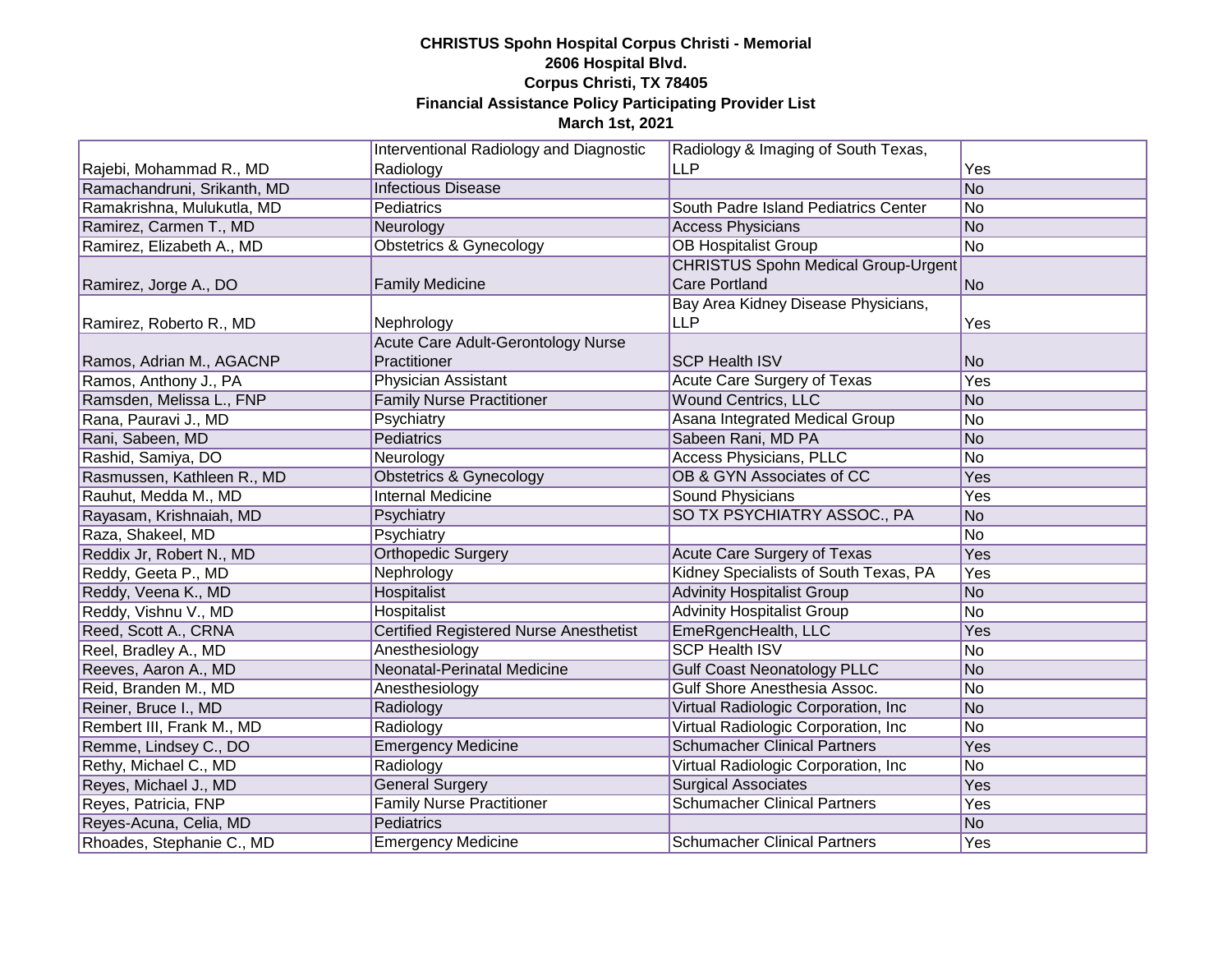| Richman, Peter B., MD            | <b>Emergency Medicine</b>                     | <b>Schumacher Clinical Partners</b>     | Yes |
|----------------------------------|-----------------------------------------------|-----------------------------------------|-----|
|                                  | <b>Family Nurse Practitioner</b>              | <b>Schumacher Clinical Partners</b>     | Yes |
| Ricossa, Lauren G., FNP          |                                               |                                         |     |
| Riesberg, Ashley K., CRNA        | <b>Certified Registered Nurse Anesthetist</b> | EmergencHealth                          | Yes |
| Rigonan, Alma S., MD             | Pediatrics                                    | Alma S Rigonan MD PA                    | No  |
| Rios, Billy, MD                  | <b>Pediatric Cardiology</b>                   | <b>Driscoll Physician's Group</b>       | No  |
|                                  |                                               | Corpus Christi Tots & Teens Pediatric   |     |
| Rivera, Christine N., MD         | Pediatrics                                    | Medicine                                | No  |
| Rivero, Jesus R., MD             | Urology                                       | Corpus Christi Urology Group, PLLC      | Yes |
| Rizvi, Rabab, MD                 | Psychiatry                                    |                                         | No  |
| Roberts, Catherine C., MD        | Teleradiology (Archived)                      | Virtual Radiologic Corporation, Inc     | No  |
| Robinson, Heather M., AGACNP     | <b>Acute Care Nurse Practitioner</b>          | <b>SCP Health ISV</b>                   | No  |
| Rodman, Charles J., MD           | Vascular & Thoracic Surgery (Archived)        |                                         | No  |
| Rodrigues, Edison D., MD         | Gastroenterology                              | Abdominal Specialists of South Texas    | Yes |
| Rodriguez, Jorge S., MD          | Pediatrics                                    | South Padre Island Pediatrics Center    | No  |
| Rodriguez, Leo, MD               | <b>Obstetrics &amp; Gynecology</b>            | <b>COASTAL BEND WOMENS CENTER</b>       | No  |
| Rodriguez, Mike E., MD           | <b>Cardiovascular Disease</b>                 | Cardiology Associates of Corpus Christi | Yes |
| Rodriguez, Stephanie M., FNP     |                                               | Thomas Spann Clinic, PA                 | No  |
| Rogers, Ryan T., MD              | Dermatology                                   |                                         | No  |
| Rolong, Alvaro E., MD            | <b>General Surgery</b>                        |                                         | Yes |
| Rose, J K., MD                   | <b>Family Medicine</b>                        | <b>Salang Health Solutions LLC</b>      | No  |
| Rose, Nelson M., CRNA            | <b>Certified Registered Nurse Anesthetist</b> | EmeRgencHealth, LLC                     | Yes |
| Roth, Michelle E., DO            | <b>Emergency Medicine</b>                     | <b>Schumacher Clinical Partners</b>     | Yes |
| Rozell, Joseph M., MD            | <b>Diagnostic Radiology</b>                   | Virtual Radiologic Professionals, LLC   | No  |
| Rubach, Erik K., AGACNP          |                                               | <b>SCP Health ISV</b>                   | No  |
| Rubio, Jose A., MD               | Anesthesiology                                | EmeRgencHealth, LLC                     | Yes |
| Ryan, Kenan J., CRNA             | <b>Certified Registered Nurse Anesthetist</b> | EmeRgencHealth, LLC                     | Yes |
| Saavedra Guatemala, Humberto, MD | Hospitalist                                   | <b>Sound Physicians</b>                 | Yes |
| Sahadi, Jack A., MD              | Ophthalmology                                 | <b>Coastal Bend Eye Center</b>          | Yes |
| Saieh, Teodoro A., MD            | <b>Plastic Surgery</b>                        |                                         | No  |
| Sajewicz, Anthony M., MD         | <b>Diagnostic Radiology</b>                   | Virtual Radiologic Corporation, Inc     | No  |
| Salamat, Mehrdad, MD             | Pediatric Cardiology                          |                                         | No  |
| Salazar, Karen N., NP            |                                               | <b>SCP Health ISV</b>                   | No  |
| Salazar, Katrina L., MD          | Pathology                                     | Pathology Associates of Corpus Christi  | Yes |
| Saldana, David A., MD            | Radiology                                     | Radiology & Imaging of South Texas      | Yes |
|                                  |                                               | Bay Area Kidney Disease Physicians,     |     |
| Saleem, Zakaria, MD              | Nephrology                                    | <b>LLP</b>                              | Yes |
| Salinas, Cynthia G., FNP         | <b>Family Nurse Practitioner</b>              | <b>Schumacher Clinical Partners</b>     | Yes |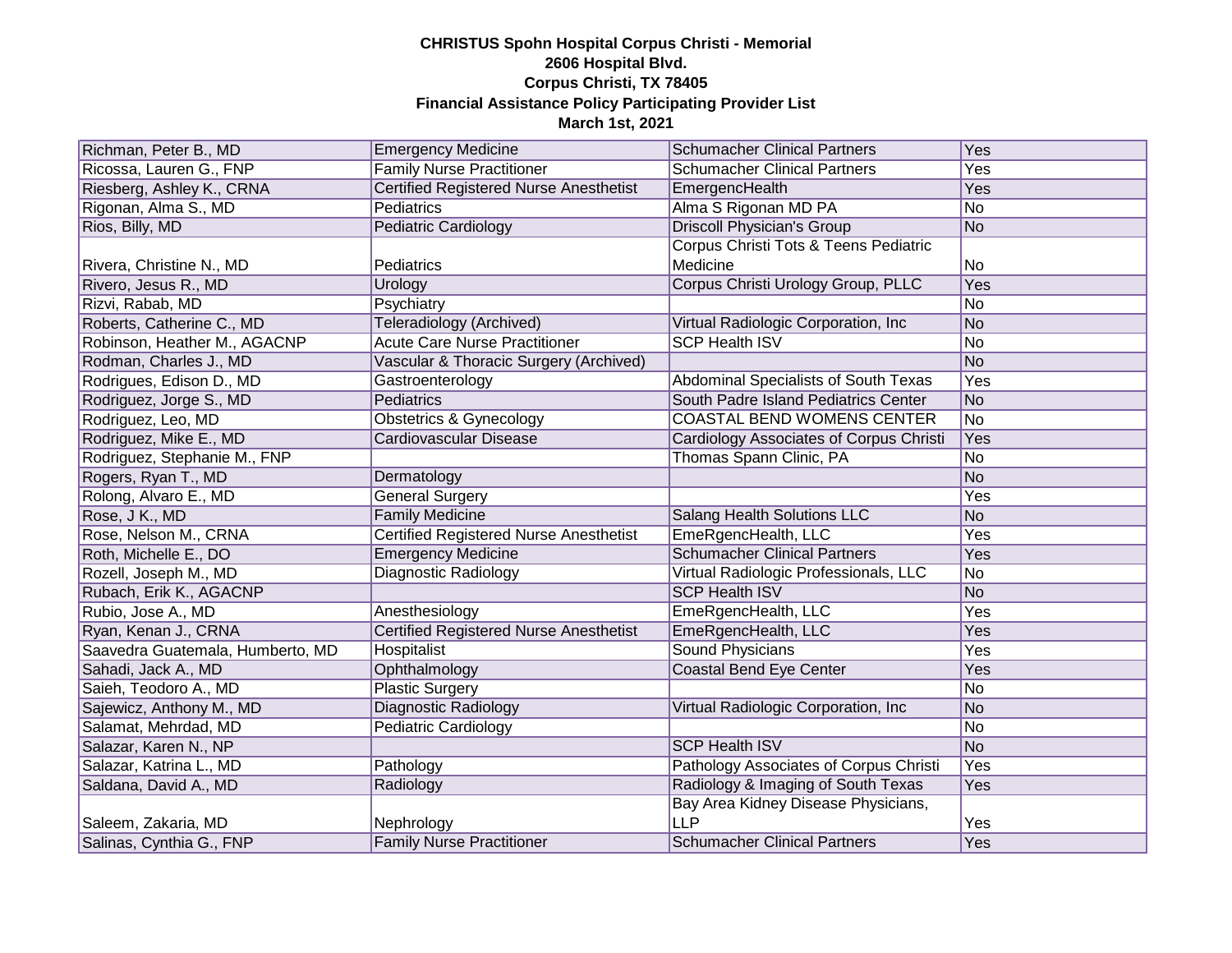|                                 |                                           | Bay Area Kidney Disease Physicians,           |     |
|---------------------------------|-------------------------------------------|-----------------------------------------------|-----|
| Salloum, Cynthia G., MD         | Nephrology                                | <b>LLP</b>                                    | Yes |
| Salloum, Emile, MD              | Hematology/Oncology                       | Coastal Bend Cancer Center, PA                | No  |
| Salmon, Olayiwola A., MD        | Hospitalist                               | Sound Physicians                              | Yes |
| Sanchez Jr, Jesus V., MD        | Anesthesiology                            | Gulf Shore Anesthesia Assoc.                  | No  |
| Sanchez, Darlene M., DO         | Hospitalist                               | WellMed Networks, Inc.                        | No  |
| Sanchez, Javier E., MD          | <b>Clinical Cardiac Electrophysiology</b> | Texas Cardiac Arrhythmia                      | No  |
| Sanchez, Julian A., MD          | Cardiovascular Disease                    | Corpus Christi Heart Clinic, PLLC             | No  |
| Sanchez, Marlene L., MD         | <b>Internal Medicine</b>                  | WellMed Networks, Inc.                        | No  |
| Sanders, Bridget M., MD         | Undersea & Hyperbaric Medicine            | <b>Wound Centrics, LLC</b>                    | No  |
| Sanders, Charles C., MD         | <b>Family Medicine</b>                    |                                               | No  |
| Santiago, Walter J., MD         | Pediatrics                                | Coastal Children's Clinic, PA                 | No  |
| Santos, Juan F., MD             | Neurology                                 | Ambulatory Adult Neurology PA                 | No  |
| Sanusi, Lukman A., MD           | Hospitalist                               | Sound Physicians                              | Yes |
| Schanen, Peter J., FNP          | <b>Family Nurse Practitioner</b>          | <b>TeamHealth</b>                             | No  |
| Schebler Poulos, Allison K., DO | Family Medicine                           | CPG Family Health Center Westside             | No  |
| Schechter, Charles J., MD       | Cardiovascular Disease                    | <b>Coastal Cardiology Association</b>         | No  |
| Schiller, Edward D., MD         | Anesthesiology                            | Gulf Shore Anesthesia Assoc.                  | No  |
| Schiop, Michael J., DPM         | Podiatry                                  | Michael J Schiop DPM                          | Yes |
|                                 |                                           | <b>Orthopedic Surgery and Sports Medicine</b> |     |
| Schlimmer, Jeffrey R., MD       | Orthopedic Surgery                        | Associates                                    | No  |
| Schmitt, Paul J., MD            | <b>Neurological Surgery</b>               | South Texas Brain & Spine Institute           | Yes |
| Scholz, Kyla M., MD             | <b>Obstetrics &amp; Gynecology</b>        | OB & GYN Associates of CC                     | Yes |
| Schoolcraft, Mary K., FNP       |                                           | South Texas Bone and Joint                    | Yes |
| Schulze, John E., MD            | <b>Family Medicine</b>                    |                                               | No  |
| Schulze, Susan A., MD           | Pediatrics                                | <b>ABC Pediatrics</b>                         | No  |
| Schwirtlich, Lonnie R., MD      | <b>Emergency Medicine</b>                 | <b>Access Total Care, LLC</b>                 | No  |
| Seaton, Cole S., DO             | <b>Emergency Medicine</b>                 |                                               | Yes |
| Sehgal, Ajay, MD                | Hematology/Oncology                       | <b>Coastal Bend Cancer Center</b>             | No  |
| Selvakumar, Geetha A., MD       | Hospitalist                               | <b>Inpatient Consultants of Texas</b>         | No  |
| Shaffer, Andre D., MD           | Orthopedic Surgery                        | Acute Care Surgery of Texas                   | Yes |
| Shaffer, William L., MD         | Nephrology                                | Kidney Specialists of South Texas, PA         | Yes |
| Shah, Chintalben D., MD         | <b>Family Medicine</b>                    | <b>Sound Physicians</b>                       | Yes |
| Sharif, Roozbeh, MD             | <b>Pulmonary Disease</b>                  |                                               | No  |
| Sharp, Larry E., MD             | <b>Family Medicine</b>                    | Sound Physicians                              | Yes |
| Sheean, Andrew J., MD           | <b>Orthopedic Surgery</b>                 | Acute Care Surgery of Texas                   | Yes |
| Shelton, Laura L., MD           | Obstetrics & Gynecology                   | OB & GYN Associates of CC                     | No  |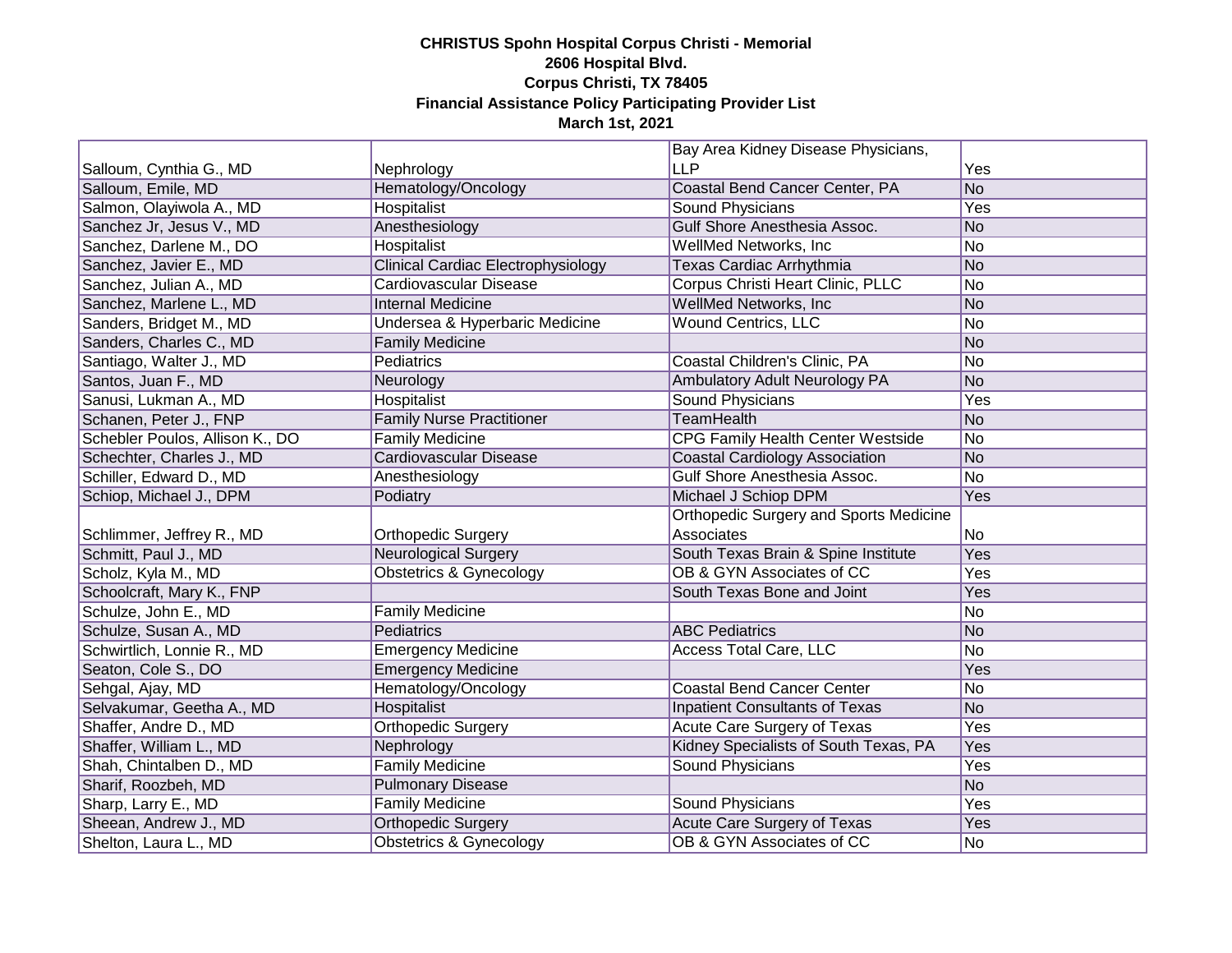|                                |                                               | Childrens Physician Services of South         |     |
|--------------------------------|-----------------------------------------------|-----------------------------------------------|-----|
| Sherani, Farha, MD             | Pediatric Hematology-Oncology                 | <b>Texas</b>                                  | Yes |
| Sherani, Khalid M., MD         | <b>Pulmonary Disease</b>                      | <b>Pulmonary Associates of Corpus Christi</b> | No  |
| Sherron, Frederick R., DO      | <b>Family Medicine</b>                        | CC FAMILY MEDICINE CENTER, PA                 | No  |
| Sherron, Serena R., DO         | <b>Pediatrics</b>                             | <b>ABC Pediatrics</b>                         | No  |
| Shikhman, Aleksandr, MD        | Neurology                                     | <b>Access Physicians</b>                      | No  |
| Shim Look-Fong, Natalie A., MD | Family Medicine                               | <b>Sound Physicians</b>                       | Yes |
| Shirley, Philip T., CRNA       | <b>Certified Registered Nurse Anesthetist</b> | EmeRgencHealth, LLC                           | Yes |
| Shkurovich, Sergey, MD         | Radiology                                     | Virtual Radiologic Corporation, Inc           | No  |
| Shneker, Bassel F., M.D.       | Neurology                                     | <b>NuVasive Clinical Services</b>             | No  |
| Shoemaker, Edward S., MD       | <b>Obstetrics &amp; Gynecology</b>            | Innovations in Women's Health                 | No  |
| Shortt, Traci K., NP           |                                               | <b>SCP Health ISV</b>                         | No  |
| Shull Jr, James H., MD         | Anesthesiology                                | Gulf Shore Anesthesia Assoc.                  | No  |
| Shuraih, Mossaab, MD           | <b>Clinical Cardiac Electrophysiology</b>     | Cardiology Associates of Corpus Christi       | Yes |
| Sifuentes, Roger M., MD        | <b>Family Medicine</b>                        | Calallen Family Medicine, P.A.                | No  |
| Silverman, Gregg L., MD        | Cardiovascular Disease                        | <b>Coastal Cardiology Association</b>         | No  |
| Simmons, Michael R., MD        | <b>Emergency Medicine</b>                     | <b>Schumacher Clinical Partners</b>           | Yes |
| Simpson, Christi G., FNP       | <b>Family Nurse Practitioner</b>              | Corpus Christi Urology Group, LLP             | Yes |
| Singh, Prabhat, MD             | Nephrology                                    | Kidney Specialists of South Texas, PA         | Yes |
| Singh, Raghujit, MD            | Gastroenterology                              | Abdominal Specialists of South Texas          | Yes |
| Siros, Kalin N., FNP           | <b>Family Nurse Practitioner</b>              | Thomas Spann Clinic, PA                       | No  |
| Skabelund, Andrew J., MD       | <b>Pulmonary Disease</b>                      | <b>SCP Health ISV</b>                         | No  |
| Smith, Amy M., AGACNP          | <b>Acute Care Nurse Practitioner</b>          | Sound Physicians                              | Yes |
|                                | Acute Care Adult-Gerontology Nurse            |                                               |     |
| Smith, Blessing U., AGNP       | Practitioner                                  | Sound Physicians                              | Yes |
| Smith, Howard L., MD           | <b>Neurological Surgery</b>                   | Neurosurgery of Corpus Christi                | No  |
| Sobieszczyk, Michal J., MD     | <b>Critical Care Medicine</b>                 |                                               | No  |
|                                |                                               | <b>CHRISTUS Spohn Med Grp Fam Med</b>         |     |
| Soch, Kathleen R., MD          | <b>Family Medicine</b>                        | Acad Ctr - Central                            | No  |
| Soler, Laura I., MD            | <b>Internal Medicine</b>                      |                                               | No  |
| Soler, Michael J., MD          | <b>Family Medicine</b>                        | Jerome Lee Sang, M.D., P.A.                   | No  |
| Souchick, Ann M., MD           | Anatomic & Clinical Pathology                 | Pathology Associates of CC                    | Yes |
| Spengler, Adam L., MD          | Ophthalmology                                 | <b>Berkeley Eye Center</b>                    | Yes |
| Spirer, David J., MD           | Diagnostic Radiology                          | Virtual Radiologic Corporation, Inc           | No  |
| Spradling, Carmencita L., FNP  | <b>Family Nurse Practitioner</b>              | <b>Schumacher Clinical Partners</b>           | Yes |
|                                | Acute Care Adult-Gerontology Nurse            |                                               |     |
| Stansbury, Serena A., AGACNP   | Practitioner                                  | Sound Physicians                              | Yes |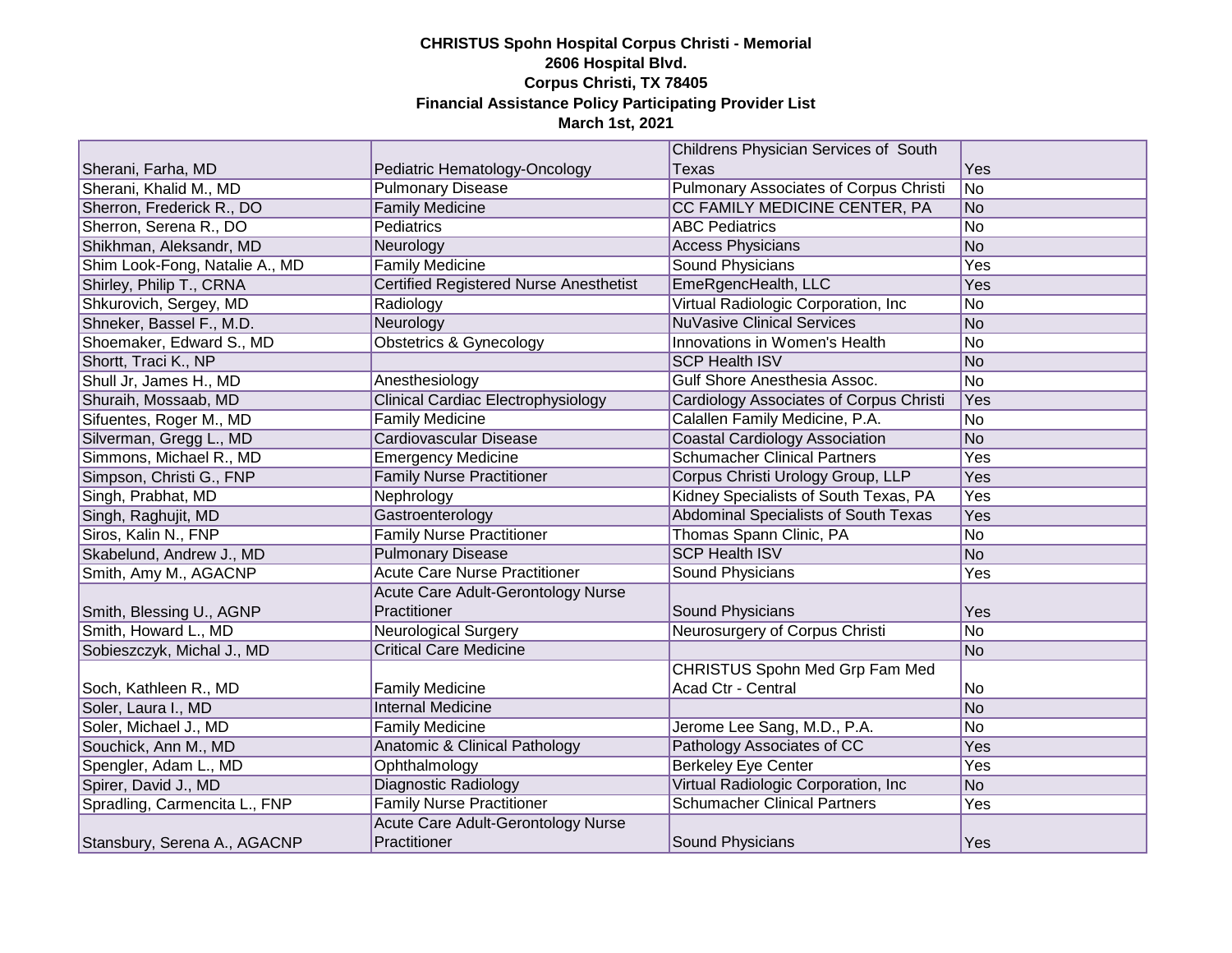| Steehler, Matthew K., MD    | Otolaryngology                                | Ear, Nose, and Throat Associates               | Yes |
|-----------------------------|-----------------------------------------------|------------------------------------------------|-----|
| Steele, Steven J., MD       | <b>General Surgery</b>                        |                                                | No  |
| Stegemann, Lloyd H., MD     | <b>General Surgery</b>                        |                                                | No  |
| Stehn, Lorraine S., DO      | <b>Family Medicine</b>                        |                                                | No  |
| Stephens, Ronald D., MD     | <b>Family Medicine</b>                        |                                                | No  |
| Stiebel, Victor, MD         | Psychiatry                                    |                                                | No  |
| Stith Jr., William J., DO   | <b>Emergency Medicine</b>                     | <b>Schumacher Clinical Partners</b>            | Yes |
| Stockman, Maria M., MD      | <b>Pulmonary Disease</b>                      | <b>SCP Health ISV</b>                          | No  |
| Stokes, Frances M., NP-AC   |                                               | <b>SCP Health ISV</b>                          | No  |
| Stout Jr, Jack A., CRNA     | <b>Certified Registered Nurse Anesthetist</b> | EmeRgencHealth, LLC                            | Yes |
| Strain, Bonnie B., MD       | Anesthesiology                                | Bay Area Anesthesia Assoc                      | No  |
| Strauss, Mark G., MD        | <b>Internal Medicine</b>                      | Thomas Spann Clinic, P.A.                      | No  |
| Strong, Benjamin, MD        | Radiology                                     | Virtual Radiologic Corporation, Inc            | No  |
| Sturdevant, Keri L., PA     | Physician Assistant                           | <b>SCP Health ISV</b>                          | No  |
| Summers, Terry R., DDS      | <b>Pediatric Dentistry</b>                    |                                                | No  |
| Surani, Salim R., MD        | <b>Pulmonary Disease</b>                      | <b>Pulmonary Associates of Corpus Christi</b>  | No  |
| Sutherland, Haley D., DO    | <b>Emergency Medicine</b>                     | <b>Schumacher Clinical Partners</b>            | Yes |
| Sutherly, Kristopher R., MD | <b>Emergency Medicine</b>                     | <b>Schumacher Clinical Partners</b>            | Yes |
| Sutherly, Rachel C., CRNA   | Certified Registered Nurse Anesthetist        | EmeRgencHealth, LLC                            | Yes |
| Sutter, David F., MD        | <b>Family Medicine</b>                        | CC FAMILY MEDICINE CENTER, PA                  | No  |
| Svatek, Maegan, NP          | <b>Family Nurse Practitioner</b>              | <b>Schumacher Clinical Partners</b>            | Yes |
| Syed, Yunus, MD             | Pediatrics                                    | Kids Doc CC                                    | No  |
| Szalai, Gabor, MD           | <b>Cardiovascular Disease</b>                 | <b>Cardiology Associates of Corpus Christi</b> | Yes |
| Taboada, Libardo J., MD     | Anesthesiology                                | Bay Area Anesthesia Assoc                      | No  |
| Tague, David F., MD         | Radiology                                     | Virtual Radiologic Corporation, Inc.           | No  |
| Talley, Megan E., MD        | Psychiatry                                    |                                                | No  |
| Tan, Tom X., MD             | Radiology                                     | Radiology & Imaging of South Texas             | Yes |
| Tatineni, Latha, MD         | <b>Internal Medicine</b>                      | <b>Sound Physicians</b>                        | Yes |
| Tavares, Sergio, MD         | <b>Thoracic Surgery</b>                       |                                                | No  |
| Taylor, Terry W., CRNA      | <b>Certified Registered Nurse Anesthetist</b> | EmeRgencHealth, LLC                            | Yes |
| Taylor, Travis P., MD       | Cardiovascular Disease                        | <b>Coastal Cardiology Association</b>          | No  |
| Tayyem, Alaa Eddin H., MD   | <b>Internal Medicine</b>                      |                                                | Yes |
| Te, Tri, DO                 | <b>Internal Medicine</b>                      | <b>Sound Physicians</b>                        | Yes |
| Teenier DDS, Thomas J., MD  | Oral and Maxillofacial Surgery                | Thomas J Teenier, DDS, MD, PA                  | No  |
| Tejeda, Heriberto A., MD    | Hospitalist                                   | <b>TeamHealth</b>                              | No  |
| Temple, Glenn R., NNP       | <b>Neonatal Nurse Practitioner</b>            | <b>Gulf Coast Neonatology PLLC</b>             | No  |
| Thomas, Ryan B., MD         | Orthopedic Surgery                            | ORTHOPEDIC ASSOCIATES OF CC                    | No  |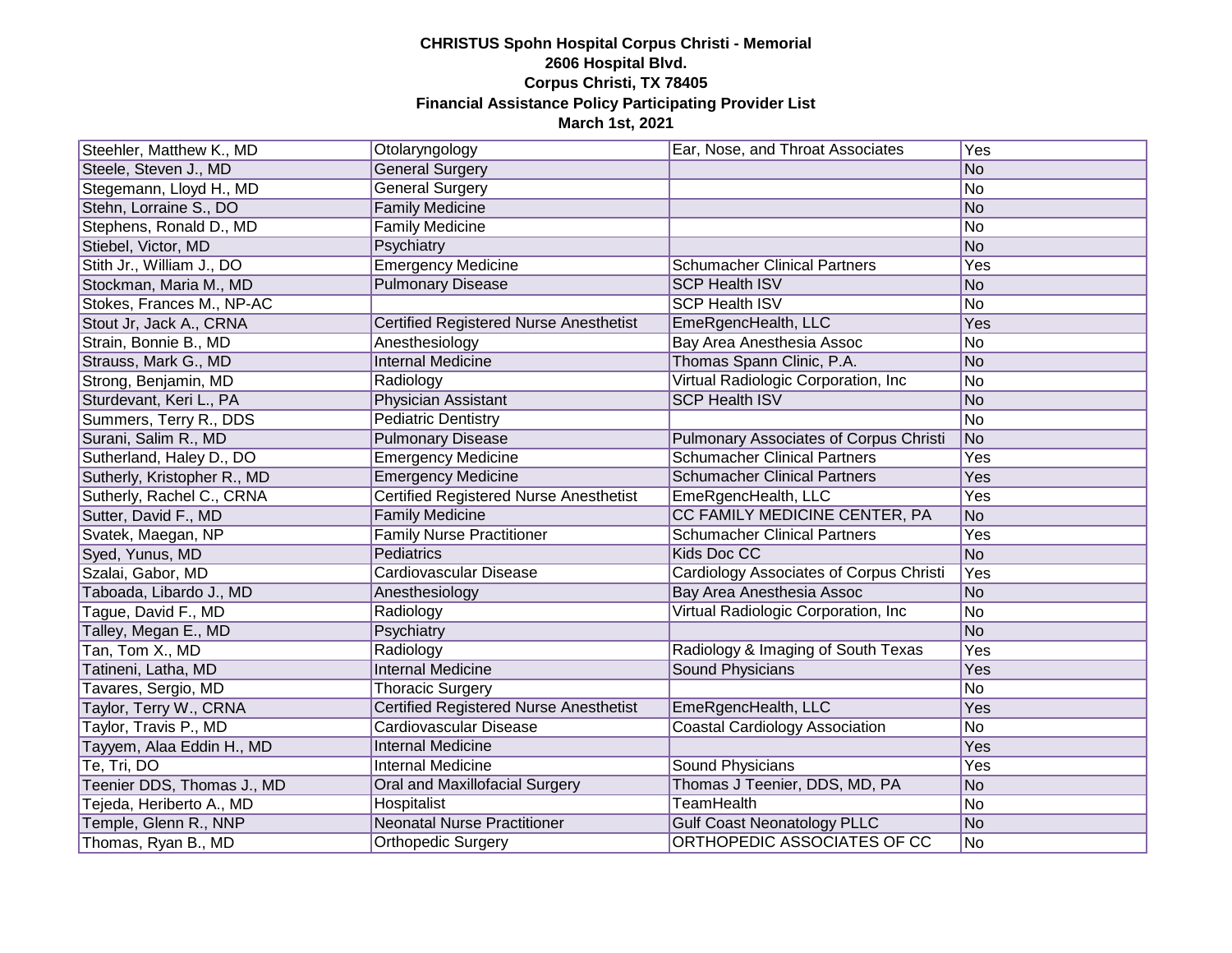| Thomas, Suzan E., CRNA           | <b>Certified Registered Nurse Anesthetist</b> | EmeRgencHealth, LLC                            | Yes            |
|----------------------------------|-----------------------------------------------|------------------------------------------------|----------------|
| Thompson, Jason, MD              | Orthopedic Surgery                            | South Texas Bone and Joint                     | Yes            |
| Thompson, Travis L., MD          | <b>Radiation Oncology</b>                     | <b>Expert Cancer Physicians</b>                | No             |
| Timperlake, Roger W., MD         | <b>Orthopedic Surgery</b>                     | <b>Children's Ortho Service of South Texas</b> | No             |
| Tinana, Adrienne M., MD          | Allergy & Immunology                          | Allergy Partners of Corpus Christi             | No             |
| Todd, Mary Ann, CRNA             | <b>Certified Registered Nurse Anesthetist</b> | EmeRgencHealth, LLC                            | Yes            |
| Tolentino, Hugo R., MD           | Anesthesiology                                | Gulf Shore Anesthesia Assoc.                   | No             |
| Tomanec, Alainya V., MD          | <b>Emergency Medicine</b>                     | <b>Schumacher Clinical Partners</b>            | Yes            |
| Tompkins, Kent E., MD            | <b>Family Medicine</b>                        |                                                | No             |
| Torbett, Lauren E., PA           | Physician Assistant                           | <b>SCP Health ISV</b>                          | No             |
| Torres, Pedro P., MD             | <b>Colon and Rectal Surgery</b>               |                                                | No             |
| Toth, Zoltan K., MD              | Cardiovascular Disease                        | Texas Cardiac Arrhythmia                       | No             |
| Tower, Susan D., MD              | Physical Medicine & Rehabilitation            |                                                | Yes            |
| Townsend Jr, Thomas M., MD       | <b>General Surgery</b>                        |                                                | No             |
| Trevino, Jose D., MD             | Pain Medicine                                 |                                                | No             |
| Trevino, Perla J., FNP           | <b>Family Nurse Practitioner</b>              | Thomas Spann Clinic, PA                        | No             |
| Trevino, Victor J., MD           | Hospitalist                                   | <b>TeamHealth</b>                              | Yes            |
| Trolley, Gregory C., MD          | Neurology                                     | <b>Corpus Christi Neurology</b>                | Yes            |
|                                  |                                               | <b>CHRISTUS Spohn Med Grp Family</b>           |                |
| Trombley, Dina, FNP              | <b>Family Nurse Practitioner</b>              | <b>Health Center Westside</b>                  | No             |
| Truong, Hanh T., MD              | <b>Critical Care Medicine</b>                 | <b>SCP Health ISV</b>                          | No             |
| Tschickardt, Michael E., MD      | Pain Medicine                                 |                                                | No             |
| Tschopp Jr., David R., MD        | Cardiac Electrophysiology                     | Texas Cardiac Arrhythmia                       | N <sub>o</sub> |
| Tsimerinov, Evgeny I., MD        | Neurology                                     | <b>NuVasive Clinical Services</b>              | No             |
| Tsui, Yeewen A., DO              | Neurology                                     | <b>Access Physicians</b>                       | No             |
| Tucker, William A., DO           | <b>Orthopedic Surgery</b>                     | <b>Acute Care Surgery of Texas</b>             | Yes            |
| Turner Jr., Thomas M., MD        | <b>Anatomic &amp; Clinical Pathology</b>      | Pathology Associates of CC                     | Yes            |
| Turner, Amy L., FNP              | <b>Family Nurse Practitioner</b>              | <b>WELLMED</b>                                 | No             |
| Turner, Stephen A., MD           | Cardiovascular Disease                        | <b>Coastal Cardiology Association</b>          | No             |
| Tuthill, Edward W., MD           | Psychiatry                                    | Asana Integrated Medical Group                 | No             |
| Tyree, James B., MD              | Urology                                       | Corpus Christi Urology Group, LLP              | Yes            |
| Ugwuibe, Maurice N., MD          | <b>Internal Medicine</b>                      |                                                | No             |
| Uleanya, Klever C., AGACNP       | <b>Acute Care Nurse Practitioner</b>          | Sound Physicians                               | Yes            |
| Umezurike, Ikechukwu Cyracus, MD | Hospitalist                                   | Sound Physicians                               | Yes            |
|                                  |                                               | <b>CHRISTUS Spohn Medical Group</b>            |                |
| Urban, Jennifer A., NP           | <b>Family Nurse Practitioner</b>              | Radiology Oncology                             | N <sub>o</sub> |
| Vaidyanathan, Damodharan, MD     | Internal Medicine                             | <b>Sound Physicians</b>                        | Yes            |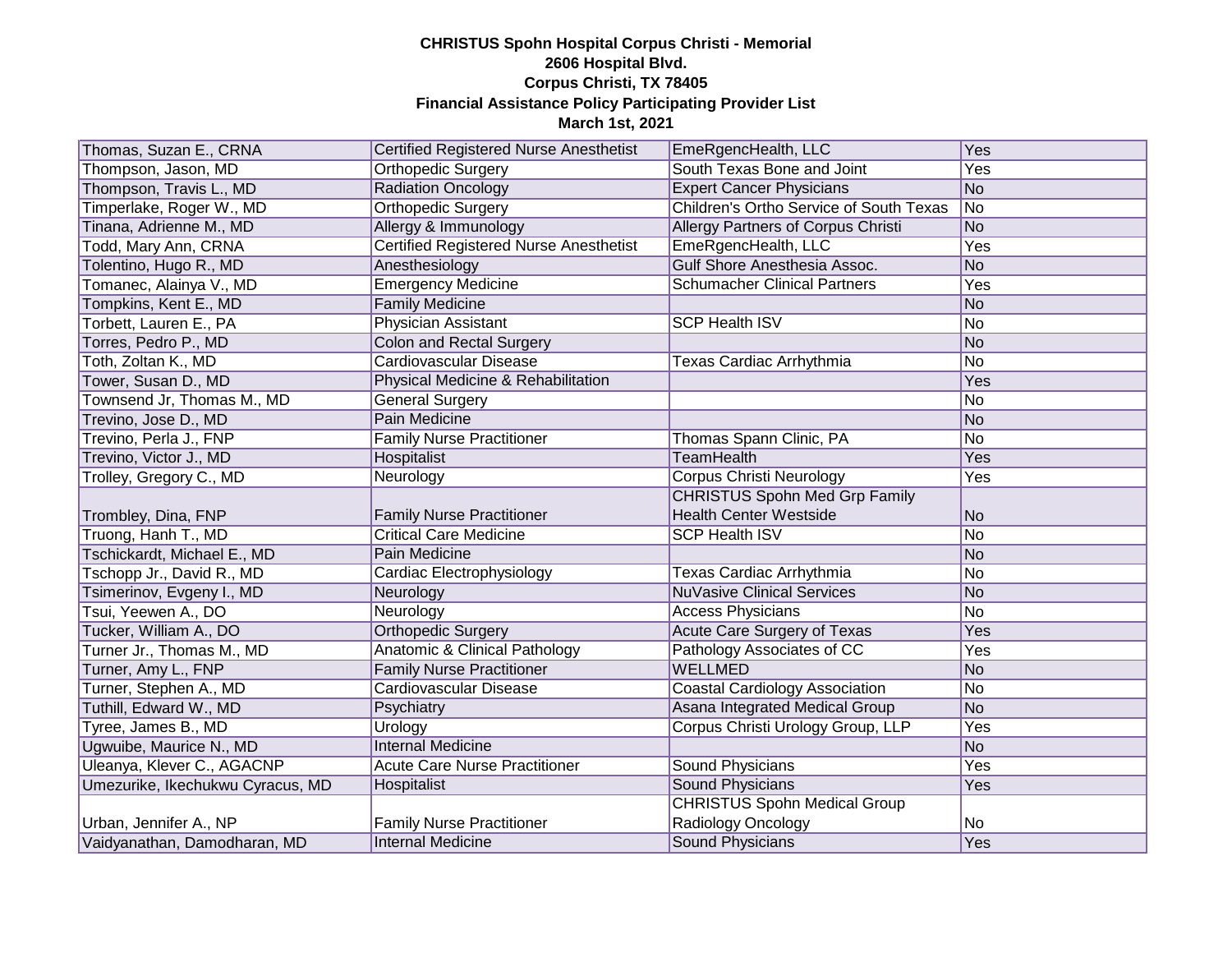| Vakil, Abhay P., MD           | <b>Pulmonary Disease</b>                      | Pulmonary Associates of Corpus Christi          | No             |
|-------------------------------|-----------------------------------------------|-------------------------------------------------|----------------|
| Van Kirk, Christian S., MD    | Radiology                                     |                                                 | No             |
| Vanderheiden, David L., DO    | <b>Family Medicine</b>                        | Coastal Bend Family Medicine PA                 | No             |
| Vanexan, Kenneth S., MD       | Radiology                                     | Radiology & Imaging of South Texas              | Yes            |
| Vanfrank, Timothy D., MD      | Gastroenterology                              | <b>Corpus Christi Gastroenterology</b>          | Yes            |
|                               |                                               | <b>Hospitalist Medicine Physicians of Texas</b> |                |
| Varanasi, Anju B., MD         | <b>Family Medicine</b>                        | dba Sound Physician                             | Yes            |
|                               |                                               | Colon & Rectal Associates of South              |                |
| Varin, Carmen R., MD          | Colon and Rectal Surgery                      | Texas                                           | Yes            |
|                               |                                               | Driscoll Maternal & Fetal Physicians            |                |
| Vasquez, Bertha Alicia C., DO | Obstetrics & Gynecology                       | Group                                           | No.            |
| Vasquez, Jennifer R., FNP     |                                               | Dr Srikanth Ramachandruni                       | No             |
|                               |                                               | Bay Area Kidney Disease Physicians,             |                |
| Vazquez, Jorge L., MD         | Nephrology                                    | <b>LLP</b>                                      | Yes            |
| Vazquez-Vicente, Jose O., DO  | <b>Obstetrics &amp; Gynecology</b>            | <b>COASTAL BEND WOMENS CENTER</b>               | No             |
| Vega, Rolando E., MD          | <b>Obstetrics &amp; Gynecology</b>            | <b>COASTAL BEND WOMENS CENTER</b>               | No             |
| Vela, Bernadette B., FNP      | <b>Family Nurse Practitioner</b>              | <b>CHRISTUS Memorial Quick Care</b>             | No             |
| Vela, Robert C., MD           | Anesthesiology                                | Gulf Shore Anesthesia Assoc.                    | No             |
| Vela, Robert, MD              | <b>Internal Medicine</b>                      |                                                 | N <sub>o</sub> |
| Vela, Steven A., MD           | <b>General Surgery</b>                        | <b>Surgical Associates</b>                      | Yes            |
| Velazquez, Wilson L., MD      | Pain Medicine                                 |                                                 | No             |
| Velleman, Kenneth R., MD      | <b>Pediatric Anesthesiology</b>               | <b>ANESTHESIOLOGY ASSOCIATES</b>                | No             |
| Venkatachalam, Sridhar, MD    | Cardiovascular Disease                        | <b>Cardiology Associates of Corpus Christi</b>  | Yes            |
| Vera, Alberto O., CRNA        | <b>Certified Registered Nurse Anesthetist</b> | EmeRgencHealth, LLC                             | Yes            |
| Verma, Rajiv, MD              | Diagnostic Radiology                          | Radiology & Imaging of South Texas,             | Yes            |
| Verma, Vivek K., MD           | Hospitalist                                   | <b>Sound Physicians</b>                         | Yes            |
| Verwiebe, Eric G., MD         | <b>Orthopedic Surgery</b>                     | <b>Acute Care Surgery of Texas</b>              | Yes            |
| Vidal, Aileen M., MD          | <b>Family Medicine</b>                        | <b>WellMed at Shoreline</b>                     | No             |
| Villamil, Alfonso, MD         | <b>Medical Oncology</b>                       | Coastal Bend Cancer Center, PA                  | No             |
| Villegas, Sergio A., MD       | <b>Family Medicine</b>                        | <b>Sound Physicians</b>                         | Yes            |
|                               |                                               | Driscoll Maternal & Fetal Physicians            |                |
| Visintine III, John F., MD    | Maternal-Fetal Medicine                       | Group                                           | No             |
| Vitale, Dominick A., MD       | <b>Surgical Critical Care</b>                 | Spohn Trauma Surgeons                           | Yes            |
| Vizurraga, David E., MD       | <b>Orthopedic Surgery</b>                     | <b>Acute Care Surgery of Texas</b>              | Yes            |
| Vo, Luong N., DO              | <b>Hospitalist</b>                            | <b>Sound Physicians</b>                         | Yes            |
| Voorhees, Gerard J., MD       | Radiation Oncology                            |                                                 | No             |
| Vreeland, Thomas H., MD       | Radiology                                     | Virtual Radiologic Corporation, Inc             | No             |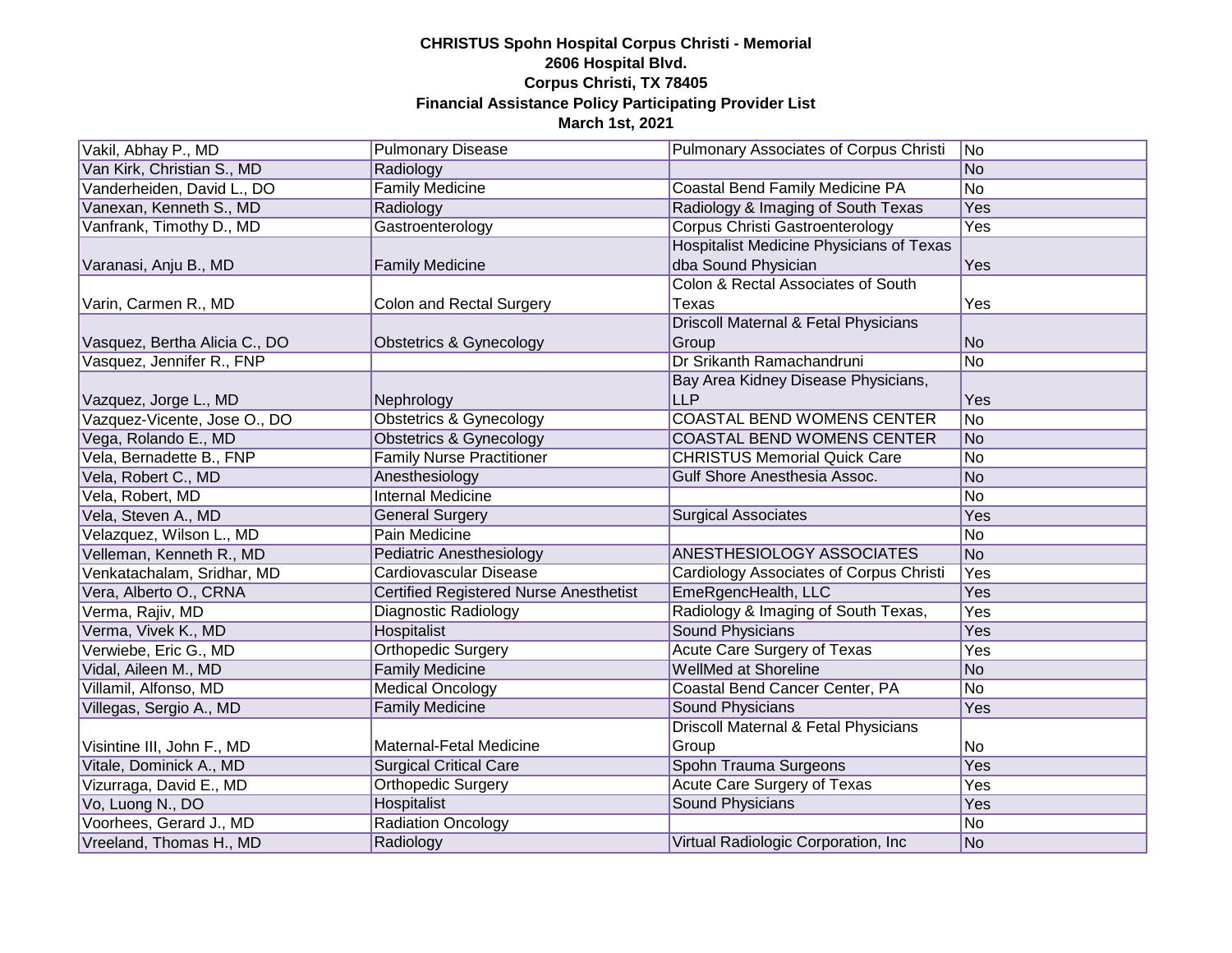| Vu, Duc M., MD                  | Hospitalist                                   | Sound Physicians                        | Yes            |
|---------------------------------|-----------------------------------------------|-----------------------------------------|----------------|
| Vuong, Julie T., MD             | Anesthesiology                                | <b>Gulf Shore Anesthesia Associates</b> | No             |
| Waddell, Carrol A., NP          | <b>Family Nurse Practitioner</b>              | Comprehensive Kidney Care               | No             |
| Wagner, Anna, FNP               | <b>Family Nurse Practitioner</b>              | Thomas Spann Clinic, PA                 | No             |
| Wagner, Scott B., CRNA          | <b>Certified Registered Nurse Anesthetist</b> | EmeRgencHealth, LLC                     | Yes            |
| Wallace, David J., MD           | <b>Critical Care Medicine</b>                 | <b>SCP Health ISV</b>                   | No             |
| Walston, Shaye L., DO           | Pediatrics                                    |                                         | No             |
| Wang, Amy M., MD                | <b>Internal Medicine</b>                      |                                         | Yes            |
| Ware III, Stephen H., MD        | <b>Family Medicine</b>                        |                                         | No             |
| Watters, Matthew D., CRNA       | <b>Certified Registered Nurse Anesthetist</b> | EmeRgencHealth, LLC                     | Yes            |
| Weathersby, Maryjoy A., MD      | Obstetrics & Gynecology                       | OB & GYN Associates of CC               | No             |
| Webb, Chrystal M., MD           | Diagnostic Radiology                          | Radiology & Imaging of South Texas,     | Yes            |
|                                 |                                               | Corpus Christi ENT Sinus and Allergy,   |                |
| Weiss, Todd M., MD              | Otolaryngology                                | <b>PLLC</b>                             | No             |
| Welsh, Kelsey L., PA            | <b>Physician Assistant</b>                    | Acute Care Surgery of Texas             | Yes            |
| Welte, Frank J., MD             | Radiology                                     | Virtual Radiologic Corporation, Inc.    | No             |
|                                 |                                               | Abdominal Specialists of South Texas    |                |
| West, Elodie V., FNP            | <b>Family Nurse Practitioner</b>              | <b>LLP</b>                              | Yes            |
|                                 |                                               |                                         |                |
|                                 | Acute Care Adult-Gerontology Nurse            |                                         |                |
| Wheaton-Ray, Kristin A., AGACNP | Practitioner                                  | <b>SCP Health ISV</b>                   | No             |
| Whitney-Cashio, Peter J., MD    | <b>Emergency Medicine</b>                     | <b>Schumacher Clinical Partners</b>     | Yes            |
| Willborn, Myriah G., DO         | <b>Family Medicine</b>                        |                                         | No             |
| Williams, Renuka S., MD         | <b>Family Medicine</b>                        | <b>TeamHealth</b>                       | No             |
| Williams, Robert S., MD         | Orthopedic Surgery                            | <b>Coastal Orthopedics</b>              | No             |
| Williams, Sharon M., FNP        | <b>Family Nurse Practitioner</b>              | Wound Centrics, LLC                     | No             |
| Williamson, David C., MD        | Anesthesiology                                | Gulf Shore Anesthesia Assoc.            | No             |
| Wilson Jr, Lawrence E., MD      | <b>Surgical Critical Care</b>                 | <b>SCP Health ISV</b>                   | No             |
| Wilson, Ashley, CRNA            | <b>Certified Registered Nurse Anesthetist</b> | EmeRgencHealth, LLC                     | Yes            |
|                                 |                                               | <b>CHRISTUS Spohn Med Grp Fam Med</b>   |                |
| Wilson, James D., MD            | <b>Family Medicine</b>                        | Acad Ctr - Central                      | N <sub>o</sub> |
| Wilson, Mark S., MD             | Anesthesiology                                | EmeRgencHealth, LLC                     | Yes            |
| Wilson, William K., MD          | <b>Orthopedic Surgery</b>                     | South Texas Bone and Joint              | Yes            |
| Winnie, Michael G., MD          | <b>Family Medicine</b>                        |                                         | No             |
| Wiraszka, Adam, MD              | Pediatrics                                    |                                         | No             |
| Wolfe, Gregory W., MD           | Radiology                                     | Virtual Radiologic Corporation, Inc.    | No             |
| Wood, Amy, CRNA                 | <b>Certified Registered Nurse Anesthetist</b> | Bay Area Anesthesia Assoc               | No             |